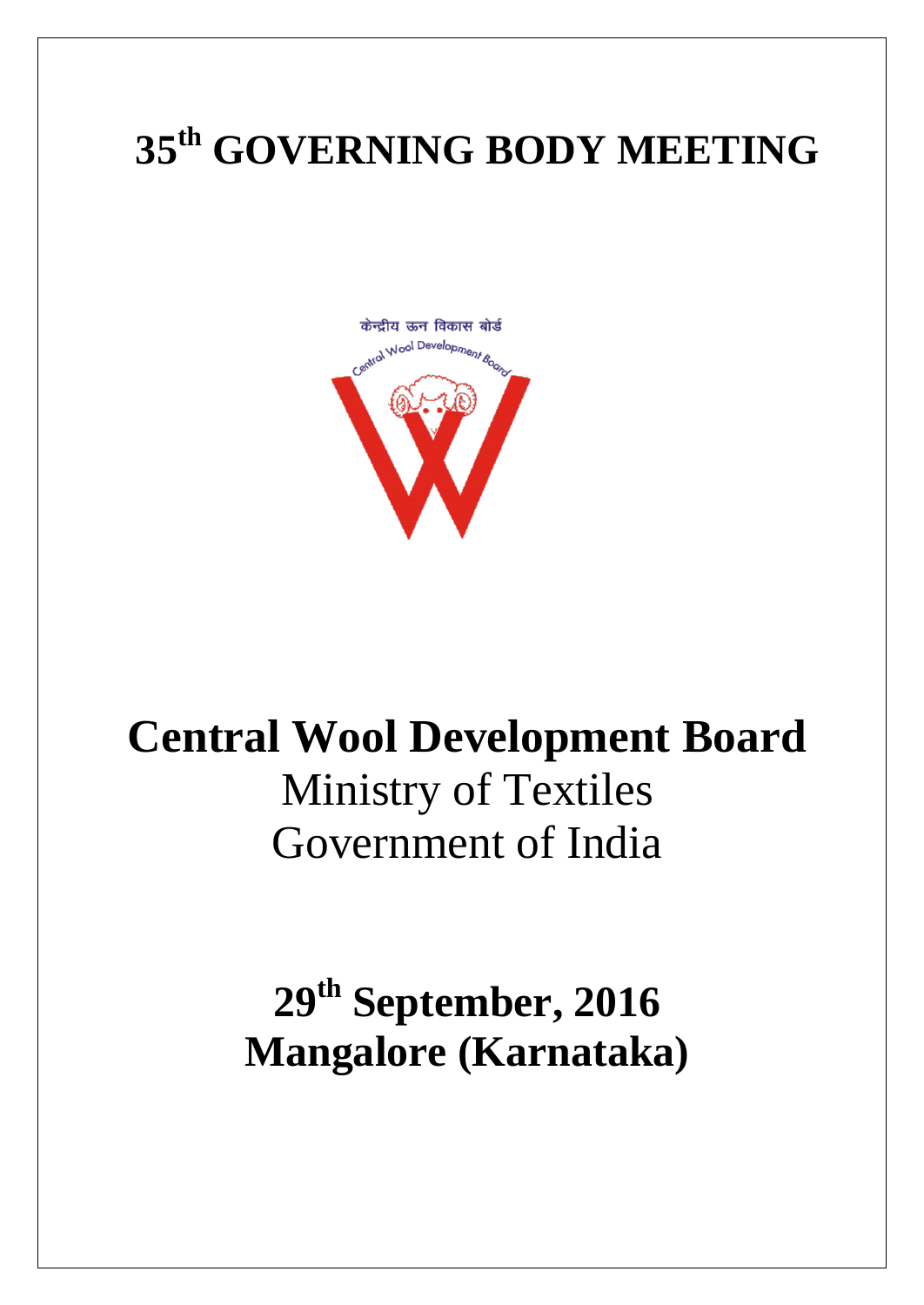### **AGENDA POINTS FOR 35 th GOVERNING BODY MEETING OF CENTRAL WOOL DEVELOPMENT BOARD TO BE HELD ON 29-09-2016 AT 11.00 a.m. AT MANGALORE (KARNATAKA).**

| <b>SN</b>      | Agenda item                                                                                                                                                                                             | Page<br>No.    |
|----------------|---------------------------------------------------------------------------------------------------------------------------------------------------------------------------------------------------------|----------------|
| $\mathbf{1}$   | Confirmation of minutes of 34 <sup>th</sup> meeting of Governing Body.                                                                                                                                  | 2              |
| $\overline{2}$ | Action taken report on the decisions of the last meeting held on $21st$<br>August, 2015.                                                                                                                | $\overline{2}$ |
| 3              | Discussion on Annual Plan 2016-17 and progress made by the Board<br>during current financial year till date.                                                                                            | 3              |
| $\overline{4}$ | To note decisions of the $46^{\text{th}}$ , $47^{\text{th}}$ and $48^{\text{th}}$ meetings of the Executive<br>Committee of the CWDB held on 20-01-2016, 13-02-2016 and<br>$23-08-2016$ , respectively. | 5              |
| 5              | To apprise physical and financial achievements under implementation<br>of Annual Plan 2015-16 and approve Annual Report and Audited<br>Accounts of the Board for the year 2015-16.                      | 5              |
| 6              | To note the initiatives to be taken for future plan with respect to<br><b>Wool Sector Schemes.</b>                                                                                                      | $\tau$         |
|                | Any other item with the permission of the Chair.                                                                                                                                                        |                |

### List of Annexure

| Annexure No. | Page No.  |
|--------------|-----------|
|              | $10 - 20$ |
|              | $21 - 29$ |
| .            | 30        |
|              | $31 - 37$ |
|              | $38 - 62$ |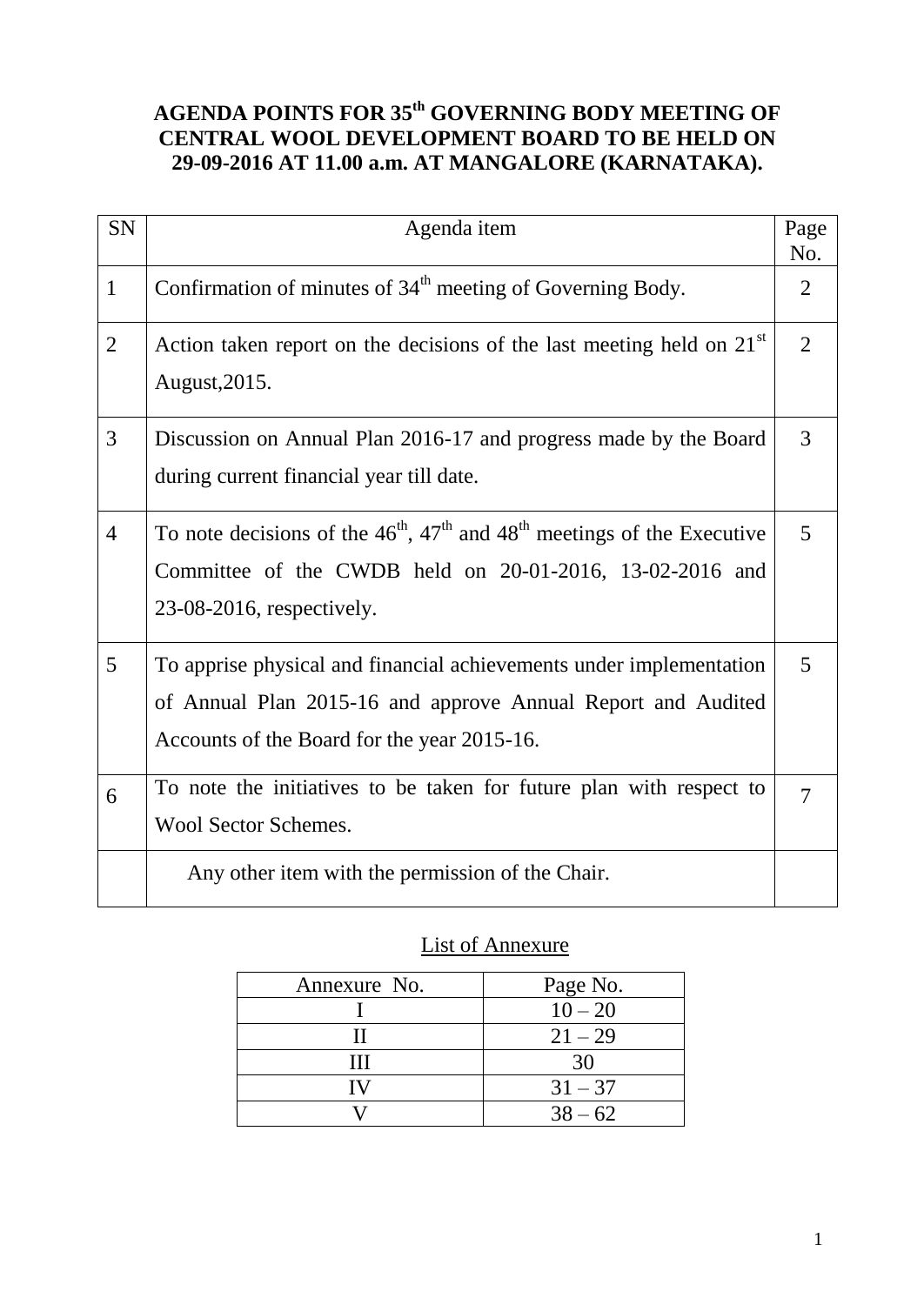### **AGENDA ITEMS**

# **1) CONFIRMATION OF MINUTES OF 34TH MEETING OF GOVERNING BODY.**

The  $34<sup>th</sup>$  Meeting of the Governing Body of the CWDB was held on  $21<sup>st</sup>$ August,2015 at Jodhpur under the chairmanship of Shri Jaswant Singh Bishnoi, Chairman, CWDB. Copy of minutes of the meeting is enclosed as **Annexure-I** for perusal **(Page no. 10 to 20)**. Since no comment was received from any member, the same may be treated as confirmed.

### **2) ACTION TAKEN REPORT ON THE DECISIONS OF THE LAST MEETING HELD ON 21ST AUGUST,2015.**

A statement showing Action Taken Report on the decisions of the 34<sup>th</sup> meeting of Governing Body of the CWDB held on 21-08-2015 is placed before the Board for kind perusal.

| <b>SN</b>    | Decisions                                                                                                                                                                                                                                                                      | Follow up action                                                                                                                                                                                                                                                                                                                              |  |  |
|--------------|--------------------------------------------------------------------------------------------------------------------------------------------------------------------------------------------------------------------------------------------------------------------------------|-----------------------------------------------------------------------------------------------------------------------------------------------------------------------------------------------------------------------------------------------------------------------------------------------------------------------------------------------|--|--|
| $\mathbf{1}$ | composition of Governing Body of<br>CWDB as per the suggestions of<br>members and would be sent for<br>approval by the Ministry of Textiles.<br>CEPC requested to re-consider the<br>decision to remove their Council<br>from the members of the Governing<br>Body.            | Modification of the existing The Board submitted the matter to the<br>MOT for<br>modification<br>under<br>composition of members of Board and<br>mentioned request of the Carpet Export<br>Promotion Council, (CEPC) to continue<br>their nomination in Governing Body of<br>CWDB. The tenure of present Board is<br>up to November 22, 2016. |  |  |
| 2            | Subsumed of (i) Sheep Breeders<br>Insurance with PMJJBY<br>and<br>PMSBY and (ii) Sheep Insurance<br>Scheme with core<br>scheme<br><sub>of</sub><br>Livestock Insurance scheme being<br>implemented by Department<br>of<br>Animal Husbandry, Dairying and<br>Fisheries (DAHDF). | Both the schemes are being merged with<br>their respective core schemes.                                                                                                                                                                                                                                                                      |  |  |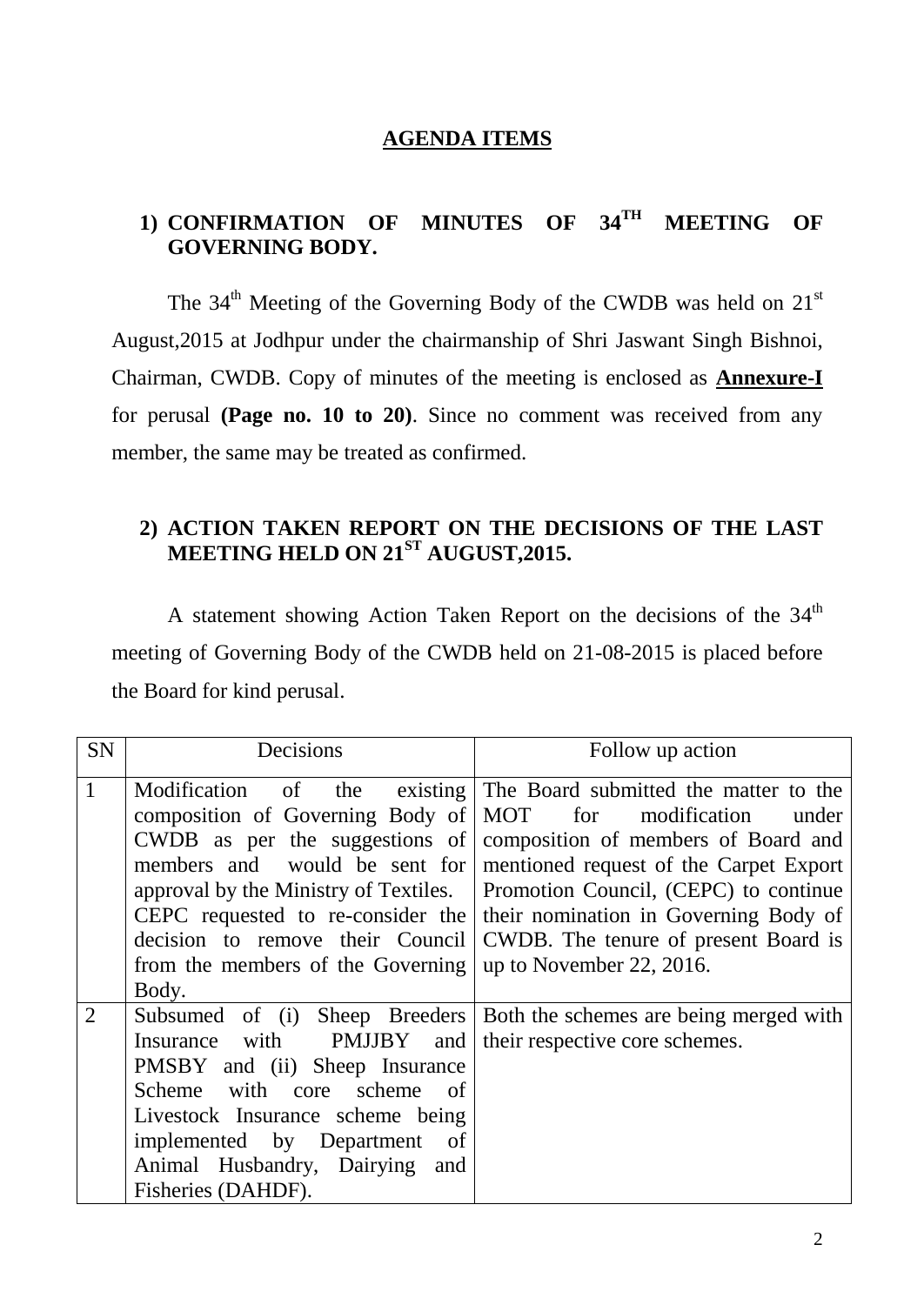| 3              | To<br>machine indigenously and restart the<br>R&D work for development of<br>indigenous combs and cutters, which<br>could be done through IIT, Delhi as it<br>had been involved with the task<br>earlier on as well.                                                                                                                                              | manufacture sheep shearing The Board has sanctioned one R&D<br>project to IIT, Delhi.                                                                                                                                                 |
|----------------|-------------------------------------------------------------------------------------------------------------------------------------------------------------------------------------------------------------------------------------------------------------------------------------------------------------------------------------------------------------------|---------------------------------------------------------------------------------------------------------------------------------------------------------------------------------------------------------------------------------------|
| $\overline{4}$ | organizations who have received<br>shearing machines from<br>sheep<br>CWDB in $8th$ and $9th$ Five Year Plans<br>shearing<br>regarding number of<br>machines which are in working<br>condition, condemned, repairable and<br>the requirement of spare parts and<br>demand of financial assistance to re-<br>the<br>machines<br>benefit<br>to<br>use<br>shepherds. | To call report from all State Govt. The Board requested the State Govts. to<br>inform about status of shearing machines<br>which were provided by CWDB in<br>previous Plans to re-use these old<br>machines for benefit of shepherds. |
| 5              | Recommend the matter to the MOT<br>to consider reimbursement of Medical<br>claim bills of Shri Sumer Singh<br>Champawat, DMM, CWDB.                                                                                                                                                                                                                               | The Board has forwarded non-settled<br>matter of medical claimed bills to MOT<br>for further necessary direction and also<br>issued reminder letter but no response<br>has been received from the MOT till<br>date.                   |

# **3) DISCUSSION ON ANNUAL PLAN 2016-17 AND PROGRESS MADE BY THE BOARD DURING CURRENT FINANCIAL YEAR TILL DATE.**

For current financial year 2016-17, the MOT has allocated total Plan Fund of Rs. 29 Crore to implement different schemes of Board and released first installment of Rs. 6.086 crore. The MOT has also allocated Rs. 3 Crore under Non-Plan head for establishment and other administrative expenditure of the Board and released Rs. 1.50 crore as  $1^{st}$  &  $2^{nd}$  instalments. Out of it, the Board has utilized Rs. 3.71 crore under Plan fund and Rs. 1.30 crore under Non-Plan fund upto  $22<sup>nd</sup>$  Sept., 2016.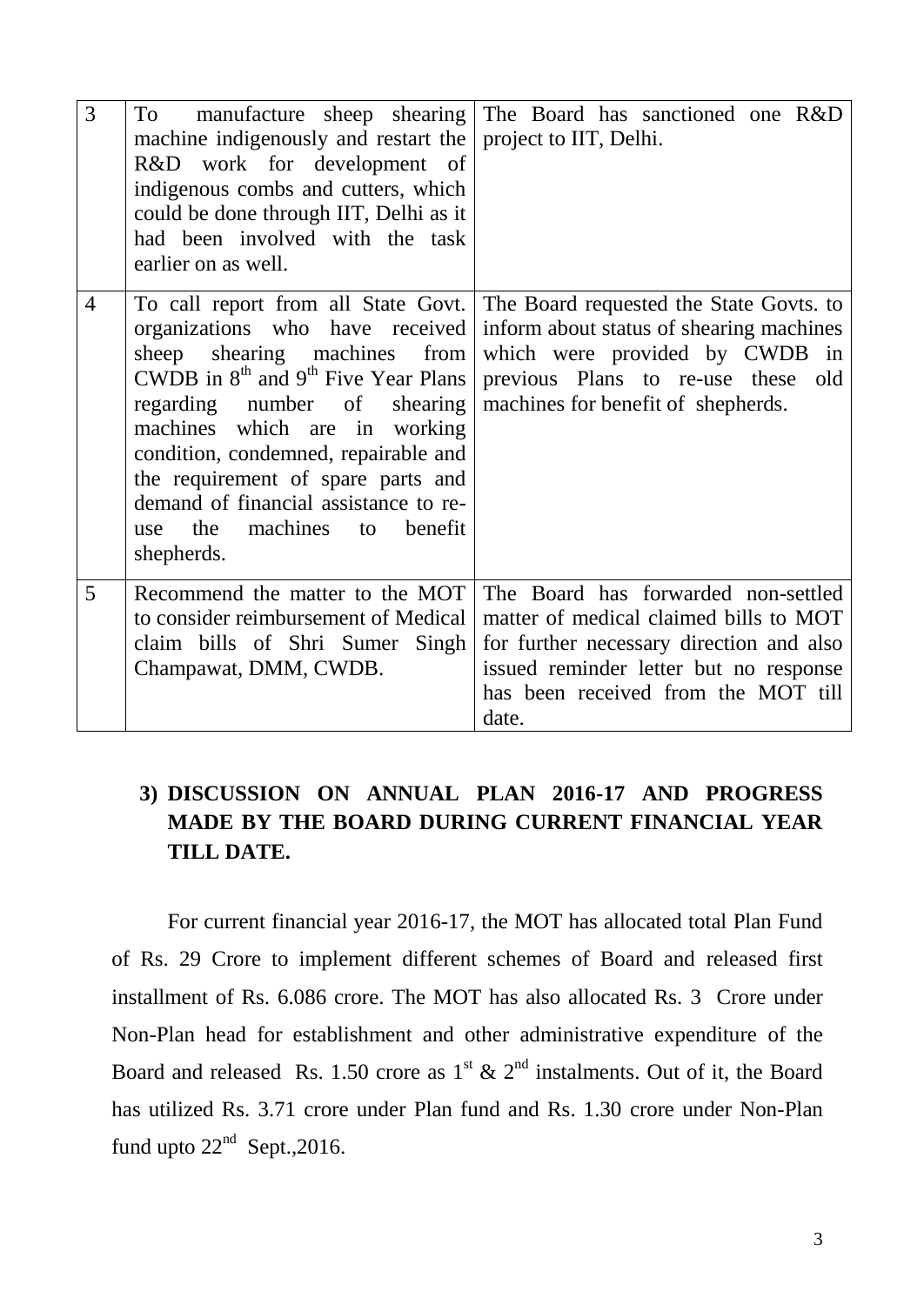Annual Plan of CWDB for current financial year 2016-17 and progress made under it till date is placed before the Governing Body for discussion, as under :

|              |                                                                                                |                                                                                                  |                                                                                                                                     |                   | (Rs. in Lakhs)                                                                                      |              |
|--------------|------------------------------------------------------------------------------------------------|--------------------------------------------------------------------------------------------------|-------------------------------------------------------------------------------------------------------------------------------------|-------------------|-----------------------------------------------------------------------------------------------------|--------------|
| S            | Name of                                                                                        | Units                                                                                            | Targets                                                                                                                             |                   | Achievements upto<br>$22nd$ Sept., 2016                                                             |              |
| $\mathbf N$  | Scheme                                                                                         |                                                                                                  | Physical                                                                                                                            | Financial<br>(BE) | Physical                                                                                            | Financial    |
| $\mathbf I$  |                                                                                                |                                                                                                  | <b>Integrated Wool Improvement &amp; Development Programme</b>                                                                      |                   |                                                                                                     |              |
| $\mathbf{A}$ | Sheep & Wool<br>Improvement<br>Scheme (SWIS)                                                   | No. of sheep<br>in lakh                                                                          | 40 lakh sheep<br>$(23$ lakh ongoing +<br>17 lakh new<br>sheep)                                                                      | 799               | 12 lakhs sheep<br>(Covered 2 lakhs<br>under ongoing<br>and 10 lakhs<br>sheep under new<br>projects) | 168          |
| B            | Angora Wool<br>Development<br>Scheme                                                           | No. of angora<br>rabbits                                                                         | 300 Angora rabbits<br>(under ongoing<br>projects)                                                                                   | 168.5             |                                                                                                     | $\mathbf{0}$ |
| $\mathbf C$  | Human<br>Resource<br>Development &<br>Promotional<br>Activities                                | HRD,<br>Promotional<br>Activities,<br>Woolen Expo                                                | Training to 300<br>persons, operating<br>WDTC & WTC,<br><b>Woolen Expos</b>                                                         | 364.5             | Trained 100<br>persons,<br>operating WDTC<br>& WTC                                                  | 54.3         |
|              | Total $I(A \text{ to } C)$                                                                     |                                                                                                  |                                                                                                                                     | 1332              |                                                                                                     | 222.3        |
| $\mathbf{I}$ | <b>Quality</b><br>Processing of<br><b>Wool Scheme</b>                                          | Common<br>Facility<br>Centers<br>(sheep)<br>Shearing<br>Machines)                                | 72 sheep shearing<br>machines (62<br>Ongoing $+10$ new<br>machines)                                                                 | 68                | 4 sheep<br>shearing<br>machines under<br>ongoing project                                            | 11.3         |
| III          | Pashmina<br><b>Wool</b><br><b>Development</b><br><b>Scheme</b>                                 | Pashmina<br>Goats & No.<br>of families<br>with Feed<br>Supplement<br>$(FS)$ to<br>eligible goats | 2 lakh goats & 800<br>families (ongoing<br>projects) FS to<br>40,000 Pashmina<br>goats & different<br>components of P-<br>3 project | 1500              | 2 lakh goats &<br>800 families<br>(ongoing<br>projects) FS to<br>40,000 Pashmina<br>goats           | 138          |
| IV           | <b>Social Security</b><br>Scheme (<br><b>Insurance of</b><br><b>Sheep</b><br><b>Breeders</b> ) | No. of sheep<br>breeders                                                                         |                                                                                                                                     | $\boldsymbol{0}$  |                                                                                                     | $\bf{0}$     |
|              | Total (I to IV)                                                                                |                                                                                                  |                                                                                                                                     | 2900              |                                                                                                     | 371.6        |

Plan Fund Received : IWIDP Rs. 222 lakhs, Q&P Rs. 11.33 lakhs & PWDS Rs. 375 lakhs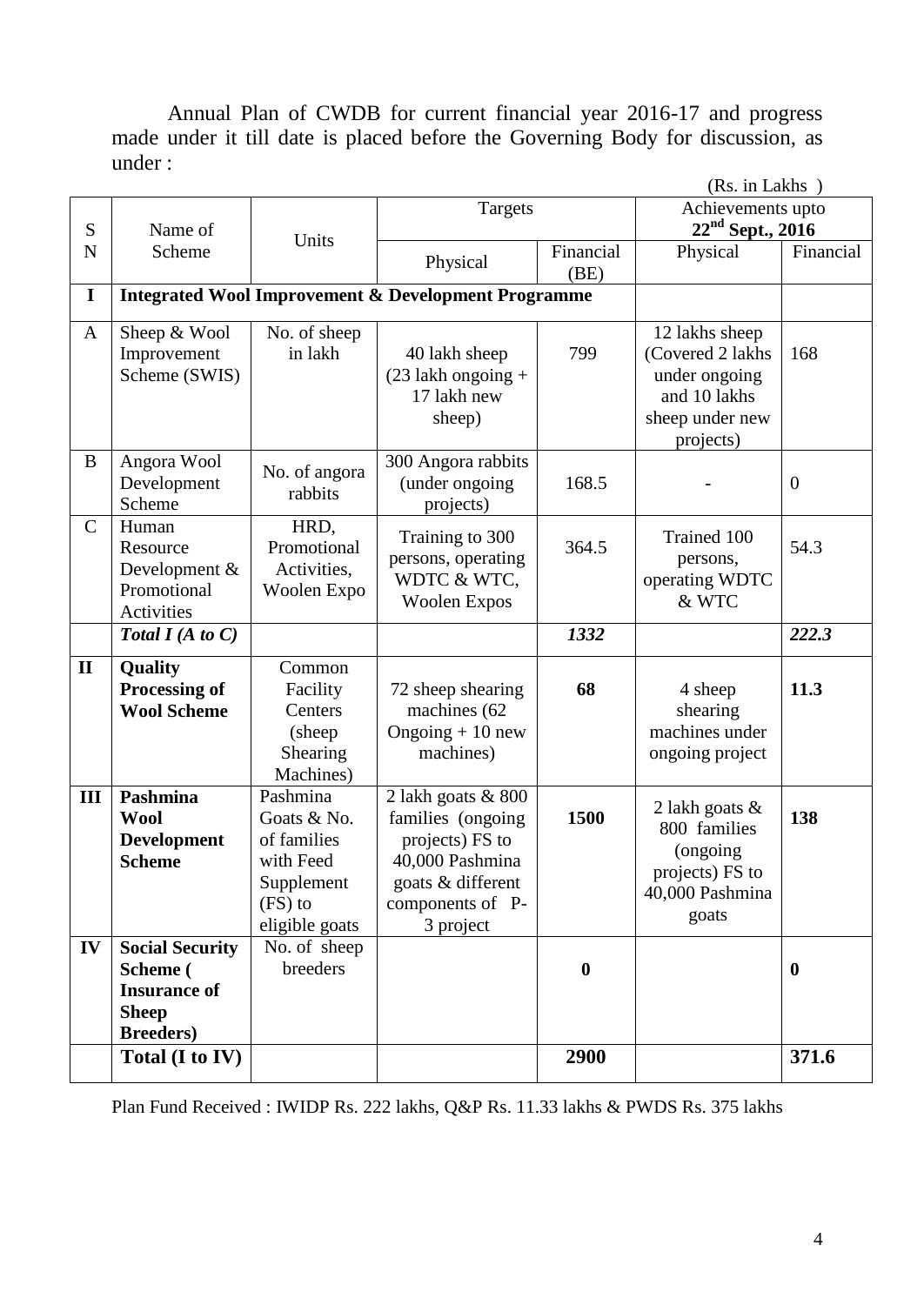# **4) TO NOTE DECISIONS OF THE 46TH, 47TH AND 48TH MEETINGS OF THE EXECUTIVE COMMITTEE OF THE CWDB.**

The  $46<sup>th</sup>$ ,  $47<sup>th</sup>$  and  $48<sup>th</sup>$  meetings of the Executive Committee of Board were held on held on 20-01-2016, 13-02-2016 and 23-08-2016, respectively under the chairpersonship of Ms. Geeta Narayan, Joint Secretary (Wool), MOT & VC, CWDB.

The minutes above EC meetings of Board are enclosed at **Annexure-II, III & IV,** (**Page no. 21 to 29, 30 & 31 to 37**) **respectively,** for perusal.

# **5) TO APPRISE PHYSICAL AND FINANCIAL ACHIEVEMENTS UNDER IMPLEMENTATION OF ANNUAL PLAN 2015-16 AND APPROVAL OF ANNUAL REPORT AND AUDITED ACCOUNTS OF THE BOARD FOR THE YEAR 2015-16.**

The MOT had released Rs. 17.66 Crore under Plan Fund for implementation of different schemes of Wool Sector during Annual Plan 2015-16 and against this financial target the Board could utilize Rs. 15.66 crore. On the Non-Plan side, the Board could utilize Rs. 1.75 crore against allocation of Rs. 2.50 crore to meet establishment and other administrative expenditure in FY 2015-16.

The Board has not fully utilized allocated Plan and Non-Plan funds due to : (i) Under the Pashmina Wool Development Scheme, Implementing agency i.e. LAHDC, Leh could not finalize the tender for procurement of dehairing plant. Accordingly, the CWDB could not fully utilize the allocated funds under this scheme and surrendered Rs. 172 lakhs to MOT.

(ii) Due to convergence of the Social Security Scheme for insurance of sheep and sheep breeders, allocated fund of Rs. 25 lakhs could not be utilized during 2015- 16.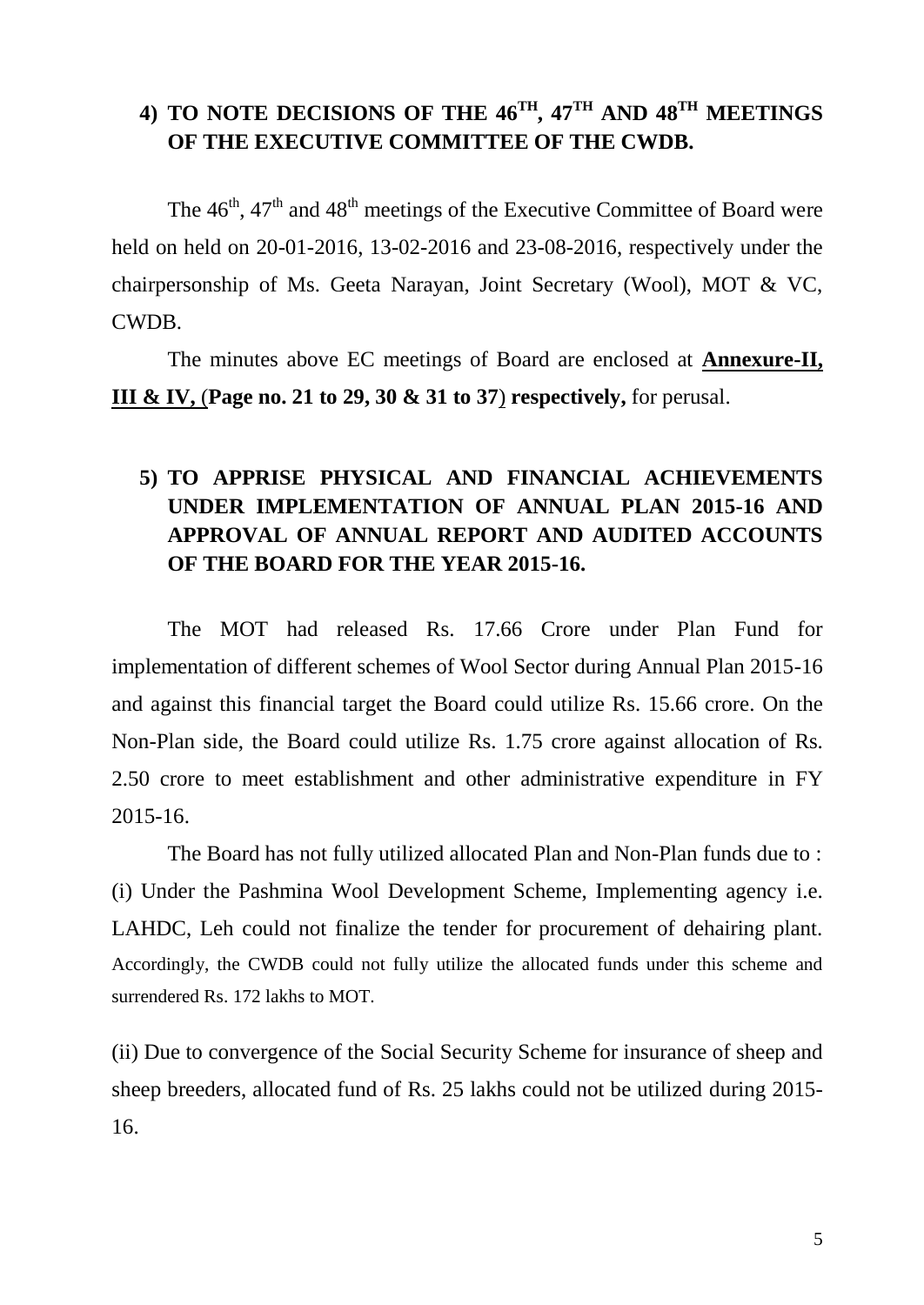Scheme-wise physical and financial targets and achievements made by CWDB under implementation of Annual Plan 2015-16 is as under:

(Rs. in lakhs)

|              | Name of scheme                                                                                                                                                                 | <b>Target</b>                                                                                                                         |               | <b>Achievement</b><br>(upto $31st$ March, 2016)                                                       |                  |
|--------------|--------------------------------------------------------------------------------------------------------------------------------------------------------------------------------|---------------------------------------------------------------------------------------------------------------------------------------|---------------|-------------------------------------------------------------------------------------------------------|------------------|
| SN           |                                                                                                                                                                                | Physical                                                                                                                              | Financi<br>al | Physical                                                                                              | Financial        |
| I            |                                                                                                                                                                                | <b>Integrated Wool Improvement &amp;</b><br><b>Development Programme (IWIDP)</b>                                                      |               |                                                                                                       |                  |
| $\mathbf{A}$ | $\&$<br>Wool<br>Sheep<br>Improvement<br>Scheme (SWIS)                                                                                                                          | 42.15<br>lakh<br>sheep<br>under<br>ongoing<br>projects                                                                                | 455.00        | Covered<br>40 lakh<br>sheep                                                                           | 455.00           |
| B            | Wool<br>Angora<br>Development<br>Scheme                                                                                                                                        | 300<br>Angora<br>rabbits<br>under<br>ongoing<br>projects                                                                              | 12.53         | 300 Angora rabbits                                                                                    | 12.53            |
| $\mathbf C$  | Training to<br>Resource<br>Human<br>200<br>Development<br>$\&$<br>persons,<br>Promotional<br>WDTC,<br>operating<br><b>WTC</b><br>Activities<br>$\&$<br>Woollen<br><b>Expos</b> |                                                                                                                                       | 143.47        | Trained<br>200<br>persons, operating<br>WDTC, WTC<br>$-\&$<br>Woollen Expo                            | 143.47           |
|              | <b>I Total IWIDP</b><br>(A to C)                                                                                                                                               |                                                                                                                                       | 611.00        |                                                                                                       | 611.00           |
| $\mathbf{I}$ | <b>Quality Processing</b><br>of Wool Scheme                                                                                                                                    | release<br>To<br>next<br>installments<br>for<br>procuring 42<br>sheep<br>machines<br>shearing<br>(ongoing)<br><b>CFC</b><br>projects) | 17.00         | Released next<br>installments for<br>procurement of<br>sheep shearing<br>machines                     | 17.00            |
| III          | <b>Social</b><br><b>Security</b><br>(Sheep<br><b>Scheme</b><br><b>Breeders</b><br><b>Insurance Scheme)</b>                                                                     | To cover 10,000 new<br>shepherds<br>under<br><b>Breeders</b><br>Sheep<br>insurance scheme                                             | 25.00         | Covered 9,935<br>sheep breeders by<br>utilizing unspent<br>funds lying with<br>LIC under scheme       | $\boldsymbol{0}$ |
| IV           | Pashmina<br><b>Wool</b><br><b>Development</b><br><b>Scheme (PWDS)</b>                                                                                                          | 2 lakh Pashmina goats<br>$\&$<br>800<br>families<br>(ongoing)<br>projects)<br>Feed Supplement to<br>40,000<br>pashmina<br>goats       | 1113.00       | Covered<br>2<br>lakh<br>$\&$<br>800<br>goats<br>families,<br>Feed<br>Supplement<br>to<br>40,000 goats | 937.62           |
|              | <b>Total</b><br>(I to IV)                                                                                                                                                      |                                                                                                                                       | 1766          |                                                                                                       | 1565.62          |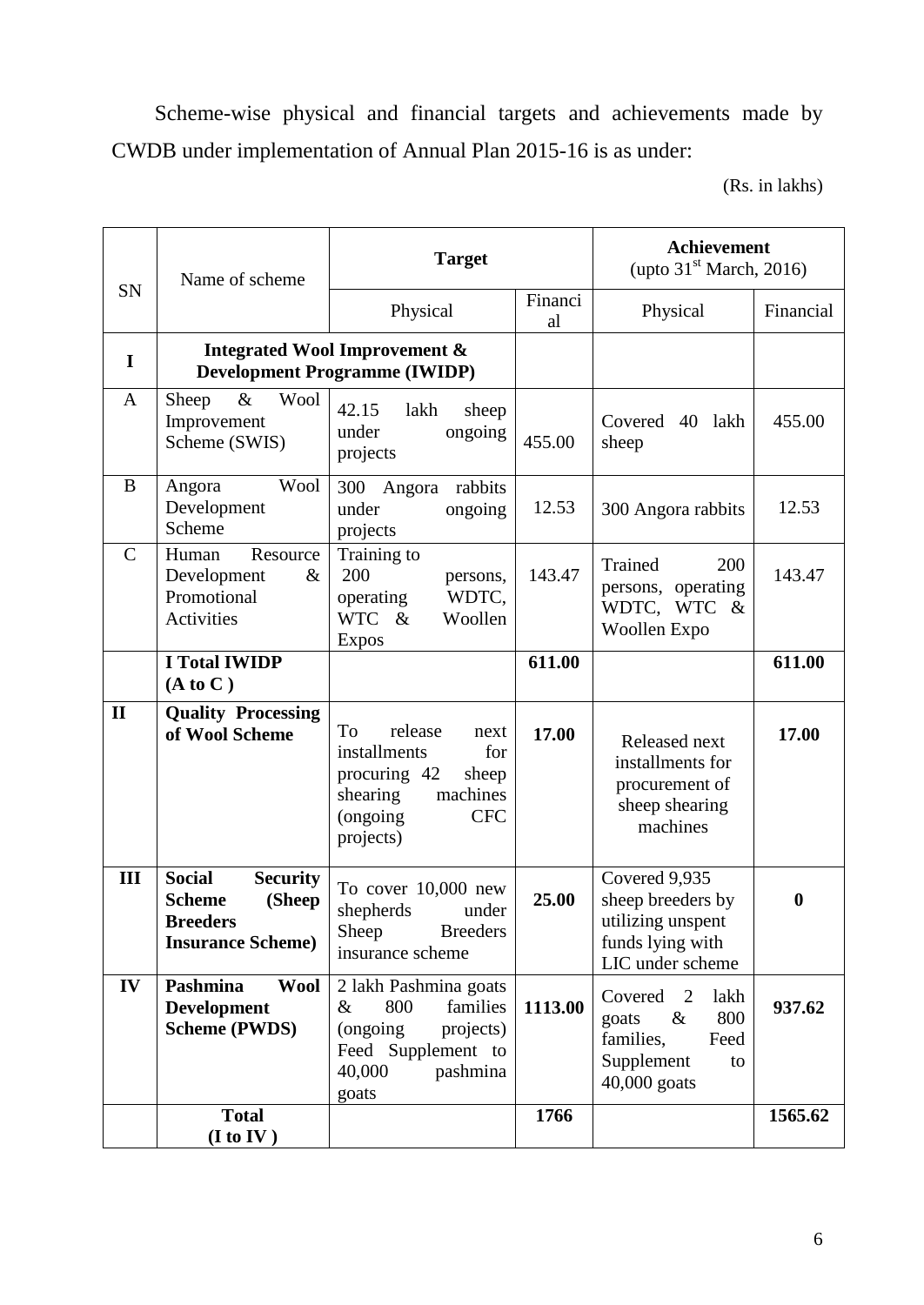The audit work of Central Wool Development Board for the year 2015-16 was conducted by M/s. Kanstia & Company, Chartered Accountant, Jodhpur and submitted the Audit Report along with Income & Expenditure and Balance Sheet.

Draft Annual Report and Audited Accounts of the CWDB for the year 2015-16 along with detailed physical and financial targets and achievements is enclosed at **Annexure-V (Page no. 38 to 62 ),** for appraisal and necessary approval.

### **6) TO NOTE THE INITIATIVES TO BE TAKEN FOR FUTURE PLAN WITH RESPECTIVE TO WOOL SECTOR SCHEMES.**

The MOT has organized a meeting with representatives of all wool producing State Governments on 23<sup>rd</sup> August, 016 at New Delhi to identify initiatives for the next Plan as well as to formulate new schemes along with requirement of funds for next seven years for development of Wool Sector and related matters.

In the meeting the State representatives made power point presentations individually regarding the status of sheep and wool sector in their respective states, available infrastructure and infrastructure to be strengthened, present programmes, strengths/ challenges/bottlenecks and interventions required, modification/enhancement under existing/ongoing schemes, State specific requirement for increasing sheep and wool, requirement of funds for next seven years from the MOT under development of Wool Sector.

During the above presentations, the participants also shared their experiences and best practices and following requirements were flagged by the state governments for development of new interventions in the Wool Sector.:-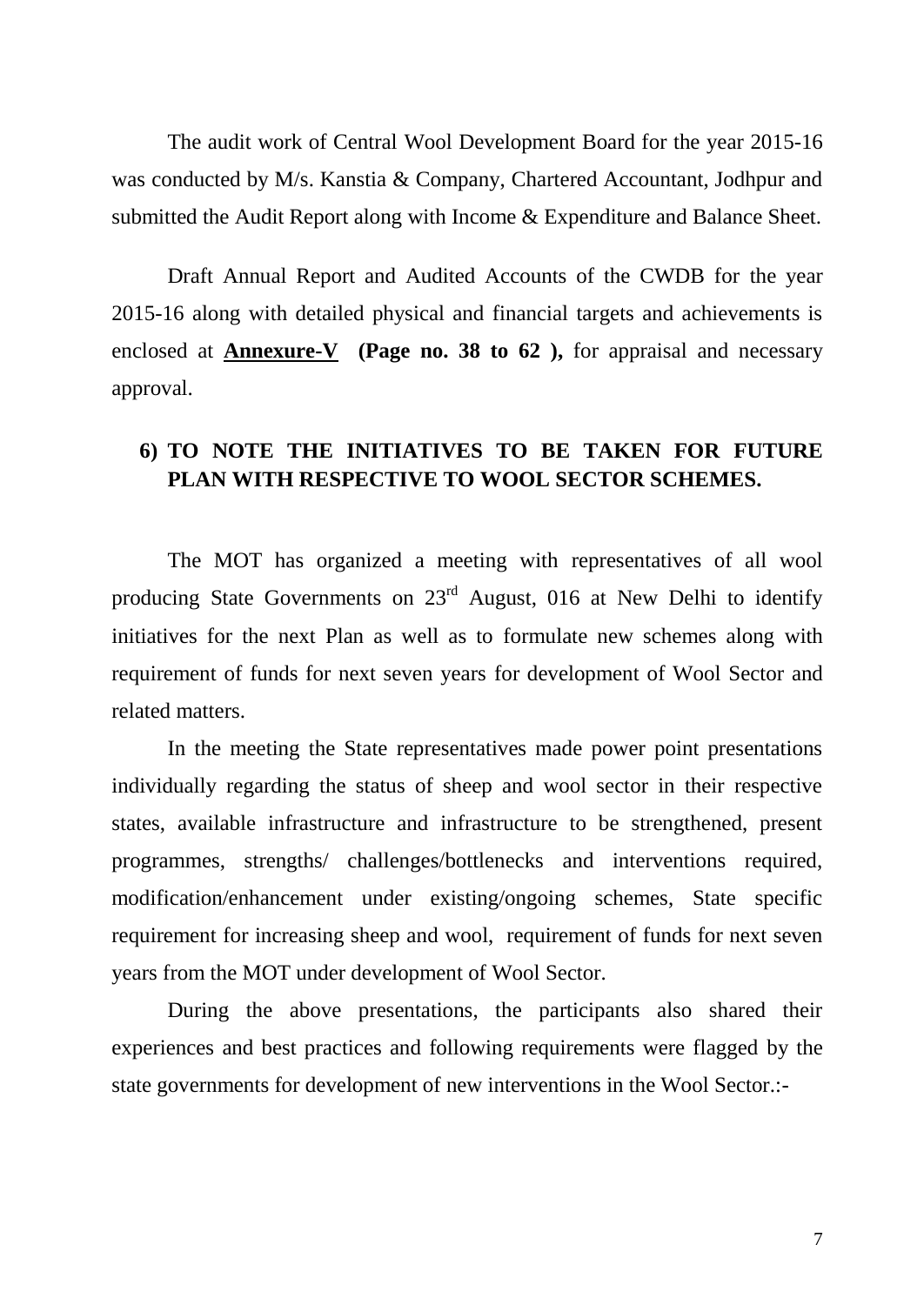### **1. Steps required for Wool Producing animals-**

- Sheep breeders should be trained to adopt the scientific and newly developed techniques for sheep rearing.
- For effective breed improvement, quality animals (sheep/goats) (including pashmina goats) should be imported from the respective countries. For imports of animals, CSWRI shall make a comprehensive brief so that matter may be taken up with the Ministry of Agriculture.
- Artificial Insemination (AI) techniques should be adopted on a large scale in all wool producing states by setting up the facilities for AI.
- $\cdot$ To ensure the good return to the sheep breeders from sheep rearing activity, efforts should be made for formation of co-operatives of sheep breeders and setting up of sheep centers to enable various facilities like- AI, shearing by machine, primary value addition in wool etc. to these cooperatives.
- \* In view of the declining sheep population and wool production, there is need to prevent sale of early age animal for slaughter and it should be ensured that every sheep is shorn before slaughter.
- Foundation stocks of wool producing animals should be distributed to generate employment opportunities and increase wool production.

### 2. **Wool Marketing**

- Efforts should be made for proper marketing of indigenous wool and to provide appropriate remuneration to the wool growers/farmers.
- To avoid the conditions like accumulation of unsold pashmina stocks at Leh, efforts should be made for branding of pashmina wool for proper marketing with the help of relevant organization like Textiles Committee.
- Additional revolving funds should be made available to LAHDC for procurement of pashmina adequately. Apart from this, introduction of minimum support price to farmers should be explored.
- \* There is need for consolidation of wool production, value addition and its marketing activities through formation of co-operatives of breeders to scale up the supplies and build in economies of scale.
- Grading of wool after shearing should be introduced/upgraded.

# **3. Wool processing and product development**

- Installation of new technology machines as Common Facility Center (CFC) for value addition of wool in states specially in wool carding, spinning and for pashmina wool processing.
- New and diversified products may be developed based on market intelligence and design development.

# **4. Additional issues raised**

 Animal care of wool producing animals should be undertaken by State Animal Husbandry departments along with other animals and activities post wool shearing should be handled by textiles/ industry departments.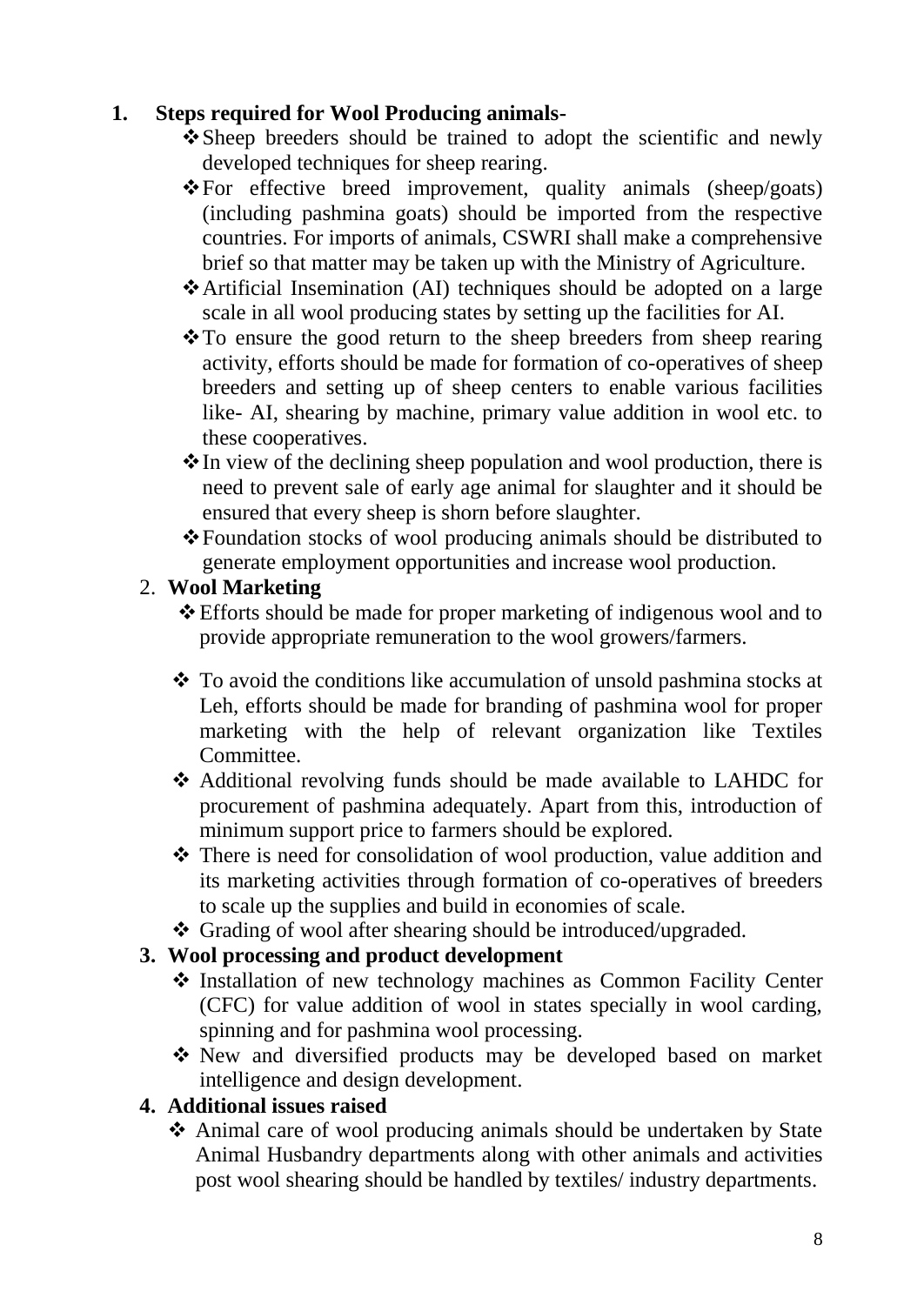- Machine shearing should be promoted for getting longer fibre length and preventing cuts on the skin of the animals.
- Approach the Ministry of Rural Development to cover weaving of blankets under MNREGA for employment opportunities in rural areas.
- A workshop should be organized, in Karnataka, to facilitate sharing of information about best practices followed in wool producing states.
- $\triangle$  The angora rearing activity should be promoted.
- Approach the Ministry of Human Resource/ UGC/ ICAR to include sheep husbandry and wool production as a separate chapter in the syllabus of Agriculture & Veterinary Universities in all States.
- All projects implemented by the states should be DBT compliant

Based on the above requirements, the Board has send a tentative budget to MOT for next three years as under-

|                         |        |           |              |              | (Rs. in crores)   |
|-------------------------|--------|-----------|--------------|--------------|-------------------|
| Wool<br>Sector          | Annual | Require   | Requirement  | Requirement  | Tentative         |
| <b>Schemes</b><br>to be | Plan   | ment of   | of funds for | of funds for | <b>Budget</b>     |
| approved by the         | 2016-  | funds for | 2018-19      | 2019-20      | requirement       |
| $Sec.(T)$ , MOT         | 17     | 2017-18   |              |              | for <b>next</b> 3 |
|                         |        |           |              |              | years             |
| (SWIS,<br><b>IWIDP</b>  | 13.32  | 7.10      | 7.57         | 8.03         | 22.70             |
| Angora, HRD)            |        |           |              |              |                   |
| Q&P Scheme              | 0.68   | 0.60      | 0.63         | 0.67         | 1.90              |
| <b>PWDS</b>             | 15.00  | 6.80      | 7.2          | 7.60         | 21.60             |
| SSS (Insurance)         | 0.01   | 2.80      | 2.80         | 2.80         | 8.40              |
| <b>Total</b>            | 29.00  | 17.30     | 18.20        | 19.10        | 54.60             |

Preparation of detailed schemes along with component wise physical and financial targets is under process.

As above, the matter is placed before the Board to note the initiatives to be taken for future Plan under Wool Sector Schemes.

**\*\*\*\*\***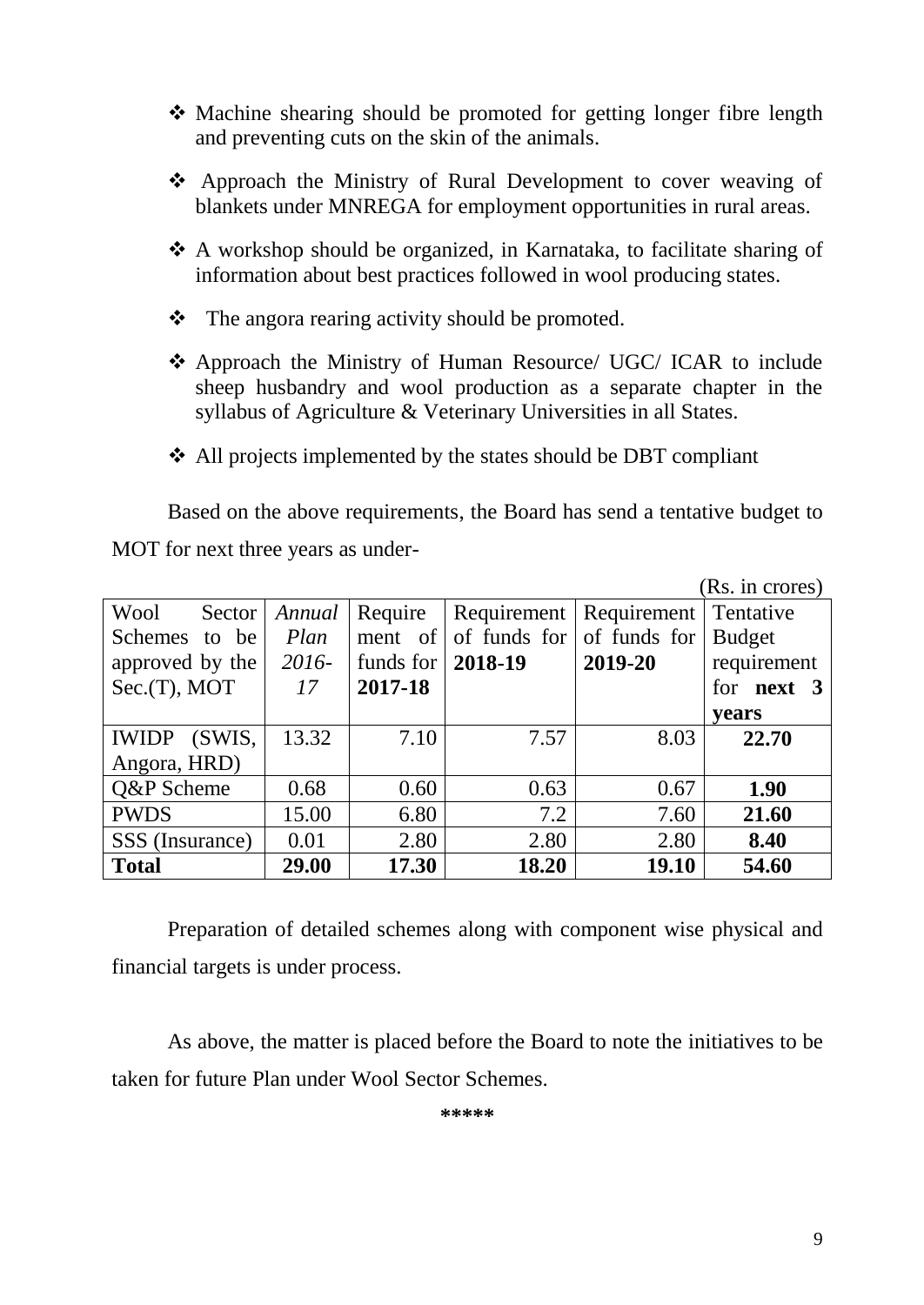# **MINUTES OF 34 th GOVERNING BODY MEETING OF CENTRAL WOOL DEVELOPMENT BOARD HELD ON 21ST AUGUST, 2015 AT JODHPUR**

The 34<sup>th</sup> Governing Body meeting of Central Wool Development Board held on 21<sup>st</sup> August, 2015 at Jodhpur was presided over by Shri Jaswant Singh Bishnoi, Chairman, CWDB along with Ms Geeta Narayan, Vice-Chairperson and Joint Secretary, Ministry of Textiles. A list of the participants is enclosed as Annexure- I-A.

The Chairman, welcomed the participants and shared his experience specially with sheep breeders community. He then asked the ED to commence the proceedings. The Executive Director, CWDB introduced the agenda items in seriatim and gave a presentation as well. The discussions and decisions on the agenda items are elaborated as under:

# **1. CONFIRMATION OF MINUTES OF THE LAST MEETING (33RD) OF GOVERNING BODY OF THE CWDB HELD ON 23RD MAY, 2014 AT NEW DELHI.**

Since no comments were received from any of the member, minutes of the 33<sup>rd</sup> meeting of the Governing Body were confirmed unopposed.

# **2. ACTION TAKEN REPORT ON THE DECISIONS OF THE 33RD MEETING OF THE BOARD.**

Follow up actions on the decisions of last meeting were heard and noted by the Board.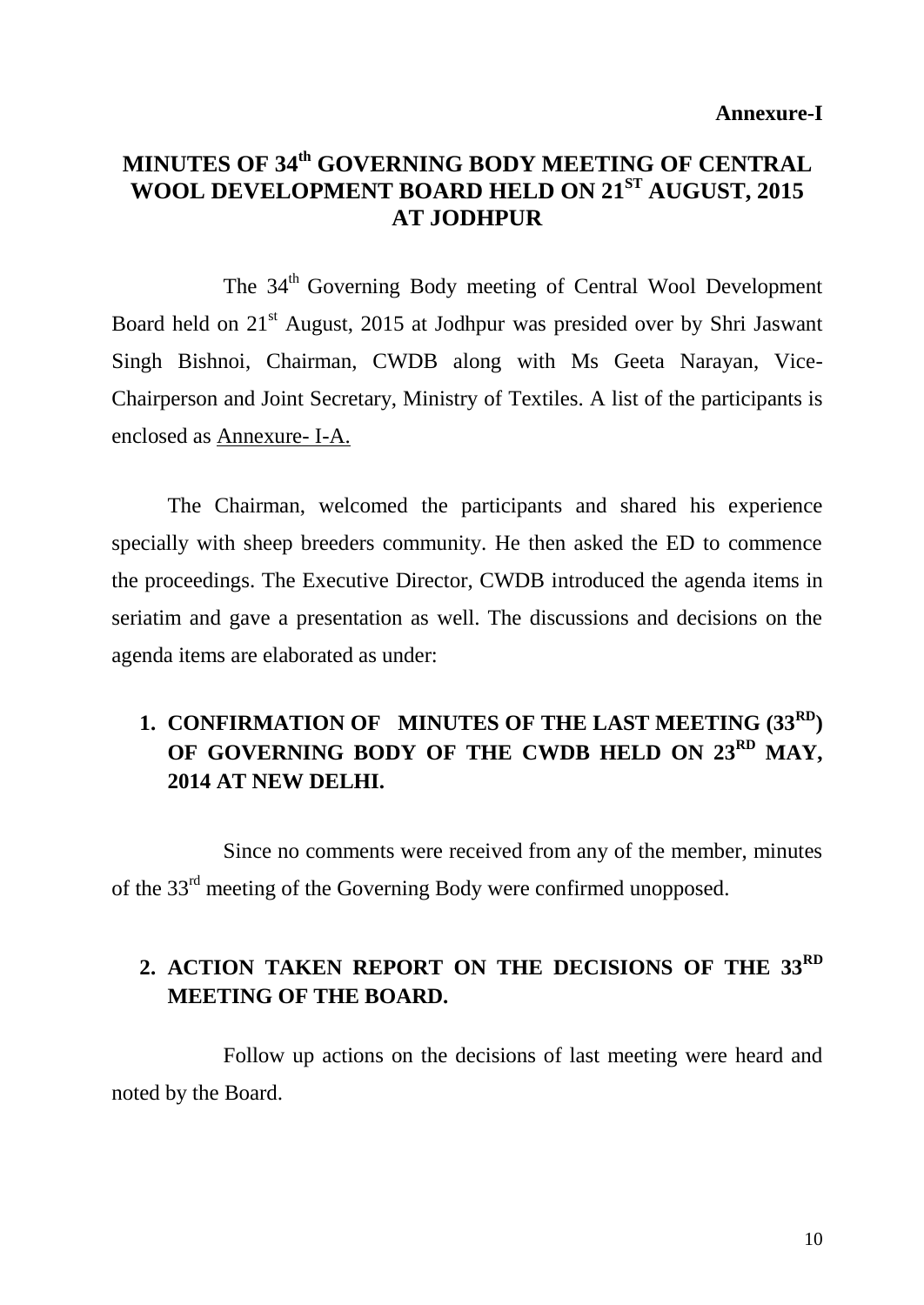### **3. CONSTITUTION OF FRESH EXECUTIVE COMMITTEE OF THE CWDB.**

I. As per Memorandum of Association and Rules and Regulations of the CWDB, the EC is to be reconstituted after any new Board comes into being on expiry of tenure of the previous Board. Since the current Board was constituted in November 2014 (25.11.2014) and this was the first General Board meeting after that, it was decided to reconstitute the Executive Committee by retaining the same composition as the previous Committee except for the representative from the Planning Commission who would now be replaced by a representative from NITI Aayog in view of the changes in that Govt. authority. The composition was therefore decided to be as:-.

- i) The Joint Secretary (Wool), MOT, New Delhi as Chairperson.
- ii) Textile Commissioner, Mumbai.
- iii) Director/ Dy. Secretary (Finance), MOT, New Delhi.
- iv) Director, National Institution for Transforming India (NITI), (NITI AAYOG) Govt. of India, New Delhi.
- v) Director, Animal Husbandry Deptt., Govt. of Raj., Jaipur.
- vi) Director, Wool Research Association, THANE. (Mumbai)
- vii) Director, Central Sheep & Wool Research Institute (CSWRI), Raj.
- viii) Secretary General, Indian Woollen Mills Fed., Mumbai.
- ix) Executive Director, CWDB, Jodhpur as Member Secretary

### II. Modification proposed under Composition of members of Governing Body of CWDB :

With the permission of the Chair, Mrs. Geeta Narayan, Vice-Chairperson, CWDB and Jt. Secretary, MOT discussed the issues relating to modification of the existing composition of Governing Body of CWDB as per the suggestions of members during the meeting.

As per the MOA and rules and regulations of CWDB, there shall be following members in the board:-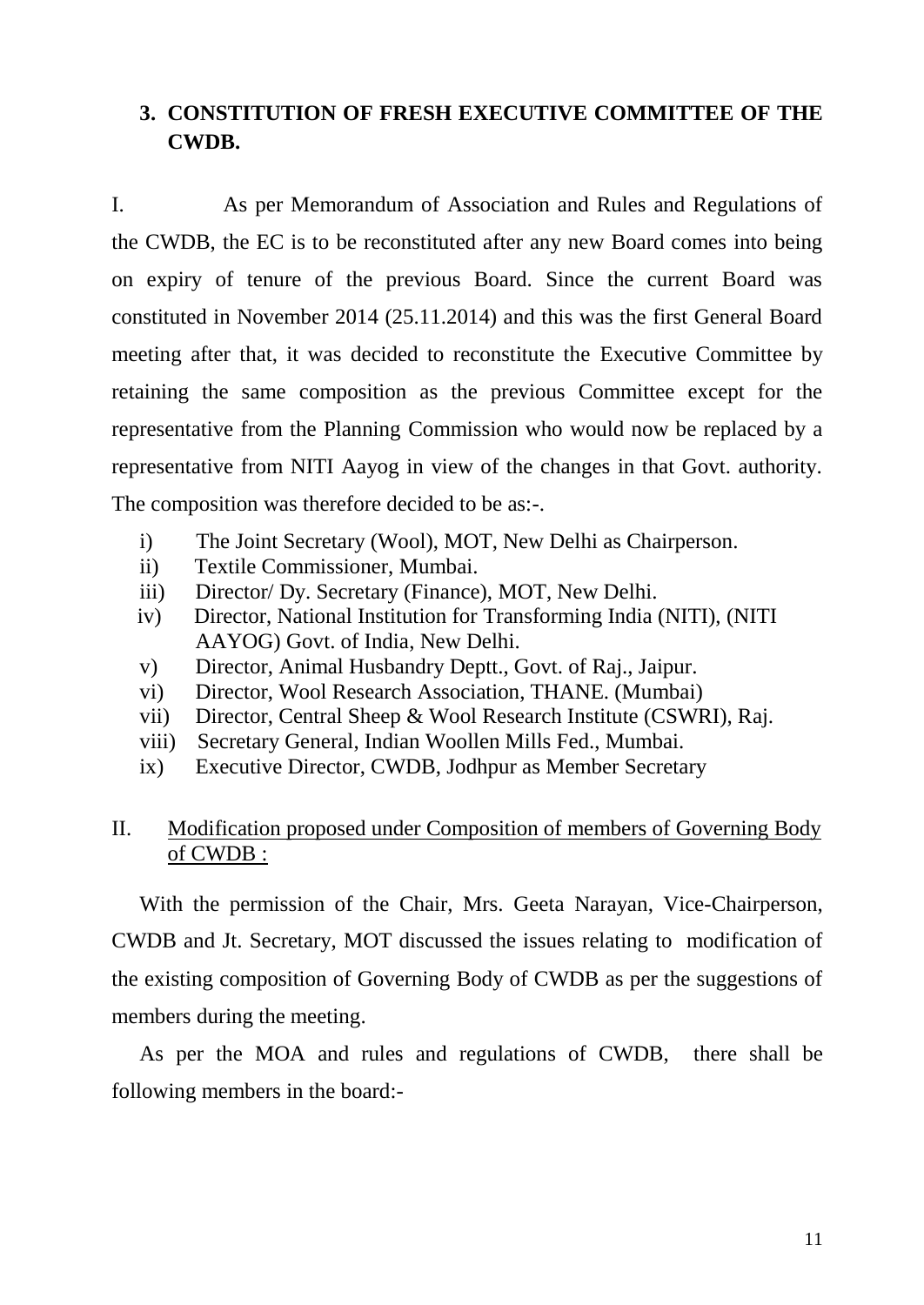- Five representatives from the Ministries/ Offices of the Central Government, which are related to development of wool & wool industry.
- Four representatives from the State Government of wool producing states, not below the rank of Director.
- Four representatives from the Federations/Boards/Corporation of the wool producing states, involved in development of sheep and wool.
- Two representatives from research institutions involved in the research work of wool and woollen development.
- Three representatives from the various Organizations of wool sector
- Eight representatives from progressive sheep breeders and Non Governmental Organisations engaged in woolen sector in various wool producing states.
- III. In the above context, the following transpired :-
	- It was observed that Wool production in Tamilnadu is minimal where as it has picked up significantly in Karnataka. Therefore the Board decided to recommend to the Ministry of Textiles to include a representative from Karnataka in place of Tamilnadu after following the relevant procedure in the matter.
	- Some corporations/federations pointed out that the nomenclature of their bodies had undergone change which should be suitably reflected in the governing body composition. These changes were taken note of and agreed to subject to the due confirmations.
	- As regards the nomination of 8 Non-official-members representing progressive sheep breeders/NGOs engaged in wool sector in various wool producing States, the Vice-Chairperson, CWDB requested the members to give suggestions about appropriate organizations with justifications so that the wool sector is well represented in the Governing Body of CWDB. In response, the representative from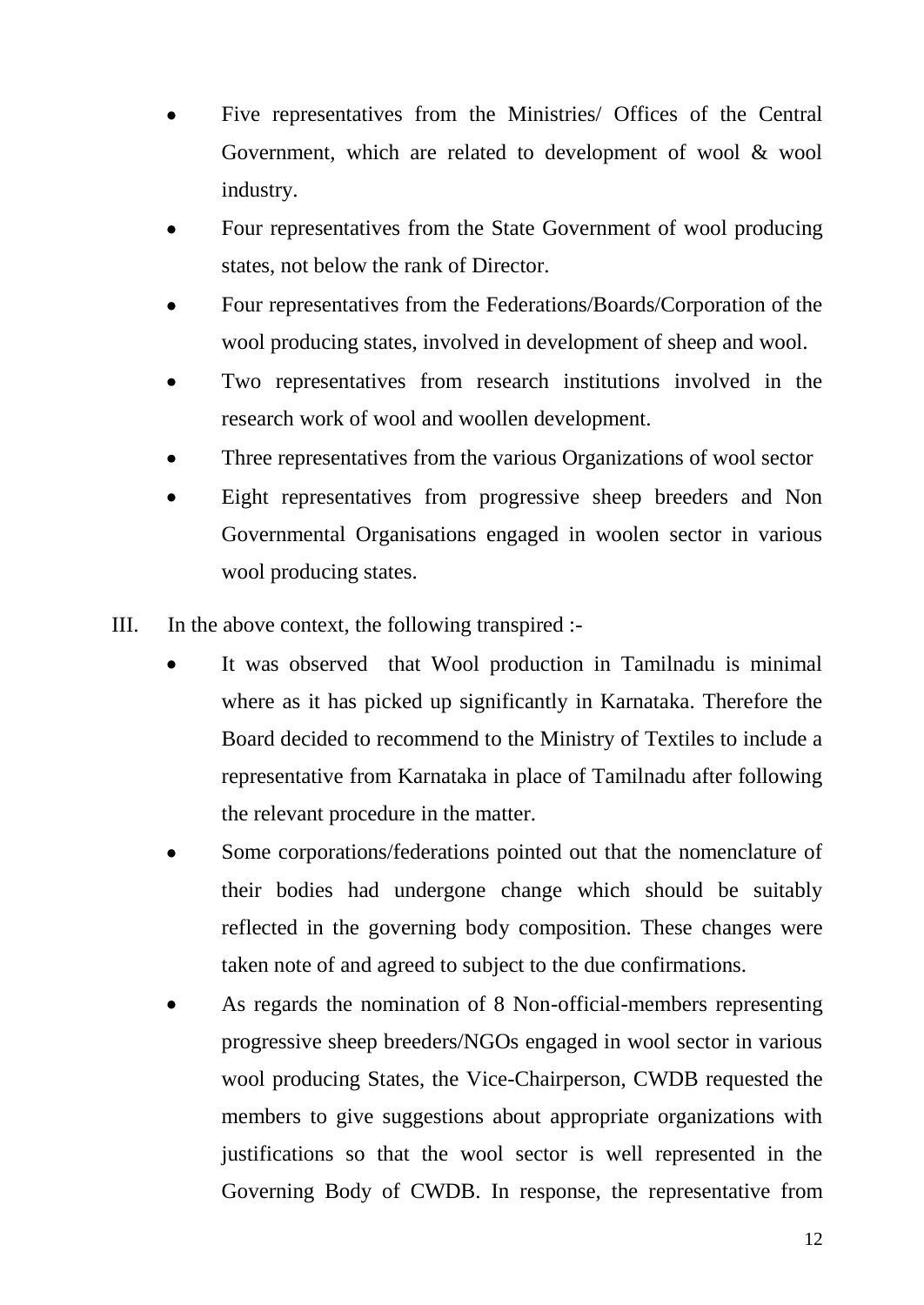office of the Textile Commissioner informed that representation of Ladakh Autonomous Hill Development Council, Leh may also be included as a member of the Governing Body.

All other proposed amendments were also discussed by the Governing Body and it was decided that the amendments that were agreed unanimously by its members, would be sent for approval by the Ministry of Textiles. The proposed amendements are as given below :

| <b>SN</b>     | Composition/                                       | Existing composition                                          | amendments<br>Proposed<br>to                                 |
|---------------|----------------------------------------------------|---------------------------------------------------------------|--------------------------------------------------------------|
|               | Representation                                     |                                                               | <b>Composition of Governing Body</b>                         |
|               |                                                    |                                                               | to be sent to MOT for approval                               |
| $\mathbf{A}$  | Chairman<br>be<br>to                               | Shri Jaswant Singh Bishnoi,                                   | Shri Jaswant Singh Bishnoi,                                  |
|               | nominated<br>by<br>the                             | Chairman, CWDB                                                | Chairman, CWDB                                               |
|               | MOT, Govt. of India.                               |                                                               |                                                              |
| $\bf{B}$      | Joint Secretary (Wool),                            | Joint<br>$(Wool)$ ,<br>Secretary                              | Joint Secretary (Wool), Ministry                             |
|               | MOT, Government of                                 | Ministry of Textiles, Govt. of                                | of Textiles, Govt. of India                                  |
|               | India.<br>(as)<br>Vice                             | India                                                         |                                                              |
|               | Chairman of Board)                                 |                                                               |                                                              |
| $\mathcal{C}$ | Five<br>representatives                            | 1. Joint Secretary, Deptt. of                                 | 1. Joint Secretary, Deptt. of                                |
|               | Ministries/<br>from the                            | Animal Husbandry, Ministry of                                 | Animal Husbandry, Ministry of                                |
|               | Offices of the Central                             | Textile<br>Agriculture<br>(2)                                 | Textile<br>Agriculture<br>(2)                                |
|               | Government, which are                              | Commissioner, Office of the                                   | Commissioner, Office of the                                  |
|               | related to development                             | Textile Commissioner (3)                                      | Textile Commissioner (3)                                     |
|               | of<br>wool<br>$\&$<br>wool                         | Director (Finance), Ministry of                               | Director (Finance), Ministry of                              |
|               | industry.                                          | Textiles, (4) Director, Indian                                | Textiles, (4) Director, Indian                               |
|               |                                                    | Institute of Carpet Technology,                               | Institute of Carpet Technology,                              |
|               |                                                    | <b>Director</b><br>BHADOHI,<br>(5)                            | BHADOHI,<br><b>National</b><br>(5)                           |
|               |                                                    | (Industry & VSE), Planning                                    | <b>Institution for Transforming</b>                          |
|               |                                                    | <b>Commission</b>                                             | India (NITI), Govt. of India                                 |
| D             | representatives<br>Four                            | Animal<br>(1)<br>Director,                                    | (1) Director, Animal Husbandry                               |
|               | the<br><b>State</b><br>from                        | Husbandry Deptt., Govt. of                                    | Deptt., Govt. of Rajasthan (2)                               |
|               | Government of wool                                 | Rajasthan<br>Director,<br>(2)                                 | Director, Animal Husbandry                                   |
|               | producing states, not                              | Animal Husbandry Deptt.,                                      | Deptt., Govt. of Uttar Pradesh,                              |
|               | below the rank of                                  | Govt. of Tamilnadu,<br>(3)                                    | (3)<br>Director,<br><b>Animal</b>                            |
|               | Director.                                          | <b>Director, Animal Husbandry</b>                             | Husbandry Deptt., Govt. of                                   |
|               |                                                    | Deptt., Govt. of A.P., $(4)$                                  | Telangana<br>(4)<br>Additional                               |
|               |                                                    | <b>Additional Secretary, Animal</b>                           | Secretary, Animal Husbandry                                  |
|               |                                                    | Husbandry Deptt., Govt. of                                    | Deptt., Govt. of Uttarakhand                                 |
|               |                                                    | Uttarakhand.                                                  |                                                              |
| ${\bf E}$     | representatives<br>Four                            | (1) Gujarat Sheep $\&$ Wool                                   | (1) Gujarat Sheep $\&$ Wool                                  |
|               | from the Federations/                              | Development Corp. Ltd., (2) J.                                | Development Corp. Ltd., (2)                                  |
|               | Boards/Corporations of                             | & K. State Sheep & Sheep                                      | J. & K. State Sheep & Sheep                                  |
|               |                                                    |                                                               |                                                              |
|               | wool producing<br>the<br>involved<br>in<br>states, | Product Development Board,<br>(3)<br><b>Livestock</b><br>U.P. | Product Development Board, (3)<br>MD, Karnataka Sheep & Wool |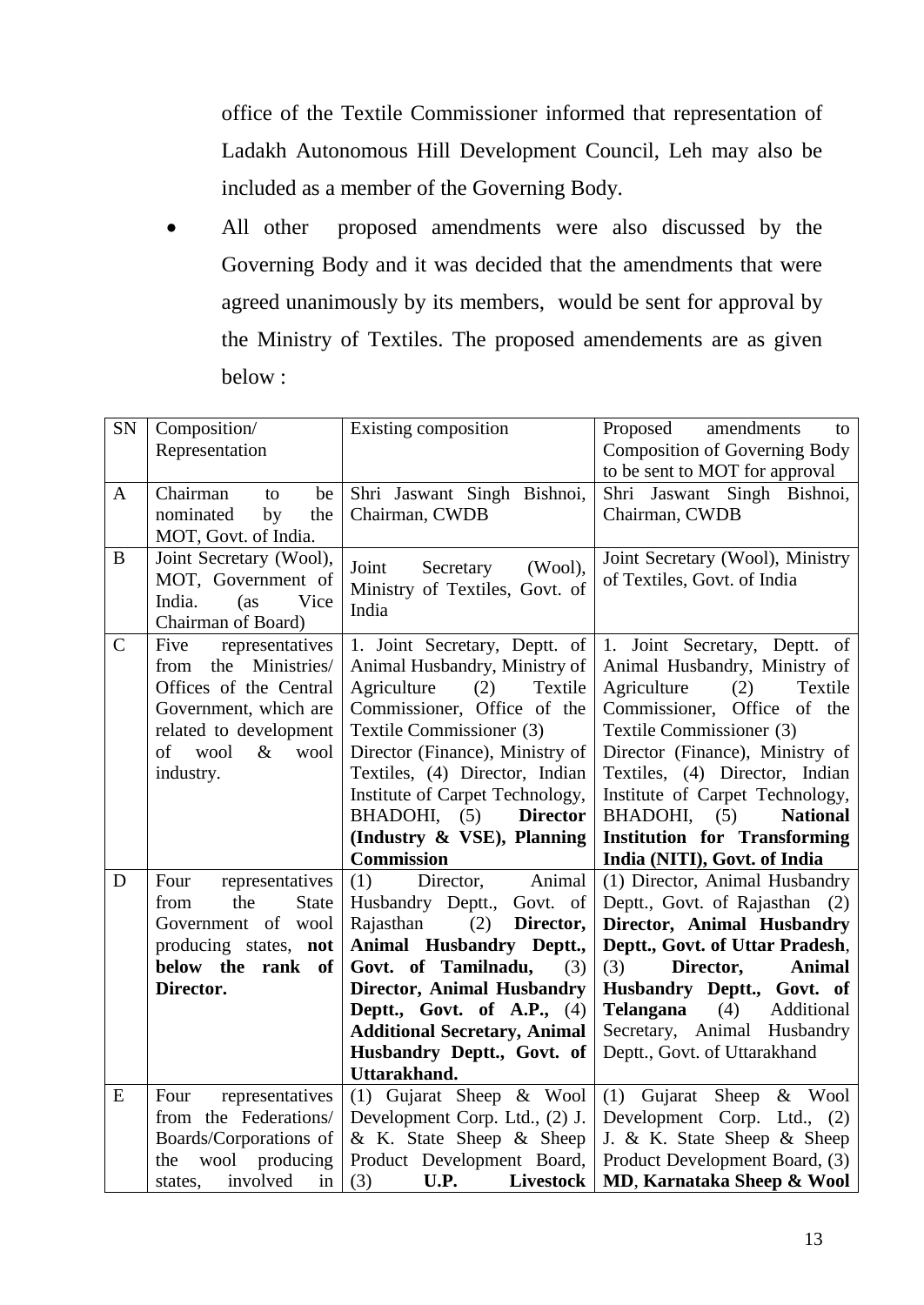|              | development of sheep                           | Development<br>Board,            | Deve. Corp., Banglore. (4) H.P.                        |
|--------------|------------------------------------------------|----------------------------------|--------------------------------------------------------|
|              | and wool.                                      | Lucknow. (4) H.P. State Wool     | State Wool Procurement<br>$\&$                         |
|              |                                                | Procurement<br>$\&$<br>Marketing | Marketing<br>Federation<br>Ltd.,                       |
|              |                                                | Federation Ltd., Shimla          | Shimla                                                 |
| $\mathbf{F}$ | representatives<br>Two                         | (1)<br>Wool<br>Research          | (1) Wool Research Association,                         |
|              | from<br>research                               | Association, MOT &               | MOT &                                                  |
|              | institutions involved in                       | Central Sheep & Wool<br>(2)      | Central Sheep & Wool<br>(2)                            |
|              | the research work of                           | Research Institute<br>$(ICAR)$ , | Research<br>Institute<br>$(ICAR)$ ,                    |
|              | wool<br>and<br>woollen                         | Jaipur                           | Jaipur                                                 |
|              | development.                                   |                                  |                                                        |
| G            | representatives<br>Three                       | (1) Executive Director, Wool     | (1) Executive Director, Wool $\&$                      |
|              | the<br>various<br>from                         | & Woollen Export Promotion       | Woollen<br>Export<br>Promotion                         |
|              | Organizations of wool                          | Council,                         | Council,                                               |
|              | sector                                         | (2) Carpet Export Promotion      | (2) CEO, Ladakh Autonomous                             |
|              |                                                | Council, (3) Indian Woollen      | Hill Deve. Council, Leh (3)                            |
|              |                                                | Mills Federation,                | Indian<br>Woollen<br>Mills                             |
|              |                                                |                                  | Federation,<br>nominated                               |
| H            | representatives<br>Eight                       | Vacant                           | To<br>be<br>as<br>per<br>recommendation of State Govt. |
|              | from progressive sheep<br>breeders<br>and NGOs |                                  | Animal Husbandry Deptt and                             |
|              | engaged in woollen                             |                                  | Woollen Industrial Associations/                       |
|              | sector in various wool                         |                                  | appropriate body engaged under                         |
|              | producing States. (as                          |                                  | Wool Sector from major wool                            |
|              | Non-official members)                          |                                  | potential areas like Ludhiana,                         |
|              |                                                |                                  | Panipat/Bhadohi, Amritsar &                            |
|              |                                                |                                  | Bikaner etc.                                           |
| $\mathbf I$  | Executive<br>Director,                         | Vacant                           | To be filled up by the MOT on                          |
|              | Central<br>Wool                                |                                  | deputation basis.                                      |
|              | Development Board,                             |                                  |                                                        |
|              | Jodhpur (as<br>Member                          |                                  |                                                        |
|              | Secretary of Board).                           |                                  |                                                        |

# **4. TO NOTE DECISIONS OF THE 44TH AND 45TH MEETINGS OF THE EXECUTIVE COMMITTEE OF THE CWDB HELD ON 23RD MAY,2014 AND 25TH NOV., 2014, RESPECTIVELY.**

The Governing Body noted the decisions of the  $44<sup>th</sup>$  and  $45<sup>th</sup>$  meetings of Executive Committee of CWDB that were held at New Delhi on 23-05-2014 and 25-11-2014 respectively.

# **5. TO APPRISE PHYSICAL AND FINANCIAL ACHIEVEMENTS UNDER IMPLEMENTATION OF ANNUAL PLAN 2014-15 AND TO APPROVE ANNUAL REPORT AND AUDITED ACCOUNTS OF THE BOARD FOR THE YEAR 2014-15.**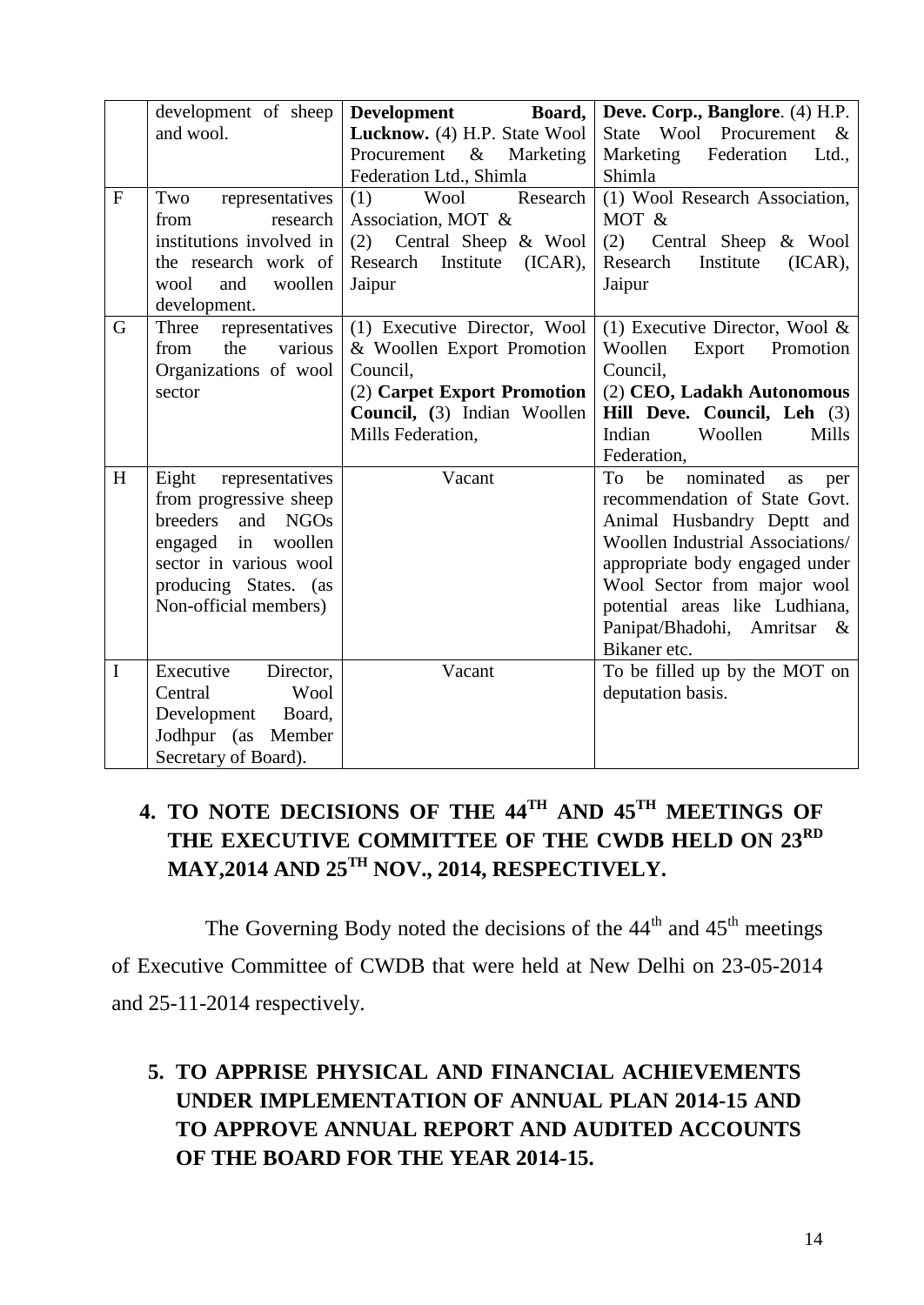ED, CWDB informed that the MOT had released Rs. 20 Crore under Plan Fund for implementation of different schemes of Wool Sector during Annual Plan 2014-15 and against this target the Board has utilized Rs. 18.98 crore. On the Non-Plan side, the Board has fully utilized Rs. 2.00 Crore to meet establishment and other administrative expenditure during Financial Year 2014-15.

After detailed discussion, the Governing Body approved the Annual Report and Audited Accounts of the CWDB for the year 2014-15 alongwith detailed physical and financial targets.

### **6. DISCUSSION AND APPROVAL OF B.E. OF CWDB FOR 2015-16 AND PROGRESS MADE SO FAR.**

The Board members were appraised about this year budget allocation. The members were also informed that additional budget would be sought at RE stage as per the requirement.

### **7. TO ENHANCE BUDGET PROVISION UNDER SOCIAL SECURITY SCHEME(SSS)- SHEEP BREEDERS INSURANCE SCHEME OF CWDB IMPLEMENTING BY VARIOUS STATE GOVT ORGANIZATION AS OPEN SCHEME FOR ANNUAL PLAN 2015-16.**

Proposal to enhance budget under Social Security Scheme for implementation of Sheep Breeders Insurance Scheme with the help of LIC along with Sheep Insurance Scheme was discussed. As per approved scheme, the MOT has already released entire grant of Rs. 2 crore to the CWDB under the scheme and Rs. 1.75 crores has already been utilized by Board upto 2014-15. During FY 2014-15, the LIC has covered more sheep breeders and demanded additional grant of Rs. 46.52 lakhs and further during current financial year 3,898 sheep breeders have been covered upto June, 2015 with more premium amount of Rs. 9.75 lakhs. Under B.E. of CWDB for 2015-16, the MOT has sanctioned only Rs.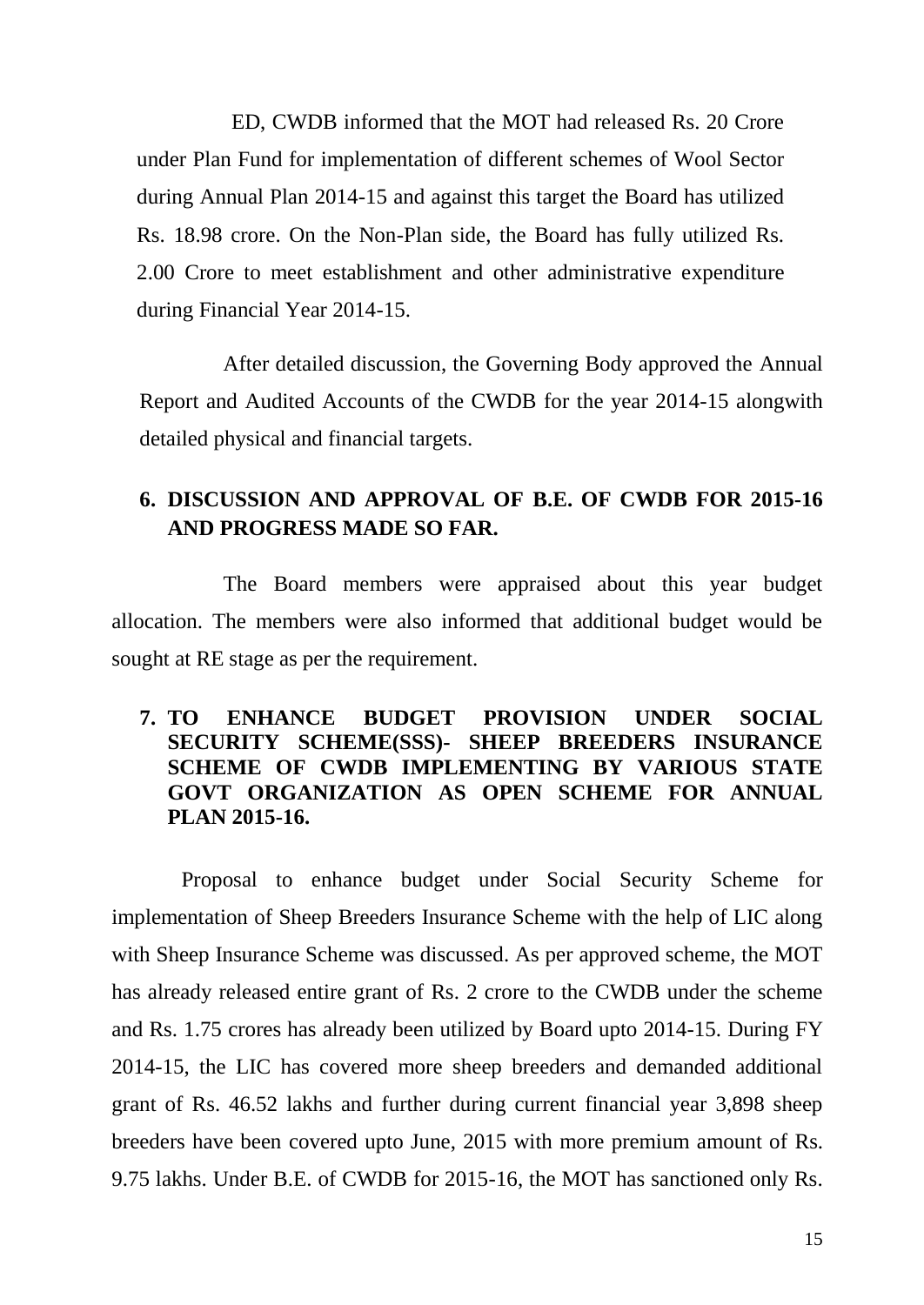25 lakhs lying with the CWDB as unutilized fund of 2014-15. However, additional funds are required under this scheme to meet committed liability of previous year as well as current financial year.

 The ED read out for the benefit of the members, the recent Committee of Secretaries" (COS) decision, stating :-

1. Sheep breeders insurance schemes is to be subsumed with the life insurance schemes being provided to artisans, handloom weavers etc. under the Pradhan Mantri Suraksha Bima Yojana (PMSBY) and Pradhan Mantri Jeevan Jyoti Bima Yojana (PMJJBY) platform. The administrative Departments/Ministries concerned could facilitate enrolment of their targeted beneficiaries under these schemes and the existing schemes for different occupational groups such as powerloom workers, sheep breeders, weavers, handicrafts artisans, fishermen, aaganwadi workers, khadi workers, coir workers etc would get subsumed within PMJJBY and PMSBY. It was agreed that unrelated benefits such as scholarships etc. bundled with core benefits like life and accident insurance in some of the schemes, could be covered separately under relevant initiatives of the departments concerned like Education etc. It was mentioned that the Core Schemes would need to offer superior/equivalent features as compared to the existing schemes proposed to be converged.

2. Sheep Insurance Scheme being implemented by Ministry of Textiles will be subsumed with the core scheme of Livestock Insurance scheme being implemented by Department of Animal Husbandry, Dairying and Fisheries (DAHDF) and a roadmap for convergence of the scheme has to be prepared.

 Accordingly it was decided that CWDB would workout the modalities for collecting the data for such merger in accordance with the Committee of Secretaries (COS) decision. It was further decided that coverage of sheep breeders and sheep for insurance would be put on hold till such merger.

16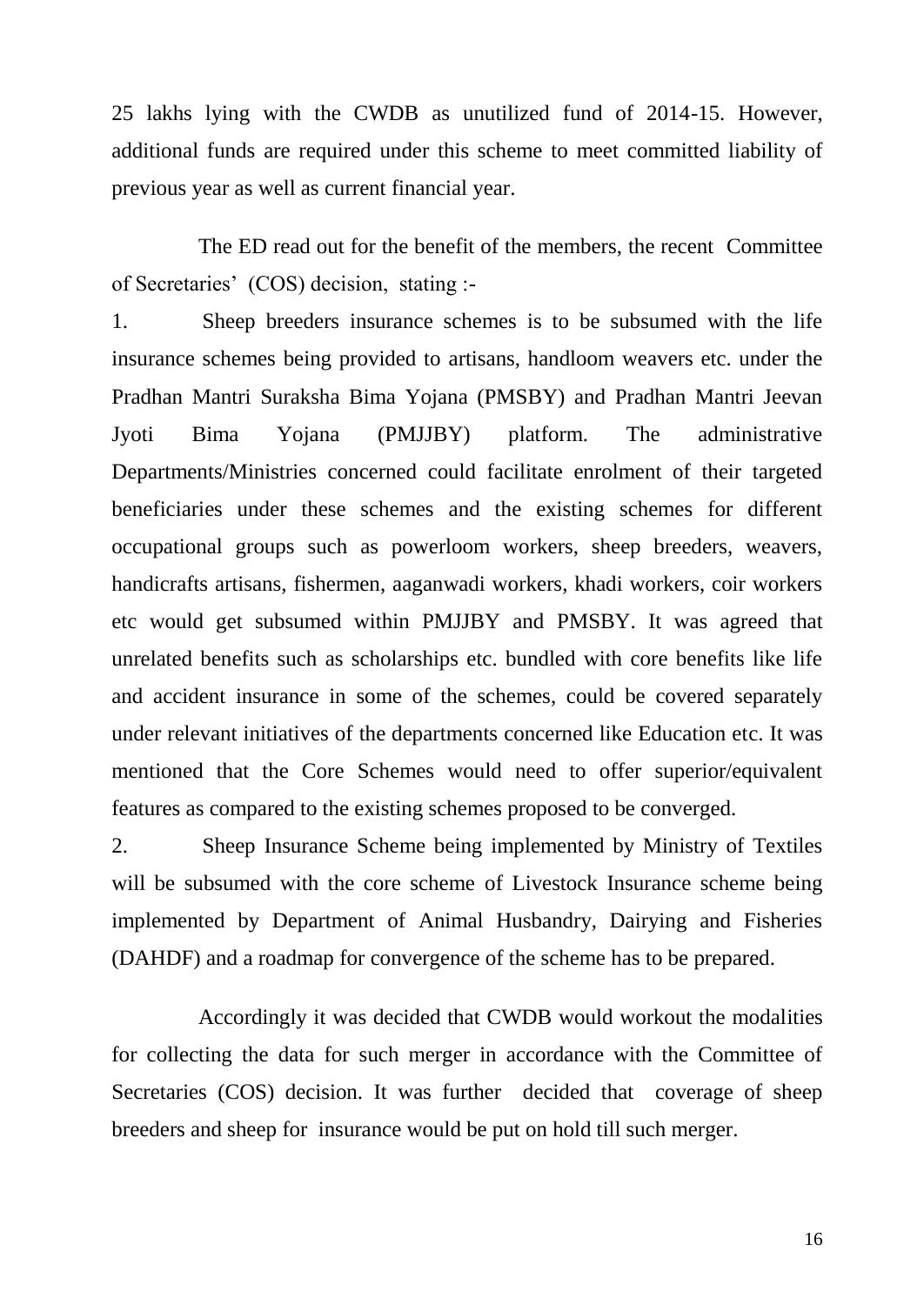The Jt. Secretary and VC, CWDB stated that committed liabilities towards these insurance schemes would be considered by Govt of India and that CWDB should send the proposal for MOTs approval.

# **8. TO NOTE PROGRESS UNDER IMPLEMENTATION OF PASHMINA PROMOTION PROGRAMME (P-3) IN LEH AND KARGIL DISTRICTS OF J. & K. STATE.**

The ED, CWDB informed the members about the progress under Pashmina Promotion Programme (P-3) in Leh and Kargil districts of J&K State. The members took note of the status.

### **Other points discussed during meeting:**

A) The issue of procurement of spare parts for the shearing machines funded by CWDB came up for discussion. The states of J&K and others pointed out that the spare parts being expensive; the shearing machines were lying idle due to lack of funds. Chairman, CWDB pointed out that state governments should contribute towards cost of procurement of spare parts. During discussion on projects approved by the Executive Committee, Dr. S. M. K. Naqvi, Director, Central Sheep & Wool Research Institute (CSWRI) explained that shearing cost of sheep is about Rs. 15-25 per sheep per clip which is very high going by the earnings from wool per sheep. There is lack of sheep shearing machines in India and are mostly being imported. Since these are costly machines, there is need to manufacture them indigenously. He also observed that there was a need to restart the work for development of indigenous combs and cutters for sheep shearing machines, which could be done through IIT, Delhi as it had been involved with the task earlier on as well.

 He also informed that there is also lack of trained manpower to shorn sheep with imported sheep shearing machines in most of the States and required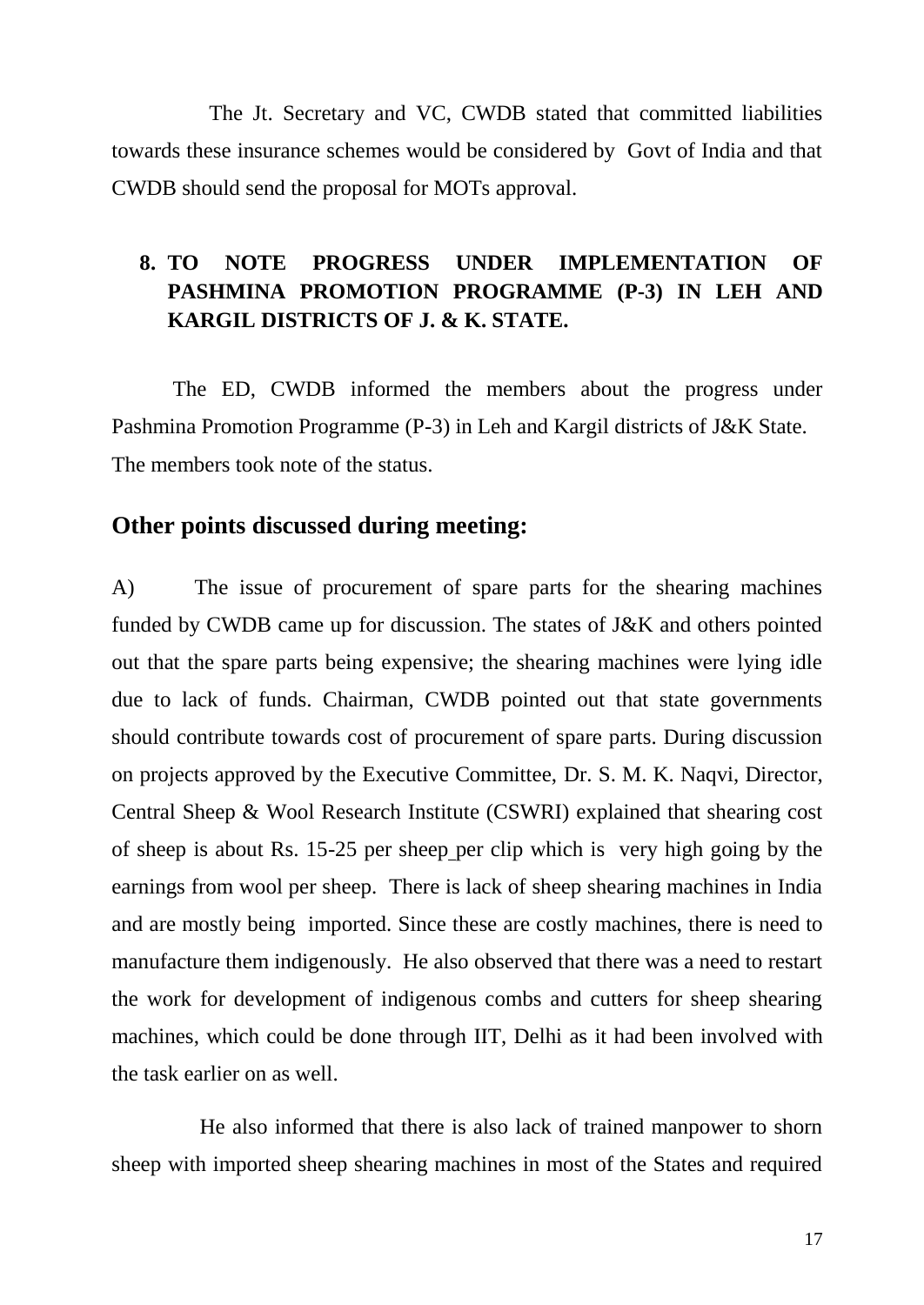training under this activity and requested CWDB to provide opportunity to conduct training in machine shearing at CSWRI,Avikanagar on the newly procured sheep shearing machines.

 The Chairman, CWDB suggested to call report from all State Govt. organizations who have received sheep shearing machines from CWDB in  $8<sup>th</sup>$  and 9<sup>th</sup> Five Year Plans regarding number of shearing machines which are in working condition, condemned, repairable and the requirement of spare parts and demand of financial assistance to re-use the machines to benefit shepherds.

B) The Director, CSWRI requested to sanction Rs. 4 lakh for organizing one Sheep Mela at their Avikanagar institute in Oct.-Nov., 2015 as it was organized in 2014-15 as well with the help of CWDB. The Chairman suggested to submit proper proposal justifying financial requirement and detailed programme with list of invitees etc. for consideration of Executive Committee of CWDB.

### **Other Agenda items:**

Following additional agenda items were also introduced by Chairman, CWDB :

### **A. Secretarial Assistant to the Chairman, CWDB :**

The Chairman, CWDB stated that being the Chairman of CWDB, he has status equivalent to the Secretary to Govt. of India. He may, therefore, be provided secretarial assistance on contract/ co-terminal basis. The Board agreed to consider appointment of one Steno and one Driver on co-terminus contractual basis.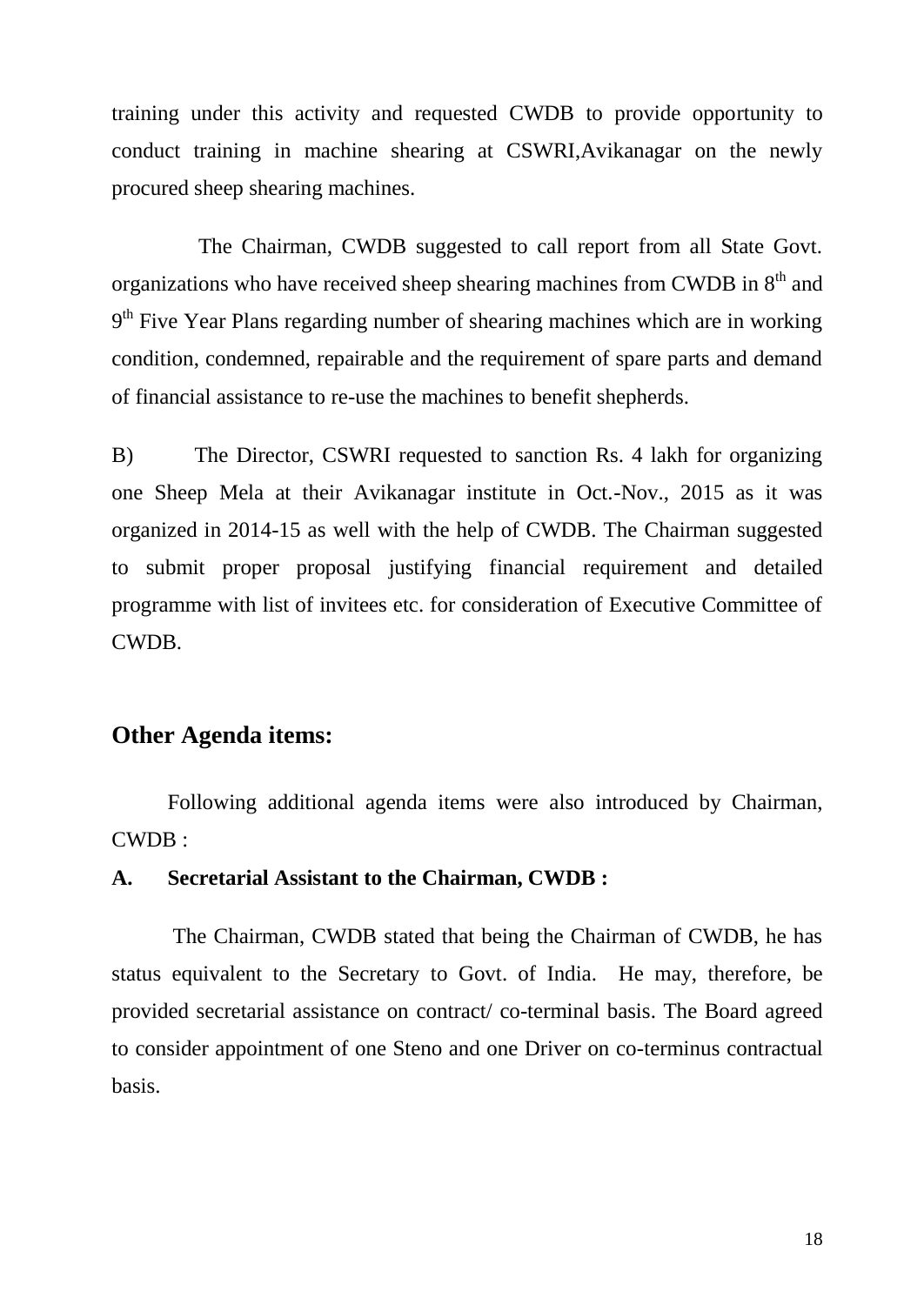#### **B. Transfer of Wool Marketing Deve. Officer from Bikaner to Jodhpur :**

The Chairman, CWDB was of the view that the services of Shri P. S. Champawat, Wool Marketing Development Officer, CWDB (Group "A" officer) is not being fully utilized by the Board from April, 2011 due to his transfer from Jodhpur head office to Wool Testing Centre at Bikaner. There is no work for him at Lab office, Bikaner and no specific programme has been started by Board in  $12<sup>th</sup>$  Plan for marketing of raw wool in Rajasthan State. Presently, services of Shri Champawat, WMDO is required at Jodhpur office, he being senior most officer of Board.

After detailed discussion, the Board agreed to transfer Shri P. S. Champawat, WMDO from Bikaner to Jodhpur.

# **C. Reimbursement of Medical claim bill of Shri Sumer Singh Champawat, DMM :**

Proposal regarding partial reimbursement of medical bills of Shri Sumer Singh Champawat, Dy. Manager Marketing, CWDB for emergency treatment of his wife for total claim amount of Rs. 4 lakh was also brought up by the Chairman & discussed by the Governing Body. Shri N. K. Mallick, Director, MOT & ED, CWDB explained that it is an administrative matter, Governing Body is not aware about facts and circuimstances of case for taking any decision in this meeting. After detail discussion, it was decided to recommend the matter to the MOT to consider the case, sympathatically, as per admissible rules in CWDB/Govt. of India.

The meeting ended with vote of thanks to the Chair.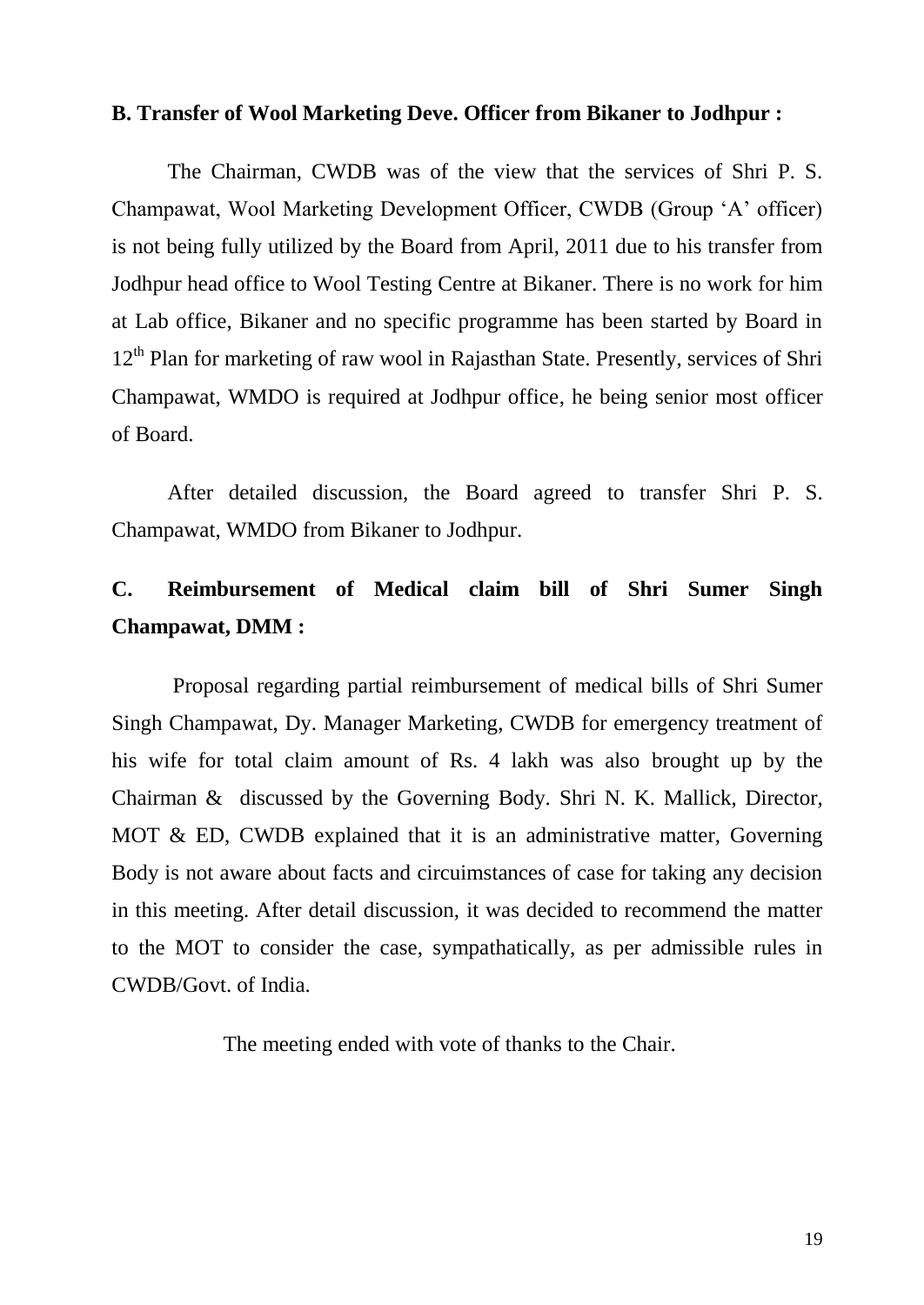## **List of participants for 34th Governing Body meeting of CWDB held on 21st August,2015 at Jodhpur**

- 1. Shri Jaswant Singh Bishnoi, Chairman, Central Wool Development Board, Jodhpur.
- 2. Mrs. Geeta Narayan, Vice-Chairperson, CWDB and Joint Secretary (Wool), Ministry of Textiles, Govt. of India, Udyog Bhawan, NEW DELHI
- 3. Dr. S. M. K. Naqvi, Director, Central Sheep & Wool Research Institute, Avikanagar, Via: Jaipur, Distt. Tonk, Rajasthan. 304 501
- 4. Shri M. K. Bardhan, Director, Wool Research Association, Akbar Camp Road, Sandoz Baug, Kolshet Road, THANE (Mumbia)
- 5. Mr. A.P. Deshpande, Secretary General, Indian Woollen Mills Federation, (IWMF) Mumbai.
- 6. Dr. Avinash Anand, Chief Executive Officer, Uttarakhand Sheep & Wool Development Board, Govt. of Uttarakhand, Dehradun.
- 7. Shri M. Ramakrishnan, Under Secretary (IFW), Ministry of Textiles, Udyog Bhawan, New Delhi.
- 8. Shri Rakesh Shangloo, Financial Advisor, J. & K. State Sheep & Sheep Product Development Board, Srinagar.
- 9. Shri V. K. Kohli, Director, Regional office of the Textile Commissioner, Noida, Delhi.
- 10. Dr. J. P. Nandwani, Sr. Vet. Officer, office of the Jt. Director, Dept. of Animal Husbadry, Govt. of Rajasthan, Jodhpur.
- 11. Dr. Pramod Kumar, Dy. Director (Small Animal), Deptt. Of Animal Husbandry, Govt. of U.P., Lucknow.
- 12. Shri Neerav Kumar Mallick, Director MOT, & Executive Director (CWDB) & Member Secretary (Governing Body)

\*\*\*\*\*\*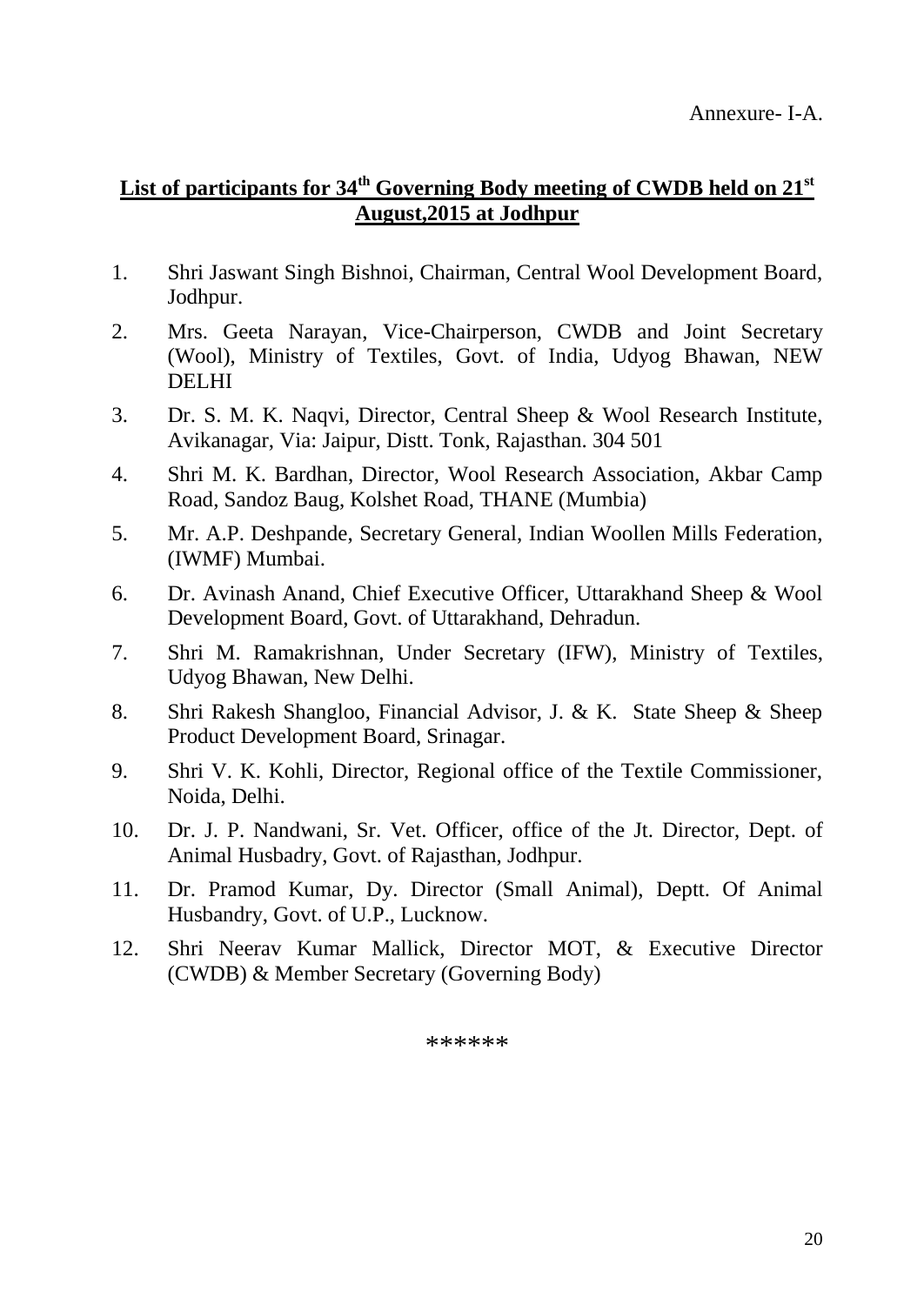## **MINUTES OF 46th EXECUTIVE COMMITTEE MEETING OF CENTRAL WOOL DEVELOPMENT BOARD HELD ON 20th JANUARY, 2016 AT CSWRI, AVIKANAGAR (JAIPUR)**

The 46<sup>th</sup> Executive Committee (EC) meeting of Central Wool Development Board (CWDB) held on  $20<sup>th</sup>$  January, 2016 at 2.30 p.m. at Central Sheep & Wool Research Institute, (CSWRI) Avikanagar under the chairpersonship of Ms. Geeta Narayan, Joint Secretary, Ministry of Textiles & Vice Chairperson CWDB.

Following Executive Committee members were present in the meeting:

- 1. Dr. S.M.K. Naqvi, Director, Central Sheep & Wool Research Institute, (CSWRI) Avikanagar, Teh. Malpura, Distt. Tonk, Via.: JAIPUR (Rajasthan)
- 2. Mrs. Suminder Kaur, Under Secretary (IFW), Ministry of Textiles, Udyog Bhawan, New Delhi.
- 3. Shri A.P. Deshpande, Secretary General, Indian Woollen Mills Federation,  $7<sup>th</sup>$ Floor, 5<sup>th</sup> New Marine Lines, Mumbai. 400 020
- 4. Mr. T.R. Rao, Advisor, Wool Research Association, Akbar Camp Road, Sandoz Baug, Kolshet Road, THANE (Mumbia)
- 5. Shri Giriraj Kumar Meena, Executive Director, CWDB, Jodhpur.

In Attendance :

- 1. Shri G. K. Rajnish, Under Secretary (Wool), Ministry of Textiles, Udyog Bhawan, New Delhi.
- 2. Shri A.K. Shinde, Incharge, PME, CSWRI, Avikanagar.
- 3. Shri Ajay Kumar, Incharge, TMTC, CSWRI, Avikanagar.
- 4. Mr. Raj Kumar Gupta, Mech. Engg. Deptt., Indian Institute of Technology, (IIT), Hauz Khas, New Delhi 110 016.
- 5. Mr. Davinder Pal Singh, Project Associate, IIT, New Delhi
- 6. Shri Anurag Purohit, Supervisor, CWDB, Jodhpur.

Dr. S.M.K. Naqvi, Director, CSWRI welcomed all participants at their Institute and expressed thanks to the Chairperson for holding the EC meeting at CSWRI, Avikanagar. Ms. Geeta Narayan, Joint Secretary (Wool) and the Chairperson also welcomed the participants and appreciated the role played by the Institute in research and development of sheep and wool in the country. After brief introduction of all the participants, she then asked the ED to commence the proceedings. Shri G.K. Meena, Executive Director, CWDB introduced the agenda items in seriatim followed by presentation on each point. The discussion and decisions on the agenda items are elaborated as under:

### **I. Confirmation of minutes of the last meeting (45th) of Executive Committee held on 25th November,2014 in New Delhi.**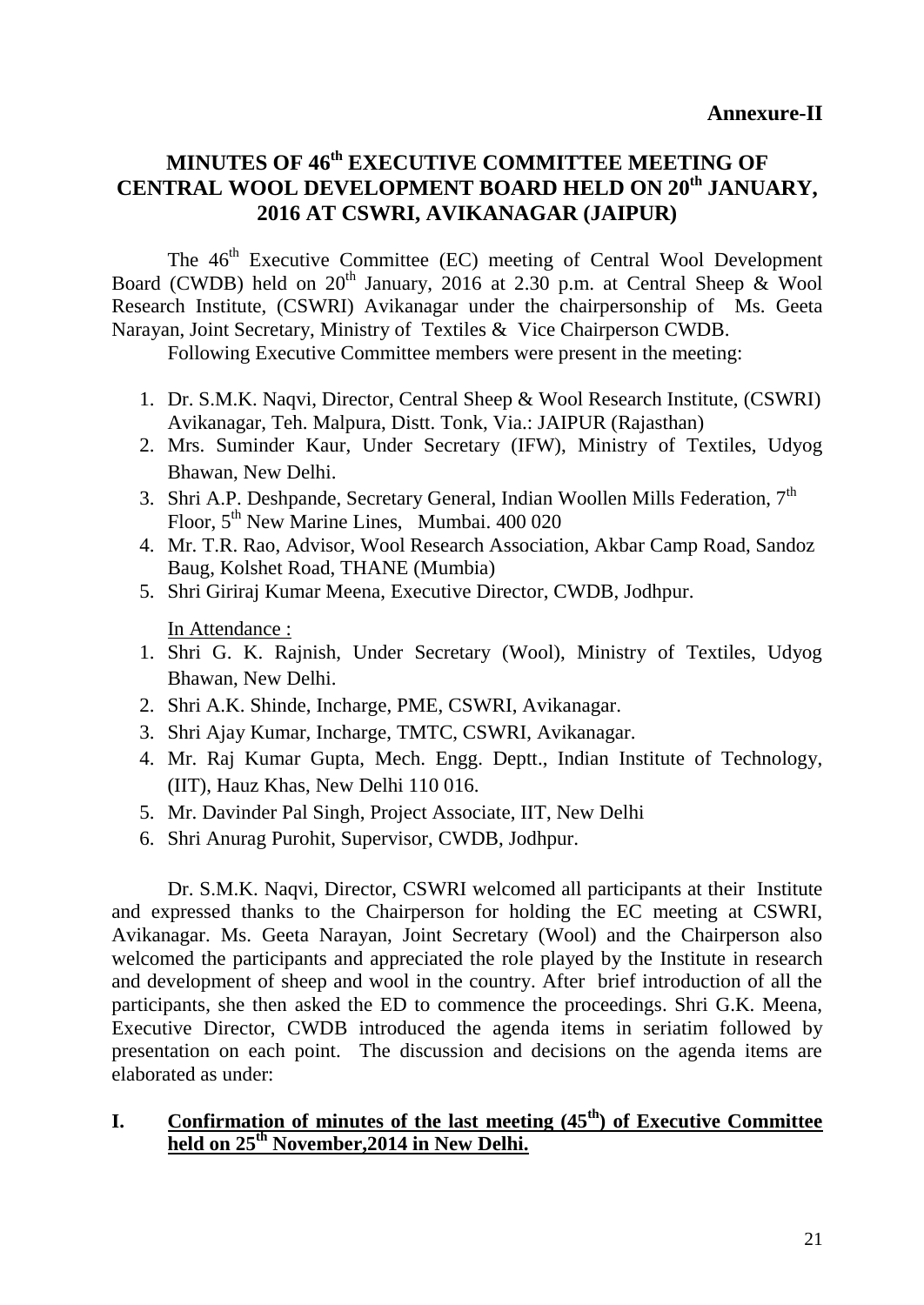Since no comments were received from any member, the minutes of  $45<sup>th</sup>$ meeting of the Executive Committee of the CWDB were confirmed unopposed.

#### II. Action taken report on the decisions of 45<sup>th</sup> meeting of the Executive **Committee.**

Actions taken with reference to the decisions of the  $45<sup>th</sup>$  meeting were noted by the EC. However regarding the decisions relating to CFCs at Ludhiana and Kekri under Quality Processing of Wool scheme, the discussion emerged as follows :

(i) It was explained that during  $11<sup>th</sup>$  Plan the Board had established 14 Common Facility Centers (CFC) for different processing facilities at different locations but out of them following two implementing agencies expressed their inabilities in running the respective CFCs any further. The details of these two CFCs are :-

- (a) M/s. Monika Handloom Workshop Co-op. Industrial Society, Ludhiana : In FY 2007-08, the Board sanctioned one CFC for setting up wool combing & spinning unit for processing of scoured wool into wool tops and spinning of yarn at Ludhiana and released total grant of Rs. 45.57 lakhs for procurement of machineries.
- (b) M/s. Bajaj Woollen Mills, Kekri, Ajmer (Raj.): In FY 2008-09, sanctioned this CFC for setting up of wool processing facilities for scouring, carding, spinning at Kekri, Ajmer with total grant of Rs. 47.17 lakhs for procurement of machineries only.

(ii) As per the agreement made with the agency while sanctioning the project, the Memorandum of Understanding stated that : "The CWDB with the consent of Ministry will be free to remove, dispose of the machineries/ equipments of the centre or enter into agreement with other party to ensure utilization of these equipments if the agency has not optimally utilized the same for meeting the objectives.

(iii) Project Committee recommendation : The existing machineries should be shifted to some other interested agencies which would be decided through open advertisement process.

(iv) After detailed discussion, the Executive Committee decided that a team comprising of a member each from CWDB, CSWRI and an expert (preferably from WRA) shall visit the two CFCs and submit a report on performance of installed machineries, comparative analysis of two CFCs vis-à-vis other CFCs, shifting cost, residual life of machineries, status of achievement regarding purpose of CFC, obligation on the agency, if any and suggest how to use Government fund in best manner as per terms and conditions of the scheme within six weeks.

### **3. DISCUSSION ON B.E. & R.E. OF FY 2015-16 AND PROGRESS MADE BY C.W.D.B. TILL DATE.**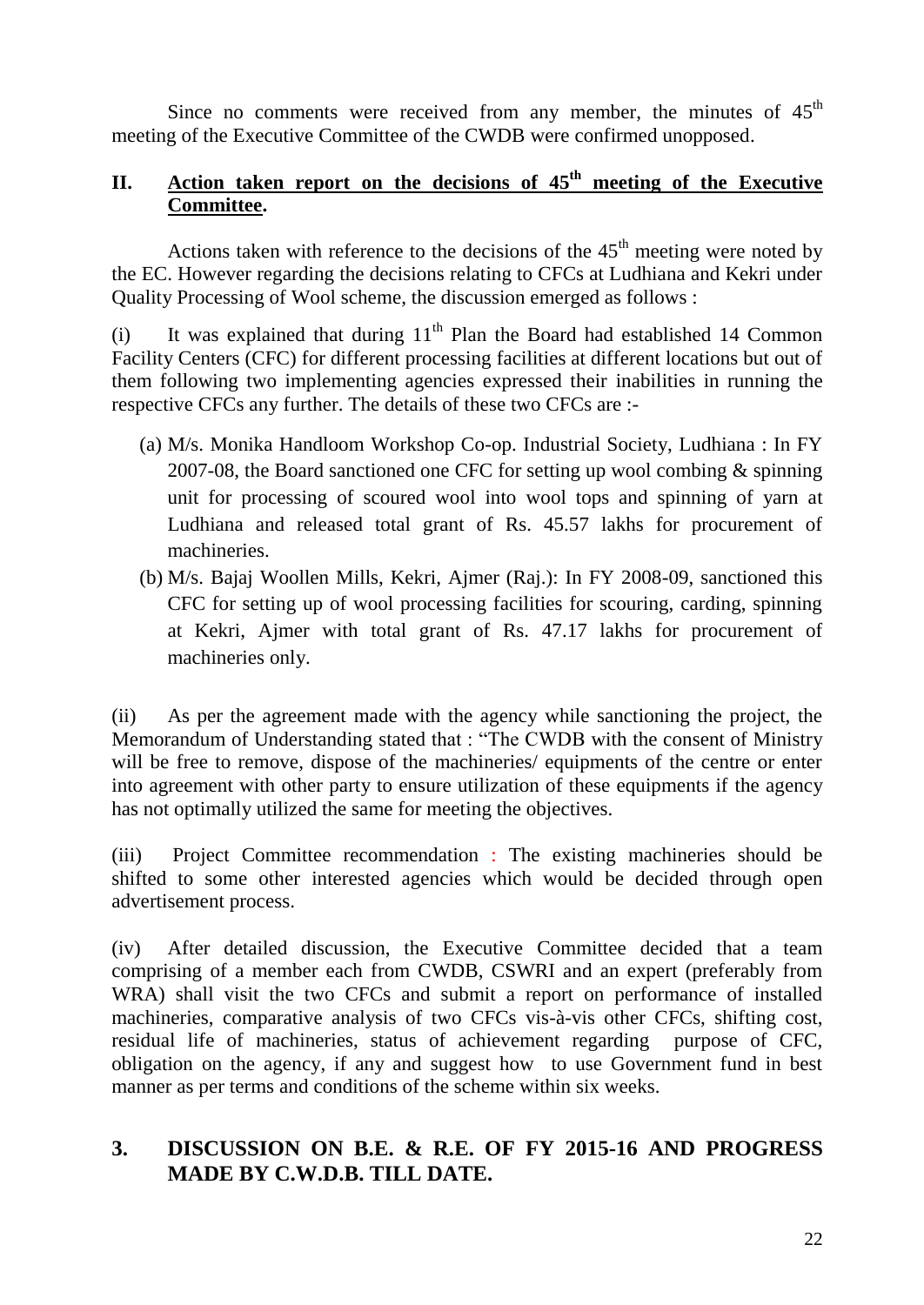The ED, CWDB updated the members about the progress under implementation of Annual Plan 2015-16 of CWDB. The MOT has already released Rs. 15.92 crore to CWDB out of total allocation of Rs. 16.77 crore and Board has utilized Rs. 10.56 crore up to  $15<sup>th</sup>$  Jan., 2016. He ensured that the Board would utilize entire allocated funds except Social Security Scheme for insurance of sheep and shepherds as it is in process of subsuming with the core schemes. It was proposed to re appropriate funds allocated under 'Integrated Wool Improvement & Development Programme' IWIDP for 2015-16 within the same allocated budget of Rs. 6.11 crore. More funds was proposed under 'Sheep & Wool Improvement Scheme'(SWIS) to meet liabilities under ongoing projects which will be taken from HRD scheme as the Board is not organizing Woollen Expo under HRD & Promotional Activities.

The EC noted the BE/RE along with physical achievement under implementation of Annual Plan 2015-16 up to  $15<sup>th</sup>$  January, 2016

### **4. DISCUSSION AND APPROVAL OF PENDING PROJECT**  PROPOSALS AS RECOMMENDED BY 28<sup>TH</sup> MEETING OF THE **PROJECT COMMITTEE OF THE BOARD HELD ON 20th NOV., 2015.**

The  $28<sup>th</sup>$  Project Committee meeting of the CWDB held on  $20<sup>th</sup>$ November, 2015 at New Delhi has recommended some new project proposals to the Executive Committee for consideration and necessary approval. The EC after detailed discussion approved following proposals for implementation during remaining period of FY 2015-16 & FY 2016-17 :-

### **I.** Scheme : **Sheep & Wool Improvement Scheme (SWIS)**

Name of Implementing Agency : H.P. State Wool Procurement & Marketing Fed. Ltd., Govt. of H.P., Shimla

| Component   | Physical target         | Financial  | Financial  | Executive Committee's Decision          |
|-------------|-------------------------|------------|------------|-----------------------------------------|
|             |                         | grant for  | grant for  |                                         |
|             |                         | $2nd$ year | $3rd$ year |                                         |
| a. Health   | a. 4 lakh sheep         | 72 lakhs   | 72 lakhs   | Continue the project in remaining       |
| Care        | $\omega$ Rs. 18/- sheep |            |            | period of project period as per project |
|             | annually                |            |            | proposal.                               |
| b. Overhead | b. 4 lakh sheep         | 20 lakhs   | 20 lakhs   |                                         |
| Expenses    | $\omega$ Rs. 18/- sheep |            |            |                                         |

A. To continue the project in remaining 2 years of project period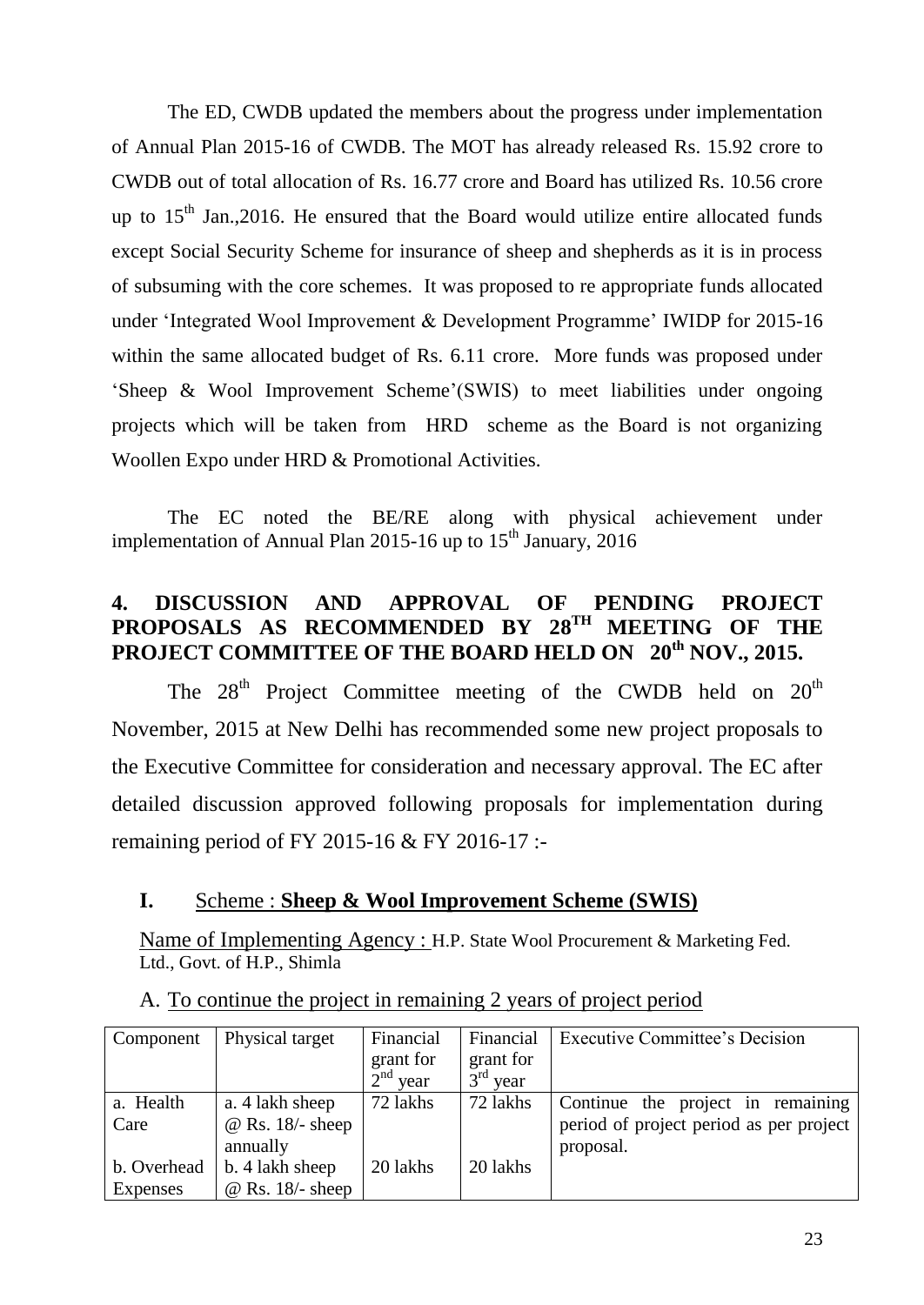### B. To shift the location of Farm from approved Sarol (Chamba) to Tal (Hamirpur) or Ram Centre Nagwain (Mandi)

| Component   | Physical     | Grant      | Proposed to shift | <b>Executive Committee's Decision</b> |
|-------------|--------------|------------|-------------------|---------------------------------------|
|             | target       | Sanctioned | site at           |                                       |
| Strengtheni | One Farm     | Rs. 20     | Tal (Hamirpur) or | Approved shifting of location as per  |
| ng of Sheep | in H.P.      | lakhs      | <b>Ram Centre</b> | Implementing<br>of the<br>request     |
| Breeding    | <b>State</b> |            | Nagwain (Mandi)   | Agency <i>i.e.</i> at Tal (Hamirpur). |
| Farm        | (Chamba)     |            |                   |                                       |

#### **II.** Scheme: **Human Resource Development & Promotional Activities**  I

|                |                  |                                    |                    |              | (Rs. in lakhs)                                                         |
|----------------|------------------|------------------------------------|--------------------|--------------|------------------------------------------------------------------------|
| ${\bf S}$      | Implementin      | Activity                           | Unit/              | Total        | <b>Executive Committee's Decision</b>                                  |
| $\mathbf N$    | g Agencies       |                                    | Physical           | project cost |                                                                        |
|                |                  |                                    |                    | for2015-16   |                                                                        |
|                |                  |                                    |                    | & 2016-17    |                                                                        |
| 1              | Mechnical        | R&D<br>project                     | Duration           | 32.94        | Machine shearing increases<br>the                                      |
|                | Engineering      | entitled                           | of<br>one          |              | wool production per animal and                                         |
|                | Department,      | "Dissemination of                  | year               |              | enhances the wool quality but                                          |
|                | <b>IIT</b> Delhi | the low cost sheep-                | funds in 2         |              | only costly imported<br>presently                                      |
|                |                  | hair<br>shearing                   | installmen         |              | shearing machines are available.                                       |
|                |                  | device developed                   | ts                 |              | Therefore, there was a need to                                         |
|                |                  | <b>New</b><br>IIT,<br>by<br>Delhi" |                    |              | develop<br>indigenous<br>an<br>sheep                                   |
|                |                  |                                    |                    |              | shearing machines with low cost.<br>IIT, Delhi has submitted a project |
|                |                  |                                    |                    |              | this<br>proposal<br>in<br>regard.                                      |
|                |                  |                                    |                    |              | Representatives<br>of IIT,<br>Delhi                                    |
|                |                  |                                    |                    |              | explained their R&D project during                                     |
|                |                  |                                    |                    |              | the meeting. EC approved the R&D                                       |
|                |                  |                                    |                    |              | project in principle up to the stage                                   |
|                |                  |                                    |                    |              | of development of the device                                           |
|                |                  |                                    |                    |              | prototype and its successful field                                     |
|                |                  |                                    |                    |              | testing<br>three<br><b>States</b><br>in<br>viz.                        |
|                |                  |                                    |                    |              | Uttarakhand, Rajasthan and in                                          |
|                |                  |                                    |                    |              | Karnataka. IIT was, therefore asked                                    |
|                |                  |                                    |                    |              | to submit a break-up of the project                                    |
|                |                  |                                    |                    |              | cost accordingly.                                                      |
| $\overline{2}$ | LAHDC,           | Short-term training                | 10 farmers         | Rs. 12.54    | Kargil is also producing pashmina                                      |
|                | Kargil           | programme<br>for                   | per batch          | lakh for     | and sheep wool and for<br>wool                                         |
|                |                  | Pashmina growers                   | and total 4        | only one     | value addition to the pashmina                                         |
|                |                  | under<br>spinning,                 | batches            | training     | wool\sheep wool in Kargil itself,                                      |
|                |                  | dyeing,                            | for $3$            | project      | LAHDC, Kargil<br>submitted<br>a                                        |
|                |                  | manufacturing of                   | months             |              | proposal to provide training to 40                                     |
|                |                  | woolen items.                      | total Rs.<br>57.00 |              | persons in manufacturing of                                            |
|                |                  |                                    | lakhs              |              | woolen products. CWDB informed<br>LAHDC, Kargil that the proposal      |
|                |                  |                                    |                    |              | would have to be modified as per                                       |
|                |                  |                                    |                    |              |                                                                        |
|                |                  |                                    |                    |              | guidelines governing the<br>the                                        |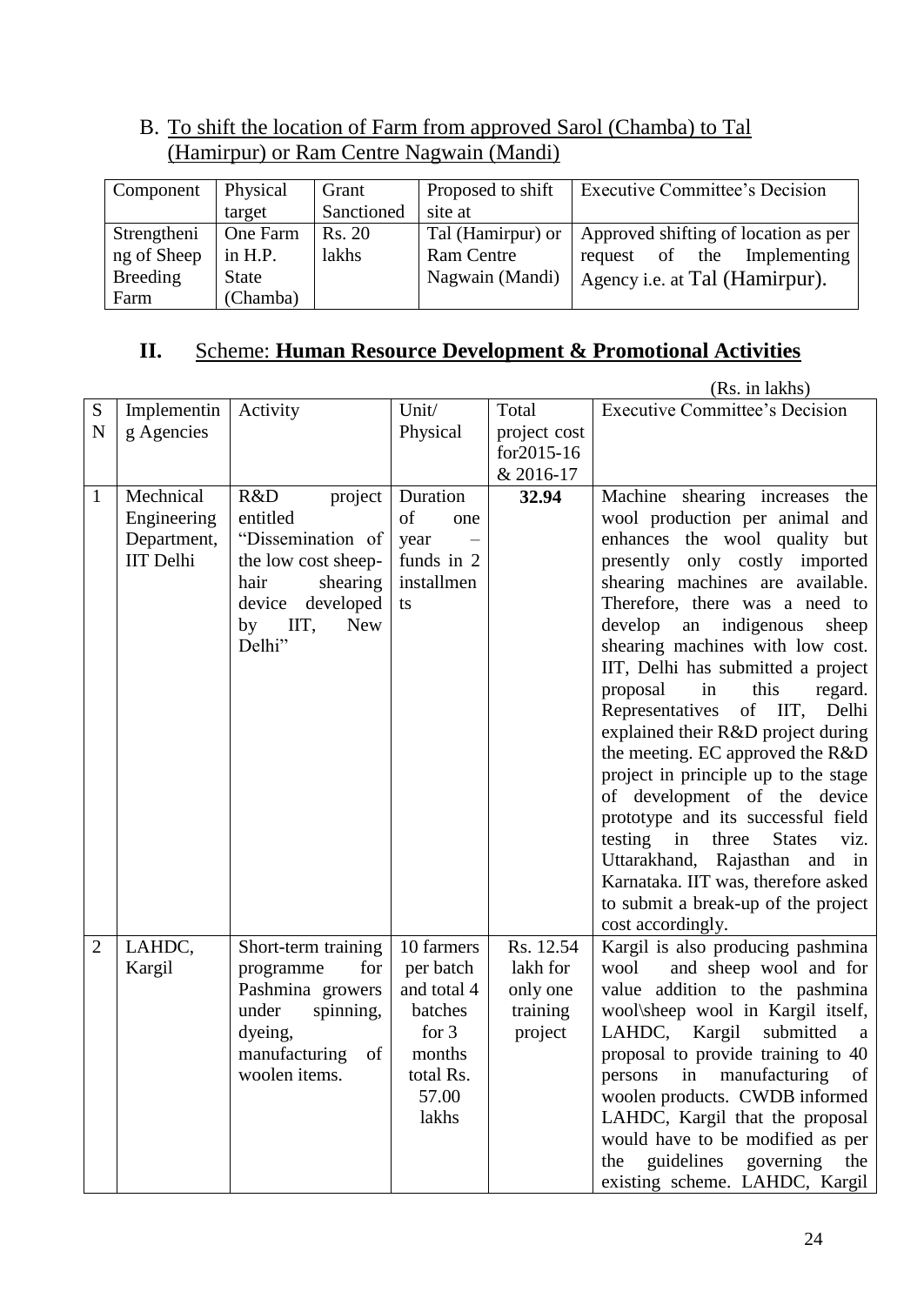|                |             |                     |              |            | submitted<br>its<br>to<br>consent       |
|----------------|-------------|---------------------|--------------|------------|-----------------------------------------|
|                |             |                     |              |            | implement the training project in       |
|                |             |                     |              |            | prescribed manner of approved           |
|                |             |                     |              |            | HRD scheme of CWDB within               |
|                |             |                     |              |            |                                         |
|                |             |                     |              |            | the financial outlay of Rs. 12.54       |
|                |             |                     |              |            | lakhs. EC approved one Training         |
|                |             |                     |              |            | Project with financial assistance of    |
|                |             |                     |              |            | Rs. 12.54 lakhs.                        |
| 3              | Central     | "Short-term         | 10           | Rs. 12.54  | The EC<br>approved<br>Short-term        |
|                | Sheep<br>&  | training courses on | trainees     | lakh only  | training project with prescribed        |
|                | Wool        | Woollen Products    | per batch    | as per     | financial provision of Rs. 12.54        |
|                | Research    | Manufacturing and   | and total 4  | prescribed | lakhs. Out of 4 batches 1 batch         |
|                | Institute,  | Designing"<br>of    | batches      | norms of   | training will be conducted in FY        |
|                | Jaipur      | CSWRI for<br>skill  | 3<br>for     | training   | 2015-16 and rest of 3 batches will      |
|                |             | development<br>of   | months.      | project    | be conducted in FY-2016-17. It          |
|                |             | rural artisans      | Total Rs.    |            | agreed<br>the<br>also<br>with<br>was    |
|                |             |                     | 16.24        |            | suggestion of CSWRI to set up a         |
|                |             |                     | lakhs.       |            | central processing facility of the      |
|                |             |                     |              |            | tools to be distributed under the       |
|                |             |                     |              |            | project to self-help groups (SHG)       |
|                |             |                     |              |            | in place of individual trainees         |
|                |             |                     |              |            | within the financial ceiling of         |
|                |             |                     |              |            | project component.                      |
| $\overline{4}$ | CSWRI,      | Wool Fair/Mela at   | invite<br>to | 5.00       | CSWRI organizes every year an           |
|                | Avikanagar- | CSWRI.              | about        |            | annual wool fair\mela under which       |
|                | Jaipur      | Avikanagar-Jaipur   | 1800         |            | many sheep breeders from different      |
|                |             |                     | farmers &    |            | states, scientists participates. Wool   |
|                |             |                     | 500          |            | fair\Mela is useful in dissemination    |
|                |             |                     | students     |            | technology<br>developed<br>of<br>by     |
|                |             |                     |              |            | CSWRI in sheep and wool sector.         |
|                |             |                     |              |            | The EC approved Wool Fair with          |
|                |             |                     |              |            | financial assistance maximum up to      |
|                |             |                     |              |            | Rs. 5 lakhs. Against this financial     |
|                |             |                     |              |            | support, IA will submit the details     |
|                |             |                     |              |            | about each expenditure along with       |
|                |             |                     |              |            | Utilization Certificate.                |
| 5              | CSWRI,      | Short-term training |              | 5.18       | CSWRI has developed a technique         |
|                | Avikanagar- | programme<br>on     |              |            | of Artificial Insemination in sheep.    |
|                | Jaipur      | "Hands-on-          |              |            | improvement and<br>wool<br><b>Breed</b> |
|                |             | training on Oestrus |              |            | production can be increased by          |
|                |             | Synchro-nization    |              |            | using this technique in the wool        |
|                |             | Artificial<br>and   |              |            | producing states.                       |
|                |             | Insemination<br>in  |              |            | The EC approved AI Training             |
|                |             | Sheep"              |              |            | project with financial assistance of    |
|                |             |                     |              |            | maximum upto Rs. 5.18 lakhs.            |
|                |             |                     |              |            | Against this financial support, IA      |
|                |             |                     |              |            | will submit the details about each      |
|                |             |                     |              |            | expenditures<br>along<br>with           |
|                |             |                     |              |            | Utilization Certificate and list of     |
|                |             |                     |              |            |                                         |
|                |             |                     |              |            | trained persons.                        |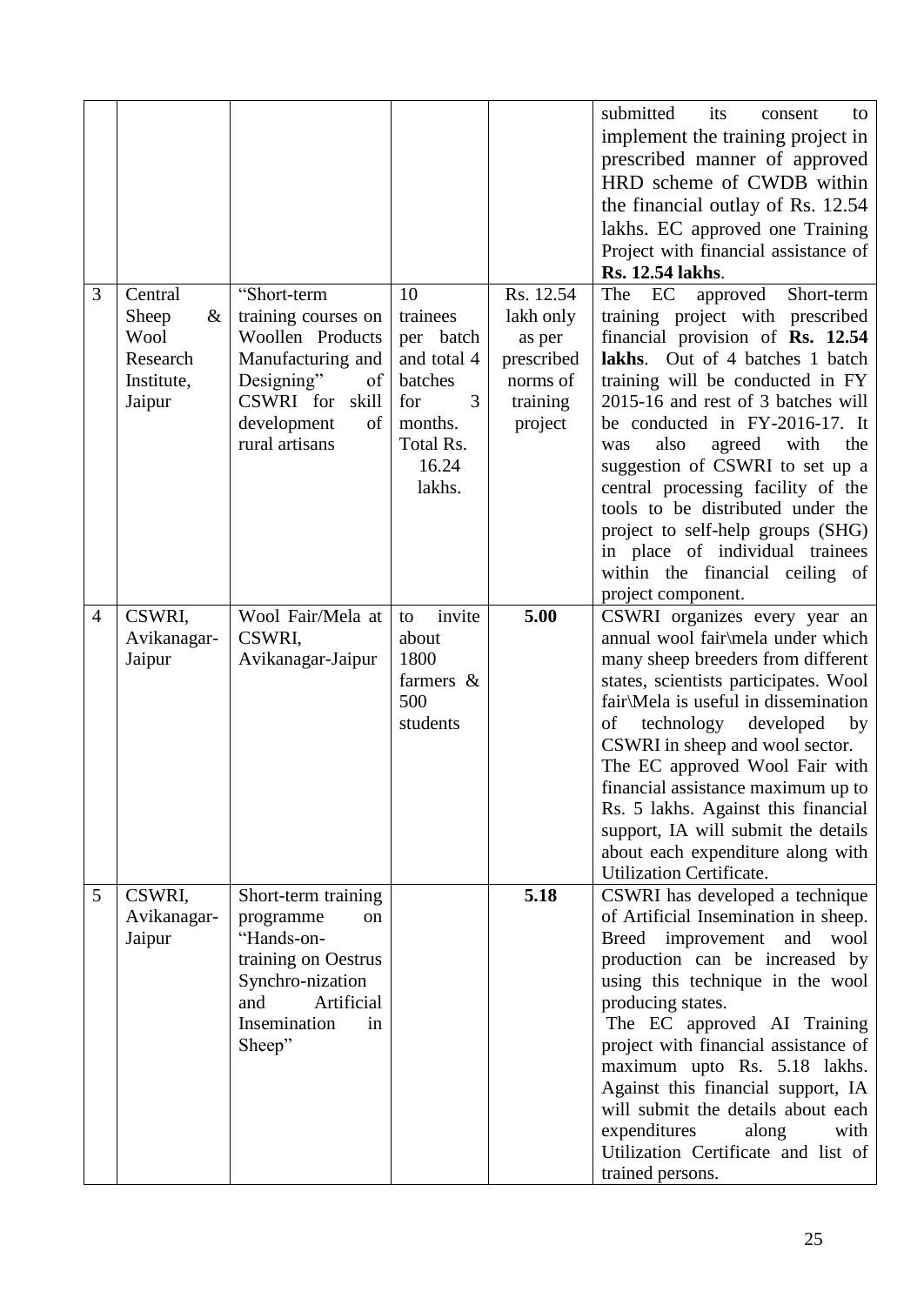| 6      | CSWRI,                  | Five day training              | 25 farmers                  | 8.70               | There is a need to disseminate the                                           |
|--------|-------------------------|--------------------------------|-----------------------------|--------------------|------------------------------------------------------------------------------|
|        | Avikanagar-             | programme<br>on                | each in 6                   | $($ @ Rs.          | latest sheep rearing techniques to                                           |
|        | Jaipur                  | "Knowledge<br>and              | training                    | 1,45,025           | the sheep breeders for enhancing                                             |
|        |                         | skill development              | batches -                   | per batch -        | their income and CSWRI submitted                                             |
|        |                         | of farmers in sheep            | total 150                   | 6 batches)         | a proposal in this regard.                                                   |
|        |                         | wool<br>and                    | farmers                     |                    | The EC<br>approved five<br>days                                              |
|        |                         | production"<br>of              |                             |                    | training programme<br>residential                                            |
|        |                         | <b>CSWRI</b>                   |                             |                    | with financial assistance of Rs.                                             |
|        |                         |                                |                             |                    | 8.70 lakhs for conducting 6 batches                                          |
|        |                         |                                |                             |                    | in FY 2015-16 and FY 2016-17 to                                              |
|        |                         |                                |                             |                    | expose this available technique in                                           |
|        |                         |                                |                             |                    | all States. Against this financial                                           |
|        |                         |                                |                             |                    | support, CSWRI will submit the                                               |
|        |                         |                                |                             |                    | details about each expenditure                                               |
|        |                         |                                |                             |                    | along with Utilization Certificate                                           |
|        |                         |                                |                             |                    | and list<br>of<br>trainees/Veterinary                                        |
|        |                         |                                |                             |                    | officers.                                                                    |
| $\tau$ | Karnataka               | Four days training             | To<br>train                 | 5.88               | Karnataka State has developed                                                |
|        | Sheep<br>$\&$           | Programme<br>in                | 40                          |                    | infrastructure to provide training to                                        |
|        | Wool                    | Sheep Production               | shepherds                   | $(\mathcal{Q}$ Rs. | sheep breeders in their State so that                                        |
|        | Developmen              | and Management<br>train<br>480 | per batch<br>$-$ total $12$ | $0.49$ lakh        | there is no need to send their                                               |
|        | Corp.,<br>t<br>Banglore | to<br>shepherds<br>of          | batches                     | per batch)         | people to Central Sheep Breeding<br>Farm, Hissar for the training in         |
|        |                         | Karnataka State                |                             |                    | sheep rearing.                                                               |
|        |                         |                                |                             |                    |                                                                              |
|        |                         |                                |                             |                    | The EC<br>approved<br>four<br>days                                           |
|        |                         |                                |                             |                    | residential<br>training<br>programme                                         |
|        |                         |                                |                             |                    | with financial assistance of Rs.                                             |
|        |                         |                                |                             |                    | 5.88 lakhs. 3 batches will be                                                |
|        |                         |                                |                             |                    | conducted in FY 2015-16 and rest                                             |
|        |                         |                                |                             |                    | of 9 batches will be conducted in                                            |
|        |                         |                                |                             |                    | FY 2016-17 in Karnataka. Against                                             |
|        |                         |                                |                             |                    | this financial support, IA will                                              |
|        |                         |                                |                             |                    | submit the details about each                                                |
|        |                         |                                |                             |                    | expenditure along with Utilization                                           |
|        |                         |                                |                             |                    | Certificate and list of trainees.                                            |
| 8      | LAHDC,                  | Pashmina<br>Wool               | Expansion                   | 500                | In the approved $12th$ plan SFC for                                          |
|        | Leh                     | Development                    | of PWDS                     | (under             | wool sector under PWDS there was                                             |
|        |                         | Scheme (PWDS) –                | Leh<br>in                   | different          | a component of Establishment of                                              |
|        |                         | benefit<br>100<br>To           | areas.                      | component          | Multipurpose Extension Centers                                               |
|        |                         | families,<br>more              |                             | s of               | (MPEC) but later on in another                                               |
|        |                         | Dehairing<br>Plant             |                             | PWDS)              | SFC it was<br>approved<br>to re                                              |
|        |                         | and two Centres.               |                             |                    | appropriate the funds earmarked                                              |
|        |                         |                                |                             |                    | under the components in the other                                            |
|        |                         |                                |                             |                    | existing components of PWDS.<br>As per approved 12 <sup>th</sup> Plan Scheme |
|        |                         |                                |                             |                    | for Pashmina wool, the<br>EC                                                 |
|        |                         |                                |                             |                    | approved proposal of LAHDC, Leh                                              |
|        |                         |                                |                             |                    | of total Rs. 500 lakhs. It included                                          |
|        |                         |                                |                             |                    | additional assistance of Rs. 380                                             |
|        |                         |                                |                             |                    | for<br>lakhs<br>Pashmina Dehairing                                           |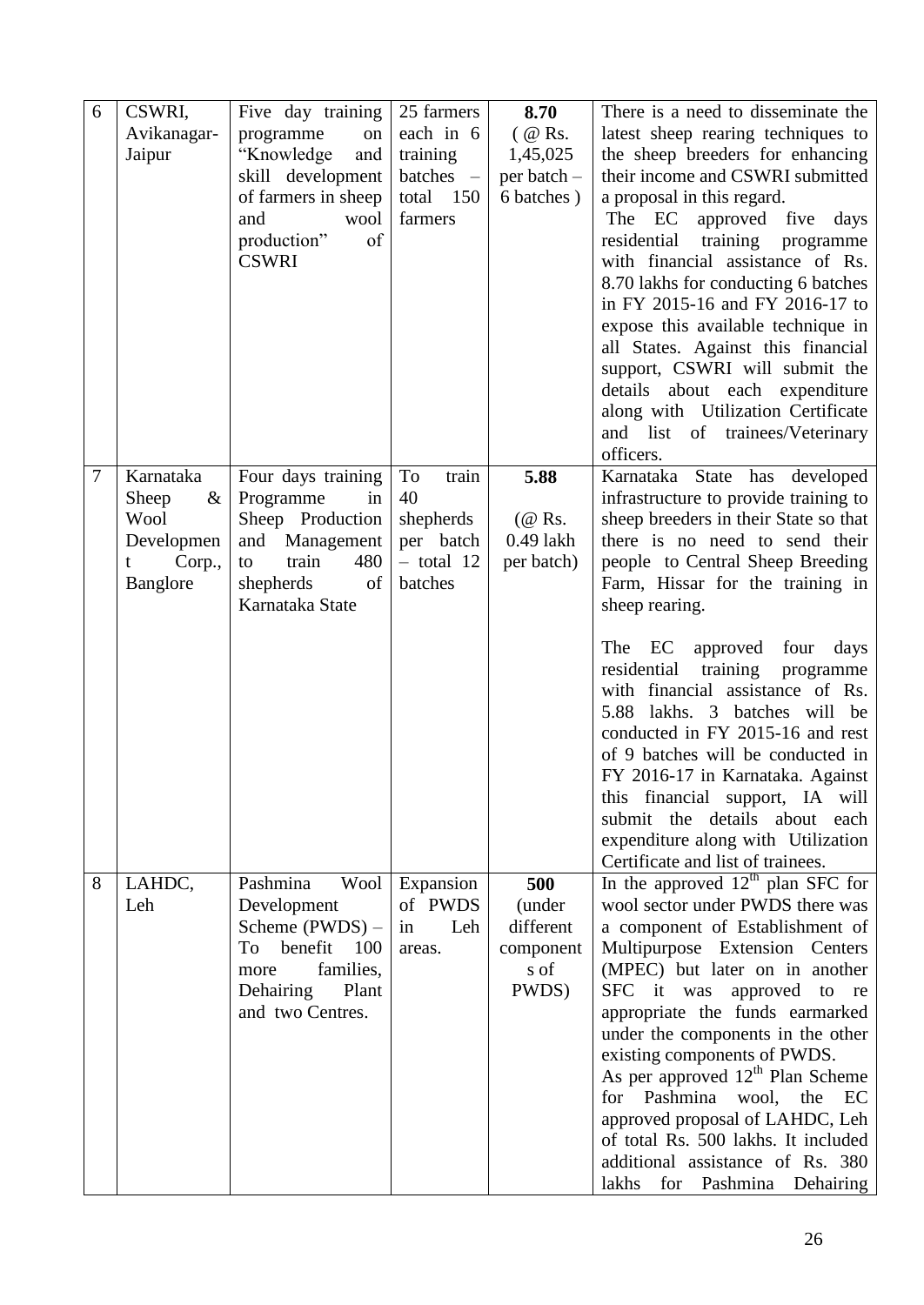|  |  | Plant, Rs. 25 lakh for Fodder, Rs.  |
|--|--|-------------------------------------|
|  |  | 25 lakh for Breeding Farms, Rs. 55  |
|  |  | lakhs for Goat pens & Rs. 15 lakhs  |
|  |  | for tents under existing/ approved  |
|  |  | project. This amount would be       |
|  |  | utilized in FY- 2015-16 and 2016-   |
|  |  | 17 as per availability of funds and |
|  |  | demand of the IA.                   |

### **5. TO REVISE COSTS OF TWO R&D PROJECTS BEING IMPLEMENTED BY WOOL RESEARCH ASSOCIATION, THANE**

After detail discussion, EC approved revised cost of both two ongoing R&D projects of Wool Research Association excluding salary component for the remaining period of the project duration as well as continuation of project during  $12<sup>th</sup>$  Plan period, as under:

|                                     |                    |               |                |                   |              | (Rs. in lakhs) |
|-------------------------------------|--------------------|---------------|----------------|-------------------|--------------|----------------|
| <b>R&amp;D</b> Project proposal for | <b>Project</b>     | <b>Fund</b>   | <b>Expendi</b> | <b>Revised</b>    | <b>Funds</b> | Remain         |
|                                     | $Cost -$           | under         | ture           | Cost              | already      | ing            |
|                                     | Origin             | <b>Salary</b> | made           |                   | released     | $grant$ –      |
|                                     | al (for            | (Origin       | by             |                   | to WRA       | BE             |
|                                     | 2 years)           | al)           | <b>WRA</b>     |                   | (in 2014)    | 2015-16        |
| $\&$<br>Design<br>A.                | 52.75              | 15.48         | 9.56           | 35.87             | 17.88        | 17.99          |
| Development of Indian               | (1 <sup>st</sup> ) |               | $(1st$ year    | $(2^{\text{nd}})$ |              | $(2nd$ year    |
| wool based smart textiles           | year               |               | salary         | year              |              | salary         |
| having thermoregulatory             | salary             |               | 7.20)          | salary            |              | Nil)           |
| properties using phase              | 7.20)              |               |                | Nil)              |              |                |
| change material (PCM).              |                    |               |                |                   |              |                |
| <b>B.</b> Use of Indian wool in     | 47.14              | 20.64         | 12.54          | 37.85             | 12.04        | 25.81          |
| development of technical            | (1 <sup>st</sup> ) |               | $(1st$ year    | (2 <sup>nd</sup>  |              | $(2nd$ year    |
| textiles<br>like<br>nonwoven        | year               |               | salary         | year              |              | salary         |
| for<br>mesh<br>moisture             | salary             |               | 9.60)          | salary            |              | Nil)           |
| filtration<br>management,           | 9.60)              |               |                | Nil)              |              |                |
| fabrics, wipe, insulating           |                    |               |                |                   |              |                |
| mats, roof-lines,<br>sport          |                    |               |                |                   |              |                |
| shoe liner etc.                     |                    |               |                |                   |              |                |

### **6. TO NOTE PROGRESS UNDER IMPLEMENTATION OF PASHMINA WOOL DEVELOPMENT SCHEME (PWDS) AND PASHMINA PROMOTION PROGRAMME (P-3).**

EC noted the progress under implementation of PWDS as well as P-3.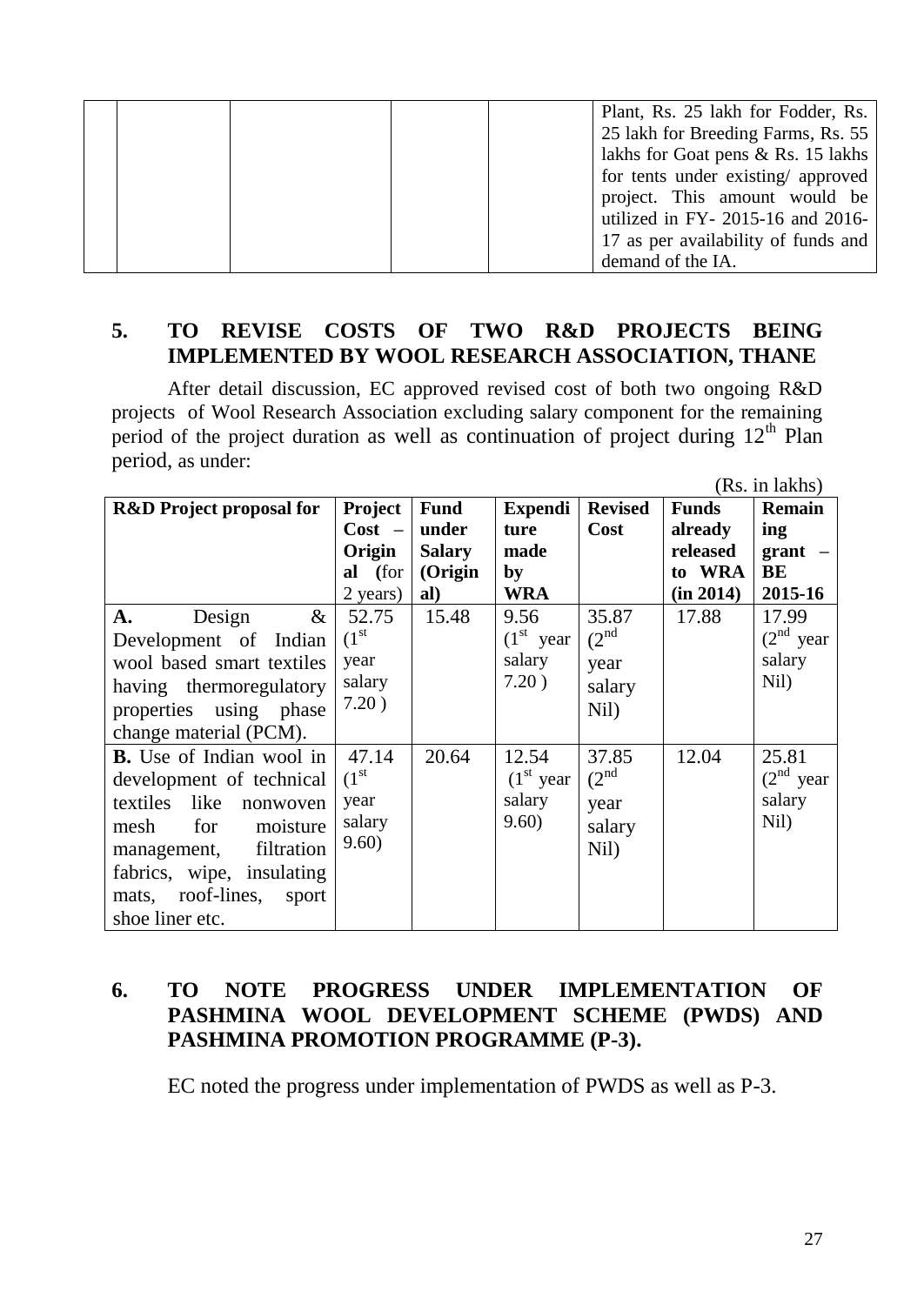### **7. CONTINUATION OF SOCIAL SECURITY SCHEME (SSS) - SHEEP BREEDERS INSURANCE SCHEME OF CWDB IMPLEMENTED BY VARIOUS STATE GOVTs. ORGANIZATIONS.**

ED, CWDB informed that LIC has reported excess utilization of Rs. 46.52 lakhs in 2014-15. As the issue of convergence of the SSS was under consideration in the Ministry, CWDB was asked to stop further payment to LIC in September 2015. Later, LIC sincerely regretted the error and wrong reporting for excess utilization. Thereafter in November, 2015, LIC has shown unutilized available amount of Rs 34,81,930/-. In December 2015, LIC has shown utilization of Rs.24,83,750/- for further insurance of 9935 shepherds @ Rs. 250/- up to 31-10-2015.

 It was informed that earlier the grant was stopped for further insurance due to budget constraints. In this context, the EC decided that CWDB should seek explanation from LIC that why they went ahead full throttle with the insurance when CWDB informed to stop the insurance in view of convergence of the scheme. EC decided not to spend the funds further under the scheme and LIC may be asked to refund the unspent amount lying with them. It was also decided to carry out the CAG audit of the fund utilized by LIC during  $12<sup>th</sup>$  plan.

### **8. REIMBURSEMENT OF RS. 24,65,740 TO NATIONAL SMALL INDUSTRIES CORP. LTD, (NSIC), NEW DELHI FOR PARTICIPATION IN WOOLLEN EXPO (TECHMART INDIA-2014) AT PRAGATI MAIDAN, NEW DELHI DURING 14-27 NOV.,2015.**

It was explained by CWDB that as per the approved  $12<sup>th</sup>$  Plan HRD  $\&$ Promotional Activity scheme and guidelines in which component of Woollen Expo are being organized and having provision for "the hiring charges per stall is Rs. 14,000/- but in some reputed exhibitions, higher stall charges may also be sanctioned with prior approval of the Executive Committee of the CWDB". EC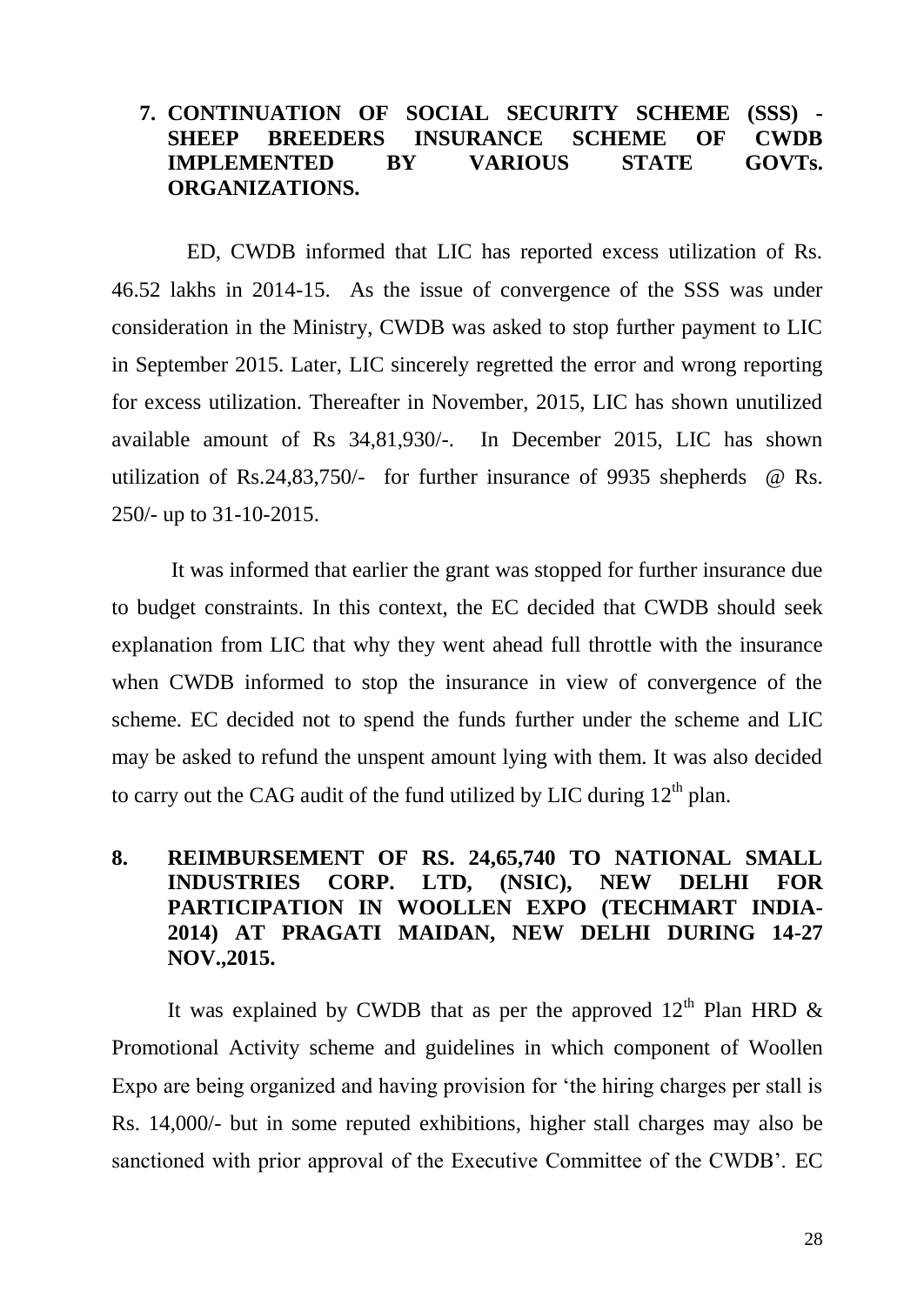has been approving these kind of Expos in the past and the then ED, CWDB approved the participation in the Expos keeping in view the approval of Expo in the past. Ministry has also conveyed the approval of ex-post-facto of total Rs. 30.68 lakhs for reimbursement under 3 Expos organized in 2014-15.

EC took note of the fact that Implementing Agency viz. National Small Industries Corporation Ltd. (NSIC) is a Govt. organization.

The EC decided to recommend ex-post- facto approval of the expo to MOT in view of past practices, and significance (well established International Annual Event at Pragati Maidan, New Delhi) of the fair.

EC also directed that in future, proposal for participation in any exhibition/ fair by CWDB would be approved only after the same has been scrutinized by the Executive Committee.

### **9. DISCUSSION ON CONTINUATION OF S.W.I.S. PROJECT IN 3RD YEAR PERIOD FOR IMPLEMENTATION BY LAHDC, LEH**

EC deferred the proposal to continue in next year and directed to seek undertaking that implementing agency is not getting any grant from any State/Central Govt. agency for same purpose to avoid any duplicity.

#### **10. Other Items :**

Mr. T.R. Rao, Advisor, WRA also requested for lifting of moratorium on utilization of released fund under up-gradation of three laboratories sanctioned by CWDB. It was felt that it might be worthwhile to complete the up-gradation of Labs. He also mentioned about Audit objection raised for lying of unspent funds for procurement of remaining equipments.

As the matter is under consideration of MOT, the Jt. Secretary, MOT instructed the Under Secretary (IFW), MOT to expedite the processing in the matter.

Meeting ended with the vote of thanks to the Chair.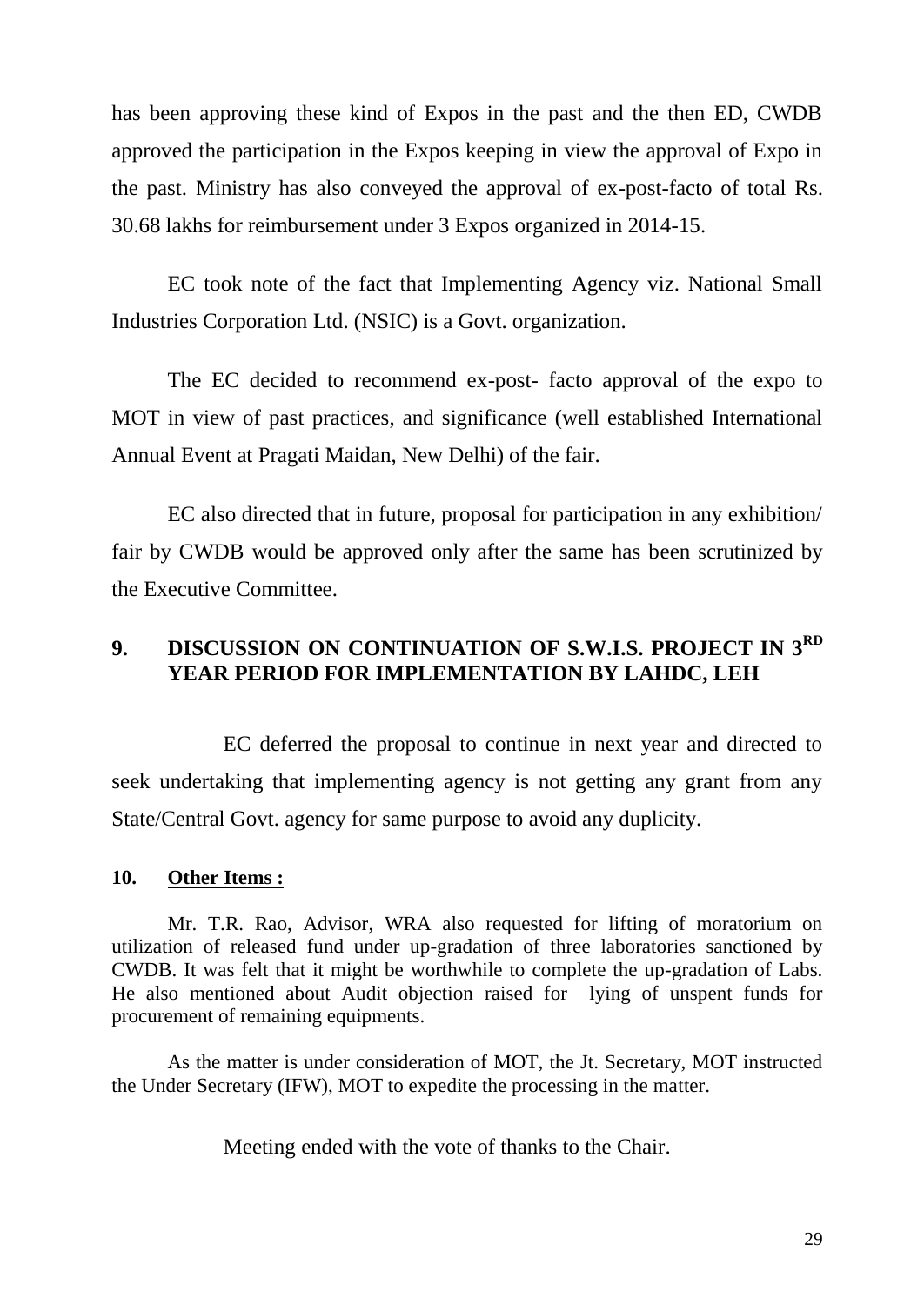### **MINUTES OF 47th EXECUTIVE COMMITTEE MEETING OF CENTRAL WOOL DEVELOPMENT BOARD HELD ON 13th FEB., 2016 AT WRA, THANE.**

The 47<sup>th</sup> Executive Committee (EC) meeting of Central Wool Development Board (CWDB) held on  $13<sup>th</sup>$  February, 2016 at office of Wool Research Association, Thane (Mumbai) under the chairpersonship of Ms. Geeta Narayan, Joint Secretary, Ministry of Textiles & Vice Chairperson CWDB.

Following Executive Committee members were present in the meeting:

- Mr. M.K. Bardhan, Director, Wool Research Association, THANE (Mumbia)
- Shri A.P. Deshpande, Secretary General, Indian Woollen Mills Federation, Mumbai.
- Shri Giriraj Kumar Meena, Executive Director, CWDB, Jodhpur.

Shri G.K. Meena, Executive Director, CWDB welcomed the participants and explained about special circumstances for calling the meeting at a shorter notice again within one month duration. He informed that one another meeting has also organized today morning at office of Wool Research Association (WRA), Thane for review of CWDB sponsored/financed Up-gradation of three Laboratories and setting up of Pashmina Dehairing Plant at Leh by inviting officers from LAHDC, WRA and MOT (IFW) under chairpersonship of Vice-Chairperson, CWDB.

He mentioned that the Board has received one new proposal from MOT for considering participation in a "Woolen Expo" under HRD scheme of CWDB during current financial year 2015-16. In last Executive Committee meeting it was decided that in future, proposal for participation in any exhibition/ fair by CWDB would be approved only after the same has been approved by the Executive Committee. To consider this new proposal during FY 2015-16, this Executive Committee meeting also called along with above mentioned review meeting at a shorter notice.

ED, CWDB informed that under HRD & Promotional Activity of CWDB, there is provision to organize small Woolen Expo by participating in State level reputed exhibitions by hiring some stalls within financial limit of Rs. 14,000/- per stall. The Board has sufficient financial provision under Annual Plan 2015-16 for organizing Woolen Expo dully approved from Executive Committee of Board.

After detail discussion, the Executive Committee approved the proposal received from Rural India Development Foundation, Ghaziabad (U.P.) for organizing "Woolen Expo' under HRD scheme of CWDB by hiring maximum 15 stalls in 'National Art & Craft Expo' at Ahmedabad @ Rs. 14,000/- per stall during the period from  $26<sup>th</sup>$ Feb., 2016 to  $7<sup>th</sup>$  March, 2016 with total amount of Rs. 2.10 lakhs during 2015-16. However the payment for hiring of the stalls shall be on actual occupancy basis of the stalls during the fair.

Meeting ended with the vote of thanks to the Chair.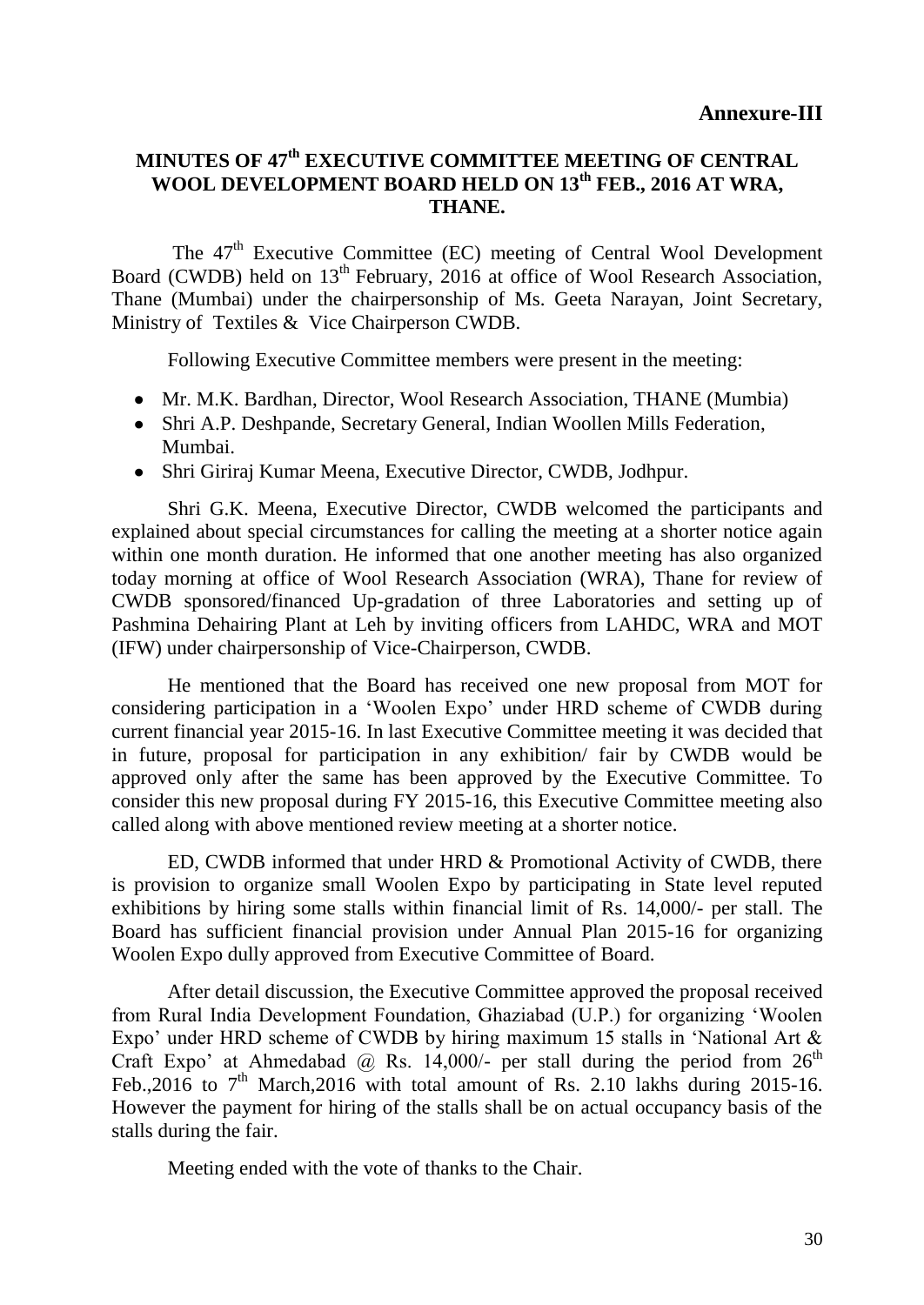# **Minutes of the 48th Executive Committee meeting of CWDB held on 23rd August, 2016 in New Delhi.**

The 48<sup>th</sup> Meeting of the Executive Committee (EC) of the CWDB was held on 23<sup>rd</sup> August, 2016 at 3.00 p.m. at Udyog Bhawan in New Delhi under the chairpersonship of Ms. Geeta Narayan, Joint Secretary, Ministry of Textiles / Vice Chairperson CWDB.

Following Executive Committee members were present in the meeting :

- 1. Sh. R.V.S. Mani, Dy. Secretary ( IFW ), Ministry of Textiles, New Delhi
- 2. Shri S.M.K. Naqvi, Director, Central Sheep & Wool Research Institute, (ICAR) Avikanagar, Jaipur.
- 3. Dr. Suman Bhattacharyya, Director, Wool Research Association, Thane.
- 4. Shri A.P. Deshpande, Secretary General, IWMF, Mumbai
- 5. Dr. Pritpal Singh Kalra, Dy. Director (Nodal Officer), Animal Husbandry Deptt., Govt. of Rajasthan, Jaipur.
- 6. Shri G. K. Meena, Executive Director, CWDB, Jodhpur.

In Attendance :

- 1. Shri T.R. Rao, Advisor, WRA, Thane
- 2. Shri Anurag Purohit, Technical Officer , CWDB, Jodhpur.

Agenda items were discussed in detail and following decisions arrived at:--

#### **I.** Confirmation of the minutes of the  $46<sup>th</sup>$  and  $47<sup>th</sup>$  meetings of the Executive **Committee.**

Since no comment were received from any member, the minutes of  $46<sup>th</sup>$  and  $47<sup>th</sup>$ meetings of the Executive Committee of the CWDB held on  $20<sup>th</sup>$  January, 2016 at Avikanagar and 13<sup>th</sup> Feb., 2016 at Thane, were confirmed.

#### II. Action taken report on the decisions of  $46^{\text{th}}$  and  $47^{\text{th}}$  meetings of the **Executive Committee.**

Actions taken with reference to the decisions of previous meetings were noted by the Executive Committee. As regards CFCs at Ludhiana and Kekri, the EC was informed that, team comprising the members from CWDB, CSWRI & WRA has visited both the Common Facility Centres and submitted the reports but these have not included steps that could be taken to utilize the machines. EC decided that the committee be asked to incorporate steps to be taken on best utilization of machines lying idle at both CFCs and finalize/ complete report at the earliest.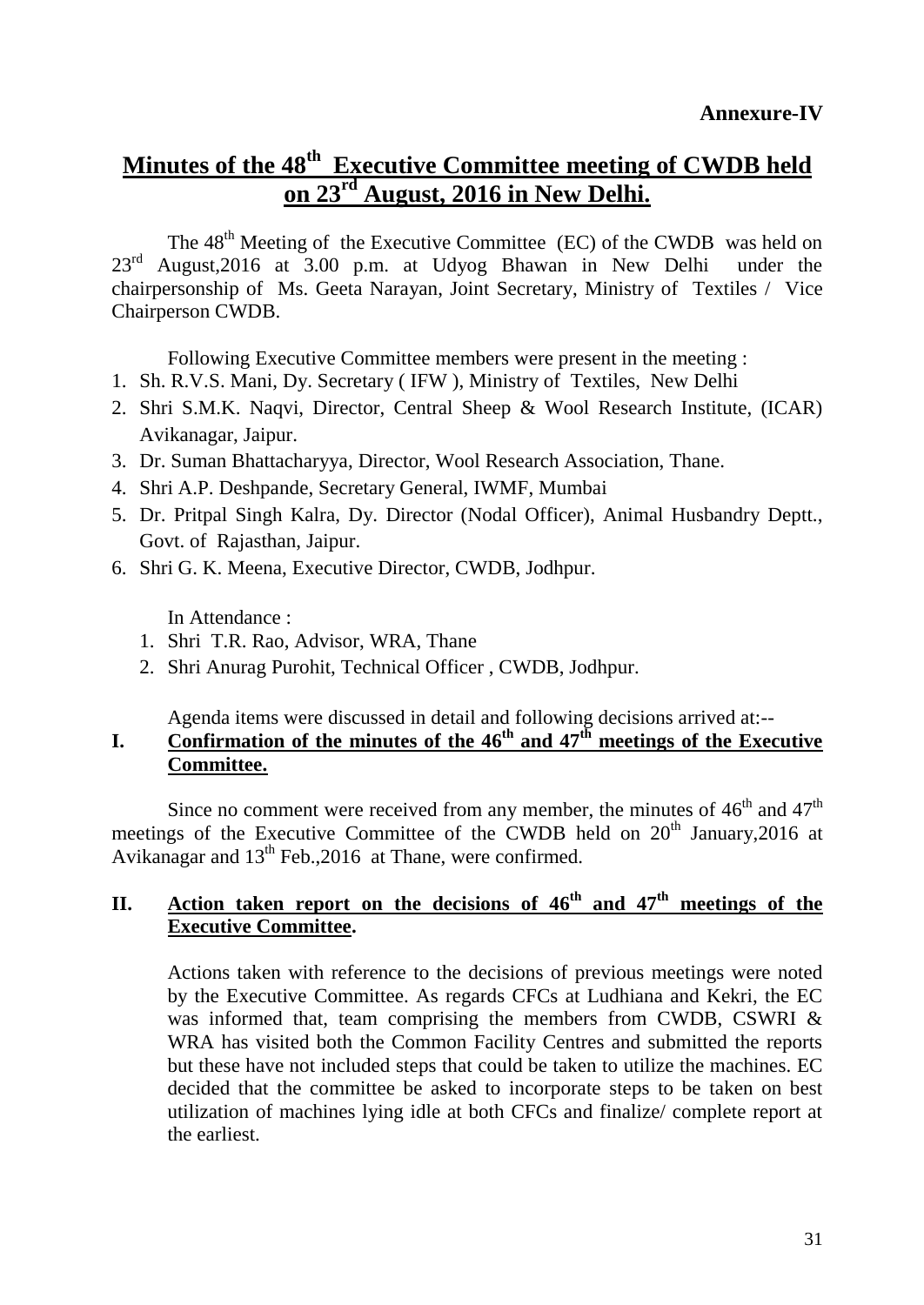The project of Ladakh Autonomous Hill Development Council, Leh would be continued under Sheep & Wool Improvement Scheme during the current year.

#### **III. Discussion on Annual Plan 2016-17 and progress made under it by the CWDB upto 16th August,2016.**

ED, CWDB explained the progress made under implementation of Annual Plan 2016-17 of CWDB and informed that out of total received Plan fund of Rs. 5.98 crore, the Board has utilized Rs. 1.95 crore till date and proposed to utilize entire received fund by the end of Sept., 2016.

Dy. Secretary (IFW), MOT suggested for proper utilization of funds in time bound manner.

### IV. Project proposals as recommended by 29<sup>th</sup> meeting of the Project **Committee of the Board held on 12th July,2016.**

The  $28<sup>th</sup>$  Project Committee meeting of the CWDB held on  $12<sup>th</sup>$  July, 2016 at Jodhpur considered and recommended some project proposals for consideration of the Executive Committee. Following new proposals were approved by the EC:-

A. Name of Scheme : Sheep & Wool Improvement Scheme (SWIS)

### **i. Name of Implementing Agency: - The Director, Animal Husbandry Department, Govt. of M.P., Bhopal (M.P.)**

|                |                            | (NS. 111 IAKIIS <i>)</i> |            |              |                           |
|----------------|----------------------------|--------------------------|------------|--------------|---------------------------|
| S              | Components                 | Approved by EC           |            | Total        | Decision of Executive     |
| N              |                            | Unit                     | $1st$ year | project Cost | Committee                 |
|                |                            |                          |            | for 3 years  |                           |
| $\mathbf{1}$   | <b>Health Care</b>         | 0.64 Lakh                | 11.52      | 34.56        | The EC approved the       |
|                | $\omega$ Rs 18/- per sheep | Sheep per                |            |              | project to benefit 0.64   |
|                |                            | year                     |            |              | lakhs sheep of M.P.       |
| $\overline{2}$ | <b>Breed Improvement-</b>  | 400 Stud                 | 20.00      | 20.00        | State with strengthening  |
|                | Distribution of good       | Rams                     |            |              | of one sheep breeding     |
|                | quality breedable          |                          |            |              | farm and distribution of  |
|                | Rams @ Rs 5,000/-          |                          |            |              | 400<br>good<br>quality    |
|                | per Ram                    |                          |            |              | breedable<br>with<br>rams |
| $\overline{3}$ | Strengthening of sheep     | 1 farm                   | 20.00      | 20.00        | total grant of Rs. 54.72  |
|                | breeding farm @ Rs.        |                          |            |              | lakhs during current FY   |
|                | 20.00 Lakh per farm        |                          |            |              | 2016-17.                  |
| $\overline{4}$ | Overhead Expenditure       | $0.64$ lakh              | 3.20       | 9.60         |                           |
|                | $@ 5/-$ per sheep          | Sheep per                |            |              |                           |
|                |                            | year                     |            |              |                           |
|                | Total                      |                          | 54.72      | 84.16        |                           |

- Project area : Shivpuri (MP)

 $(D<sub>c</sub>$  in lakha)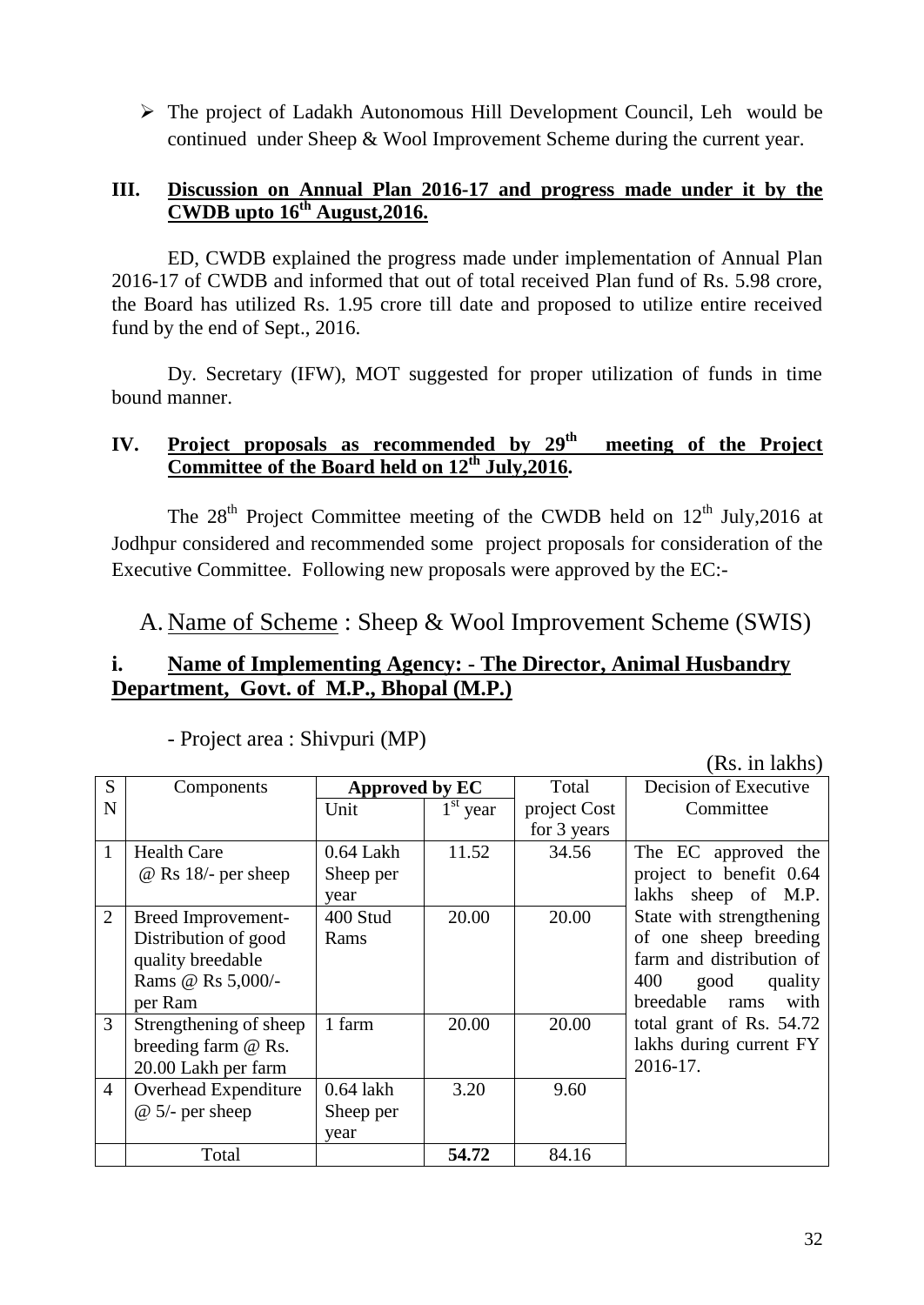### **ii. Name of Implementing Agency: - The Director Animal Husbandry Department, Govt. of Rajasthan, Jaipur.**

|                |                    |                |            | (100, 101100) |                                       |  |
|----------------|--------------------|----------------|------------|---------------|---------------------------------------|--|
| S              | Components         | Approved by EC |            | Total         | Decision of Executive Committee       |  |
| No             |                    | Unit           | $1st$ year | project       |                                       |  |
|                |                    |                |            | Cost for      |                                       |  |
|                |                    |                |            | 3 years       |                                       |  |
| 1              | <b>Health Care</b> | 10 lakhs       | 180.00     | 540.00        | The EC approved the project to        |  |
|                | @ Rs 18/- per      | Sheep per      |            |               | benefit 10 lakhs sheep of Jodhpur and |  |
|                | sheep              | year           |            |               | Bikaner division against the proposal |  |
| $\overline{2}$ | Overhead           | 10 lakh        | 50.00      | 150.00        | of total 20 lakhs with coverage of    |  |
|                | Expenditure @      | Sheep per      |            |               | 10% i.e. one lakh sheep under 'Feed   |  |
|                | Rs. 5/- per sheep  | year           |            |               | Supplement' component with total      |  |
| 3              | Feed               | One lakh       | 270.00     | 810.00        | grant of Rs. 500 lakhs during current |  |
|                | Supplement to      | eligible       |            |               | FY 2016-17. It was also decided to    |  |
|                | debilitated/weak   | sheep          |            |               | get an undertaking from IA that there |  |
|                | /pregnant sheep    | annually       |            |               | duplicity of the<br>would<br>be no    |  |
|                | @ Rs 3/- per       |                |            |               | beneficiaries during implementation   |  |
|                | sheep per day      |                |            |               | of the project.                       |  |
|                | for 90 days        |                |            |               |                                       |  |
|                | Total              |                | 500.00     | 1500.00       |                                       |  |

### Project Area : Jodhpur and Bikaner

(Rs. in lakhs)

### **iii. Name of Implementing Agency: - The H.P. State Cooperative Wool Procurement and Marketing Federation Ltd, Shimla (HP).**

Project areas : Mandi, Lahaul & Spiti and also left out sheep of Kullu & Chamba

|                |                            | (Rs. in lakhs) |       |              |                               |
|----------------|----------------------------|----------------|-------|--------------|-------------------------------|
| S              | Components                 | Approved by EC |       | Total        | Decision of Executive         |
| N              |                            | Unit           | 1 st  | project Cost | Committee                     |
|                |                            |                | year  | for 3 years  |                               |
|                | <b>Health Care</b>         | 2.00 Lakh      | 36.00 | 108.00       | The<br>EC<br>the<br>approved  |
|                | $\omega$ Rs 18/- per sheep | Sheep per      |       |              | project to benefit 2 lakhs    |
|                |                            | year           |       |              | sheep of H.P. State<br>new    |
| $\overline{2}$ | Breed Improvement-         | 400 Ram per    | 20.00 | 60.00        | with total grant of Rs. 66    |
|                | Distribution of Ram        | year $(400X3)$ |       |              | lakhs during FY 2016-17       |
|                | @ Rs 5000/- per Ram        |                |       |              | including distribution of 400 |
| 3              | Overhead Expenditure       | 2.00 lakh      | 10.00 | 30.00        | good quality breedable rams   |
|                | $@ 5/-$ per sheep          | Sheep per      |       |              | under Breed Improvement.      |
|                |                            | year           |       |              |                               |
|                | Total                      |                | 66.00 | 198.00       |                               |

### **iv. Name of Implementing Agency: - Punyashloka Ahilyadevi Maharashtra Mendhi Va Sheli Vikas Mahamandal Ltd Pune.**

Project areas : Ahmednagar, Nashik, Dhule, Pune, Solapur, Sangali districts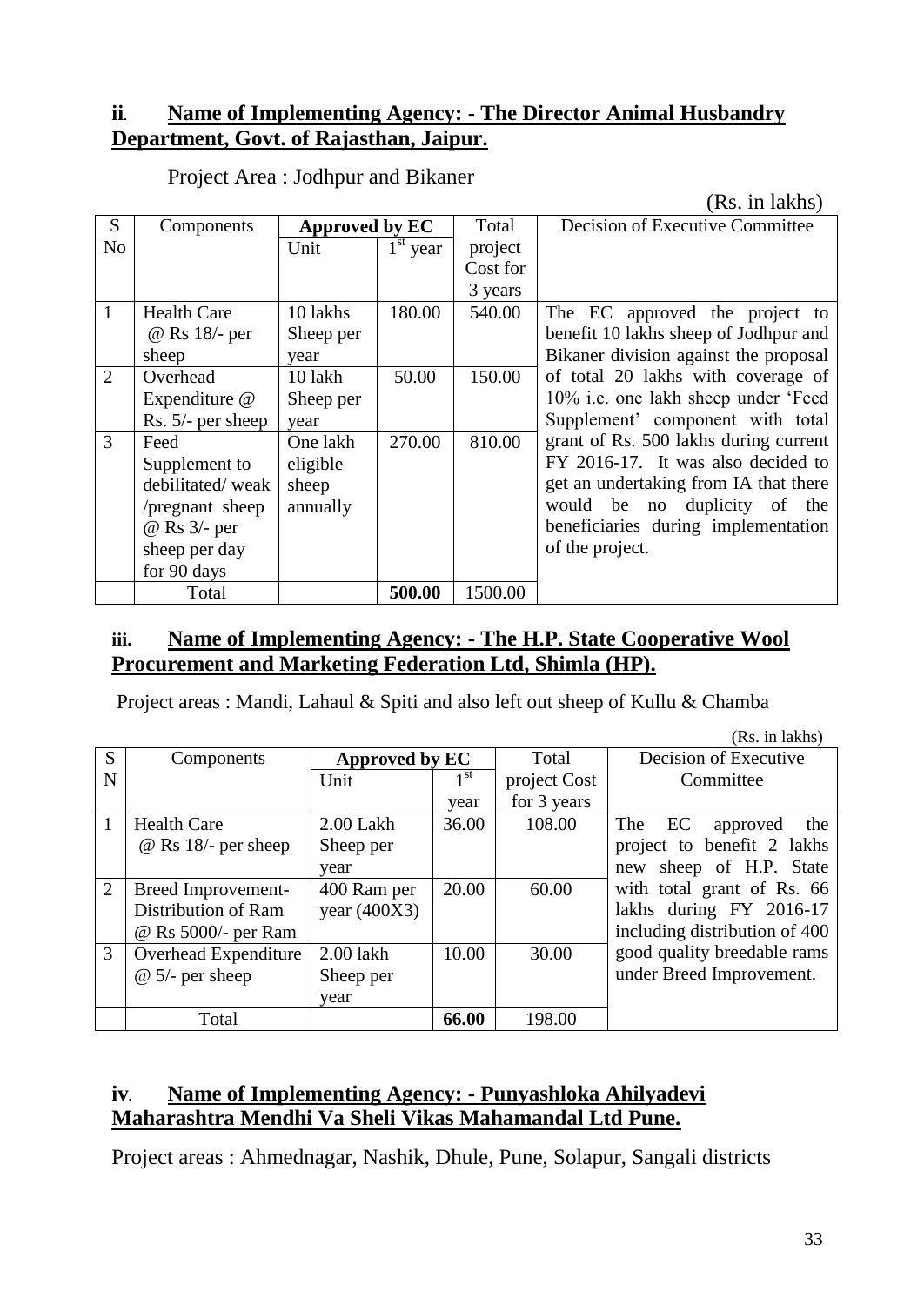(Rs. in lakhs)

| S              | Components                 |           | Approved by EC  |          | Decision of Executive          |
|----------------|----------------------------|-----------|-----------------|----------|--------------------------------|
| N <sub>o</sub> |                            | Unit      | 1 <sup>st</sup> | project  | Committee                      |
|                |                            |           | year            | Cost for |                                |
|                |                            |           |                 | 3 years  |                                |
| -1             | <b>Health Care</b>         | 3.00 Lakh | 54.00           | 162.00   | The EC approved the project to |
|                | $\omega$ Rs 18/- per sheep | Sheep per |                 |          | benefit 3 lakhs new sheep of   |
|                |                            | year      |                 |          | Maharashtra State with total   |
| 2              | Breed Improvement-         | 500 Ram   | 25.00           | 25.00    | grant of Rs. 94 lakhs during   |
|                | Distribution of Ram @      | per year  |                 |          | 2016-17<br>FY<br>including     |
|                | Rs 5000/- per Ram          |           |                 |          | distribution of 500<br>good    |
| 3              | Overhead Expenditure       | 3.00 lakh | 15.00           | 45.00    | quality breedable rams under   |
|                | $@ 5/-$ per sheep          | Sheep per |                 |          | Breed Improvement.             |
|                |                            | year      |                 |          |                                |
|                | Total                      |           | 94.00           | 232.00   |                                |

# B. : Quality Processing of Wool Scheme (Q&P)

(Rs. in lakhs)

|           |              |                 |                        | (IAS. III IANIIS <i>)</i>                 |
|-----------|--------------|-----------------|------------------------|-------------------------------------------|
| <b>SN</b> | of<br>Name   | Project cost as | Project                | Decision of Executive Committee           |
|           | Implementing | project<br>per  | approved<br>by         |                                           |
|           | Agency       | proposal        | <b>EC</b> meeting      |                                           |
|           | District     | 30 lakhs (25)   | Maximum grant          | The EC approved the project to            |
|           | Sheep        | lakhs for cost  | upto $\mathbf{Rs.}$ 25 | Sheep<br>Shearing<br>procedure 10         |
|           | Husbandry    | of 10 sheep     | lakhs for              | Machines with grant upto Rs. 25           |
|           | Officer,     | shearing        | procurement of         | for<br>lakhs<br>(actual)<br>basis<br>cost |
|           | Ladakh       | machines $& 5$  | 10 sheep               | procurement of machineries with           |
|           | Autonomous   | lakhs for       | shearing               | spare parts). Proposal for training to    |
|           | <b>Hill</b>  | training to     | machines @ Rs.         | local youths for sheep shearing has       |
|           | Development  | wool shearers)  | 2.5 lakhs per          | deferred and may be considered            |
|           | Council, Leh |                 | machine (actual        | <b>HRD</b><br>under<br>scheme<br>after    |
|           |              |                 | expenses basis)        | procurement.                              |

# C. : Human Resource Development & Promotional Activity (HRD)

|                |                         |                    |                      | (Rs. in lakhs)                       |
|----------------|-------------------------|--------------------|----------------------|--------------------------------------|
| S              | of<br>Name              | Project cost as    | Project              | Decision of Executive Committee      |
| N              | Implementing            | project<br>per     | approved<br>by       |                                      |
|                | Agency                  | proposal           | <b>EC</b> meeting    |                                      |
| $\mathbf{1}$   | Sheep<br>District       | Rs. 25.08 lakhs    | 12.54<br>Rs.         | The EC approved the project for one  |
|                | Husbandry               | for 2 units $@$    | lakhs for one        | Short Term Training Course in        |
|                | Officer.<br>Ladakh      | Rs. 12.54 lakhs    | <b>Short</b><br>Term | woollen products manufacturing and   |
|                | Autonomous Hill<br>each |                    | Training             | designing @ Rs. 12.54 lakhs per      |
|                | Development             |                    | Courses<br>in        | centre as per prescribed norms under |
|                | Council, Leh            |                    | woollen              | HRD scheme for value addition of     |
|                |                         |                    | products             | pashmina wool in Leh.                |
|                |                         |                    | manufacturing        |                                      |
|                |                         |                    | and designing        |                                      |
| $\overline{2}$ | Uttarakhand             | $(i)$ Rs. 2.90 for | <b>Upto Rs. 2.90</b> | The EC approved the project only     |
|                | Sheep & Wool            | training $\&$ (ii) | lakhs for            | one proposal for providing training  |
|                | Development             | Rs. 17.40 lakhs    | training to 58       | to 58 educated sheep breeders @ Rs.  |
|                | Board, Dehradun         | for monthly        | wool shearers/       | 5,000/- trainee with grant upto Rs.  |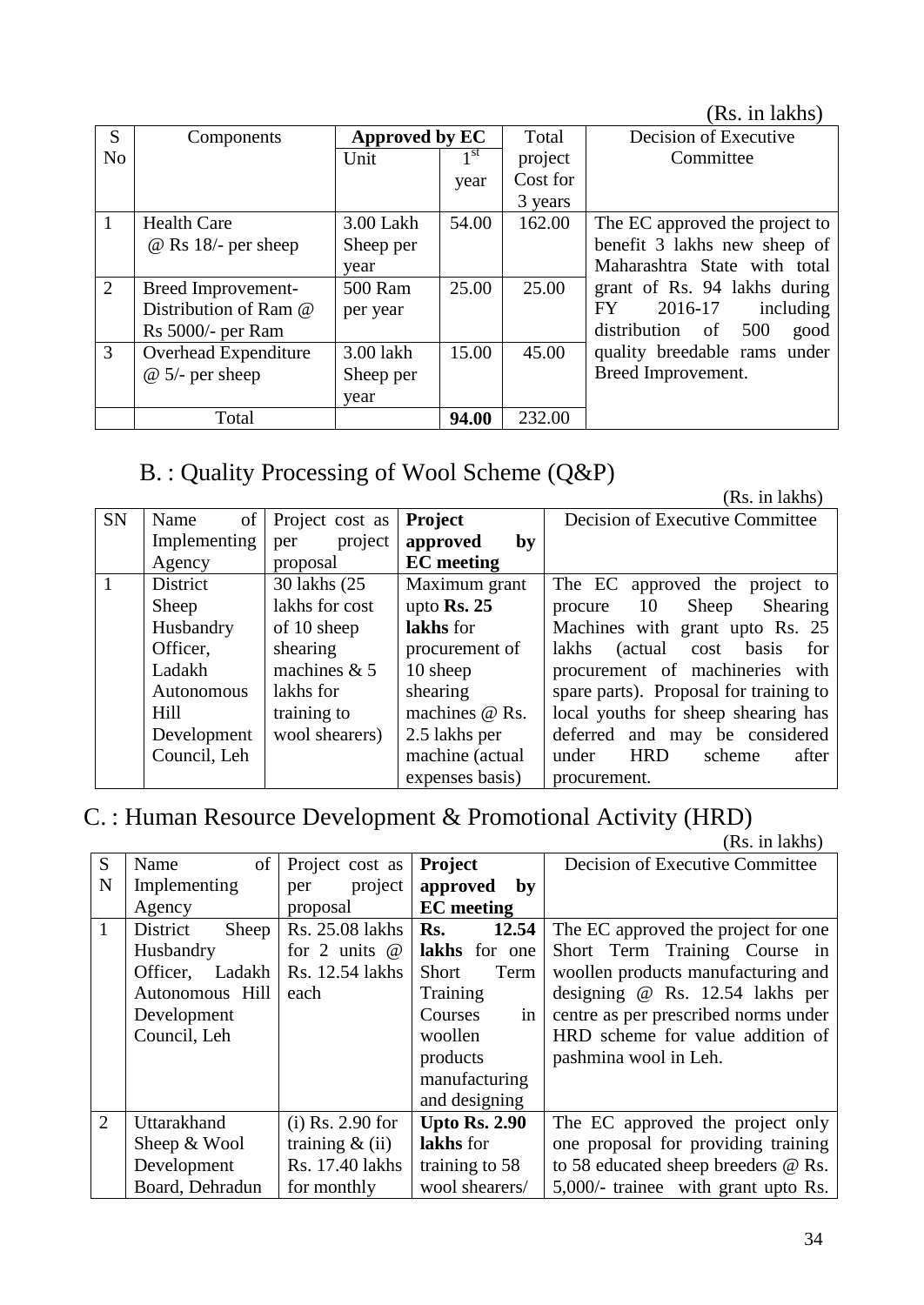|    |                                                                        | emoluments to<br>58 sheep<br>shearers @<br>$6,000/$ - pm for<br>5 months)                                                                           | graders @ Rs.<br>$5,000/$ - trainee<br>including all<br>expenses                                                                                                                                                 | 2.90 lakhs on actual expenditure<br>basis.                                                                                                                                                                                                                                                                                                                                                                                    |
|----|------------------------------------------------------------------------|-----------------------------------------------------------------------------------------------------------------------------------------------------|------------------------------------------------------------------------------------------------------------------------------------------------------------------------------------------------------------------|-------------------------------------------------------------------------------------------------------------------------------------------------------------------------------------------------------------------------------------------------------------------------------------------------------------------------------------------------------------------------------------------------------------------------------|
| 3  | Uttarakhand<br>Sheep & Wool<br>Development<br>Board, Dehradun          | $(i)$ Rs. 2 lakhs<br>for organizing<br>workshop to<br>motivate 100<br>shepherds $\&$<br>$(ii)$ Rs. 3.50<br>lakhs for 10<br><b>Sheep Shows</b>       | <b>Upto Rs. 5.50</b><br>lakhs<br>(Rs. 2 lakhs for<br>one Workshop<br>& Rs. 3.50<br>lakhs for 10<br>Sheep shows to<br>aware<br>shepherds<br>about latest<br>techniques of<br>sheep<br>management<br>by experts. ) | The EC approved both the proposals<br>for organizing one workshop at<br>Dehradun with financial assistance<br>upto Rs. 2 lakhs against actual<br>welfare<br>basis for<br>expenses<br>of<br>shepherds and 10 Sheep shows and<br>Health Camps<br>(medicines, price)<br>distribution, transportation) @ Rs.<br>0.35 lakhs per event for improved<br>breed of sheep/rams and quality of<br>wool.                                  |
| 4. | Director, Animal<br>Husbandry<br>Deptt., Govt. of<br>Rajasthan, Jaipur | Training to 30<br>farmers per<br>batch for 6<br>days duration.<br>(30 farmers X)<br>6 days X Rs.<br>200 per day)<br>24 camps.                       | <b>Upto Rs. 8.64</b><br>lakhs<br>Total 24 camps<br>@ Rs. 0.36<br>lakh                                                                                                                                            | The EC approved the<br>training<br>project for shepherds under HRD<br>breeding techniques,<br>scheme<br>for<br>controlling,<br>vaccination,<br>disease<br>treatment, shearing by machines etc.<br>at Departmental Training Centres<br>/Institute with financial assistance<br>upto Rs. 8.64 lakhs on actual<br>expenditure basis during 2016-17.<br>Total 24 camps @ Rs. 0.36 lakh (30<br>farmers X 6 days X Rs. 200 per day) |
| 5  | Director, Animal<br>Husbandry<br>Deptt., Govt. of<br>Rajasthan, Jaipur | Rs. 14.40 lakhs<br>$(24 \text{ visits } \textcircled{a})$<br>Rs. 60,000/-<br>exposure visit<br>for sheep<br>breeders to<br>reputed<br>institutions. | <b>Rs. 6.00 lakhs</b><br>for only 10<br>exposure visits                                                                                                                                                          | The EC approved the project of 10<br>for progressive<br>visits<br>exposure<br>shepherds in the batches of 25-30<br>farmers for 3-4 days duration to<br>reputed institutions like: CSWRI,<br>Central<br>Sheep Breeding Farm;<br>Hissar & Veterinary Universities<br>etc. @ Rs. 0.60 lakh per visit under<br>HRD scheme during FY 2016-17.                                                                                      |

- $\triangleright$  It was informed that funding for the ongoing projects would get governed by any changes\ modifications that may come by in the relevant scheme in the years 2017-18, 2018-19 and 2019-20.
- > The EC directed that the projects approved have to be DBT compliant.

### **5. To revise project costs of two R&D projects being implemented by Wool Research Association, Thane**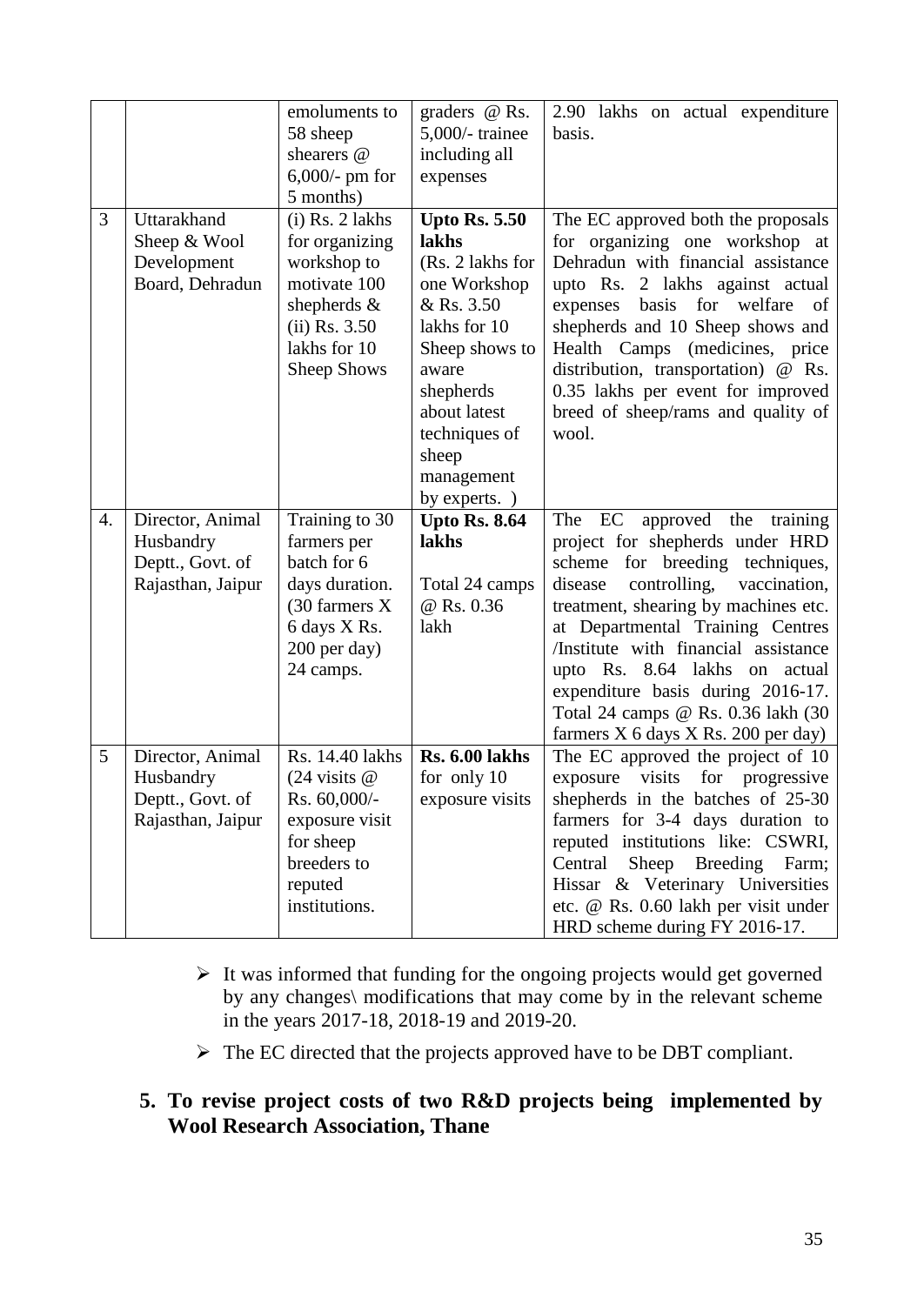ED, CWDB informed that the  $46<sup>th</sup>$  Executive Committee has approved revised costs of two ongoing R&D projects of Wool Research Association excluding salary component for the remaining period of the project duration as well as continuation of project during  $12^{th}$  Plan period.

On circulating the minutes of above EC meeting, the Wool Research Association pointed out that the revised cost works out to Rs. 44,16,807/-, in reality under one R&D project for Design & Development of Indian Wool and requested for modifying the sanction order as well as project cost. This calculating mistake was occurred due to wrong (double) deduction of unspent balance amount of Rs. 8.30 lakhs.

After detail discussion, the Executive Committee agreed to revise the cost of the R&D projects of WRA occurred due to wrong calculation and directed to complete the projects latest by March,2017, as under:

|                                 |                                  |               |                    |                  |              | (INS. III IAKIIS <i>)</i> |
|---------------------------------|----------------------------------|---------------|--------------------|------------------|--------------|---------------------------|
| Project<br>R&D<br>proposal      | Project                          | <b>Fund</b>   | <b>Expen</b>       | <b>Revise</b>    | <b>Funds</b> | <b>Remaining</b>          |
| for                             | Cost<br>$\overline{\phantom{0}}$ | under         | diture             | d Cost           | release      | grant                     |
|                                 | Origina                          | <b>Salary</b> | made               |                  | d<br>to      | under                     |
|                                 | 1 (for $2$                       | (Original     | by                 |                  | WRA          | revised                   |
|                                 | years)                           |               | <b>WRA</b>         |                  | in 2014      | cost                      |
| A. Design & Development         | 52.75                            | 15.48         | 9.56               | 44.17            | 17.88        | 26.29                     |
| of Indian wool based smart      | $(1st$ year                      |               | (1 <sup>st</sup> ) | (2 <sup>nd</sup> |              | (17.99)<br>$+$            |
| textiles<br>having              | salary                           |               | year               | year             |              | 8.30<br><b>as</b>         |
| thermoregulatory                | 7.20)                            |               | salary             | salary           |              | unspent                   |
| properties<br>using<br>phase    |                                  |               | 7.20)              | Nil)             |              | balance                   |
| change material (PCM).          |                                  |               |                    |                  |              | fund)                     |
| <b>B.</b> Use of Indian wool in | 47.14                            | 20.64         | 12.54              | 37.85            | 12.04        | 25.31                     |
| development of technical        | $(1st$ year                      |               | (1 <sup>st</sup> ) | (2 <sup>nd</sup> |              | (25.81)                   |
| textiles<br>like<br>nonwoven    | salary                           |               | year               | year             |              | 0.50<br><b>as</b>         |
| mesh<br>for<br>moisture         | 9.60)                            |               | salary             | salary           |              | excess                    |
| filtration<br>management,       |                                  |               | 9.60)              | Nil)             |              | expenditure               |
| fabrics, wipe,<br>insulating    |                                  |               |                    |                  |              | /utilization)             |
| mats, roof-lines, sport shoe    |                                  |               |                    |                  |              |                           |
| liner etc.                      |                                  |               |                    |                  |              |                           |

### **6. Post-facto approval for reimbursement of expenditure of Rs. 5,85,265/- to DSHO, LAHDC, Leh regd. Inauguration of centers in Ladakh region by the then HMOST, constructed under Pashmina Development Programme.**

ED, CWDB informed that Hon"ble Minister of Textile visited Leh to inaugurate the newly constructed Solarized Community Centres and Guard room cum shelters. The expenses

 $(D<sub>e</sub>$  in lakhe)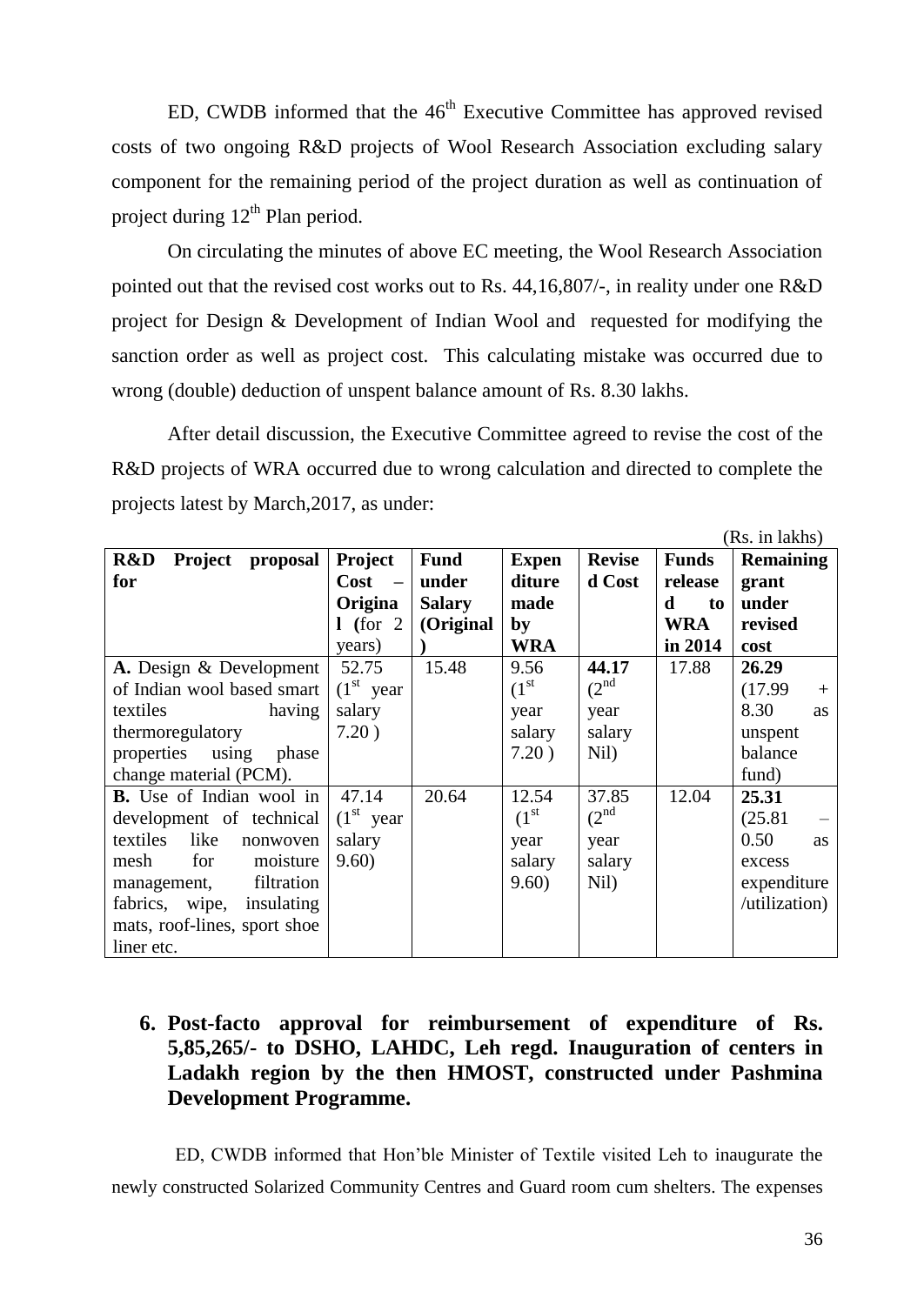towards the visit were initially born by the O\o DSHO, Leh and then sent to CWDB for reimbursement of the payment of Rs.585265/-. The Executive Committee approved reimbursement of expenditure of Rs. 5,85,265/- to DSHO, LAHDC, during current FY 2016-17 under the scheme of HRD & Promotional Activities of CWDB.

### **Additional agenda item:**

#### **1. Release of additional grant-in-aid under Feed Supplement component of Pashmina Wool Development Programme to LAHDC, Leh.**

ED, CWDB has informed that the CWDB has sanctioned  $4<sup>th</sup>$  year grant of only Rs. 183.60 lakhs under Feed Supplement component to LAHDC, Leh to benefit only 24,480 eligible pashmina goats during current FY 2016-17 against provision of Rs. 270 lakhs for 36,000 eligible goats going by the component-wise budget allocations.. However LAHDC, Leh requested to release additional fund of Rs. 86.40 lakhs to match the funding of previous years to benefit remaining 11,520 eligible goats under the pashmina project. The EC approved additional grant of Rs. Rs. 86.40 lakhs to benefit remaining 11,520 eligible goats under the pashmina project of LAHDC, Leh during current FY 2016-17 keeping in view the overall budget status of the Pashmina schemes.

Meeting ended with the vote of thanks to the Chair.

\*\*\*\*\*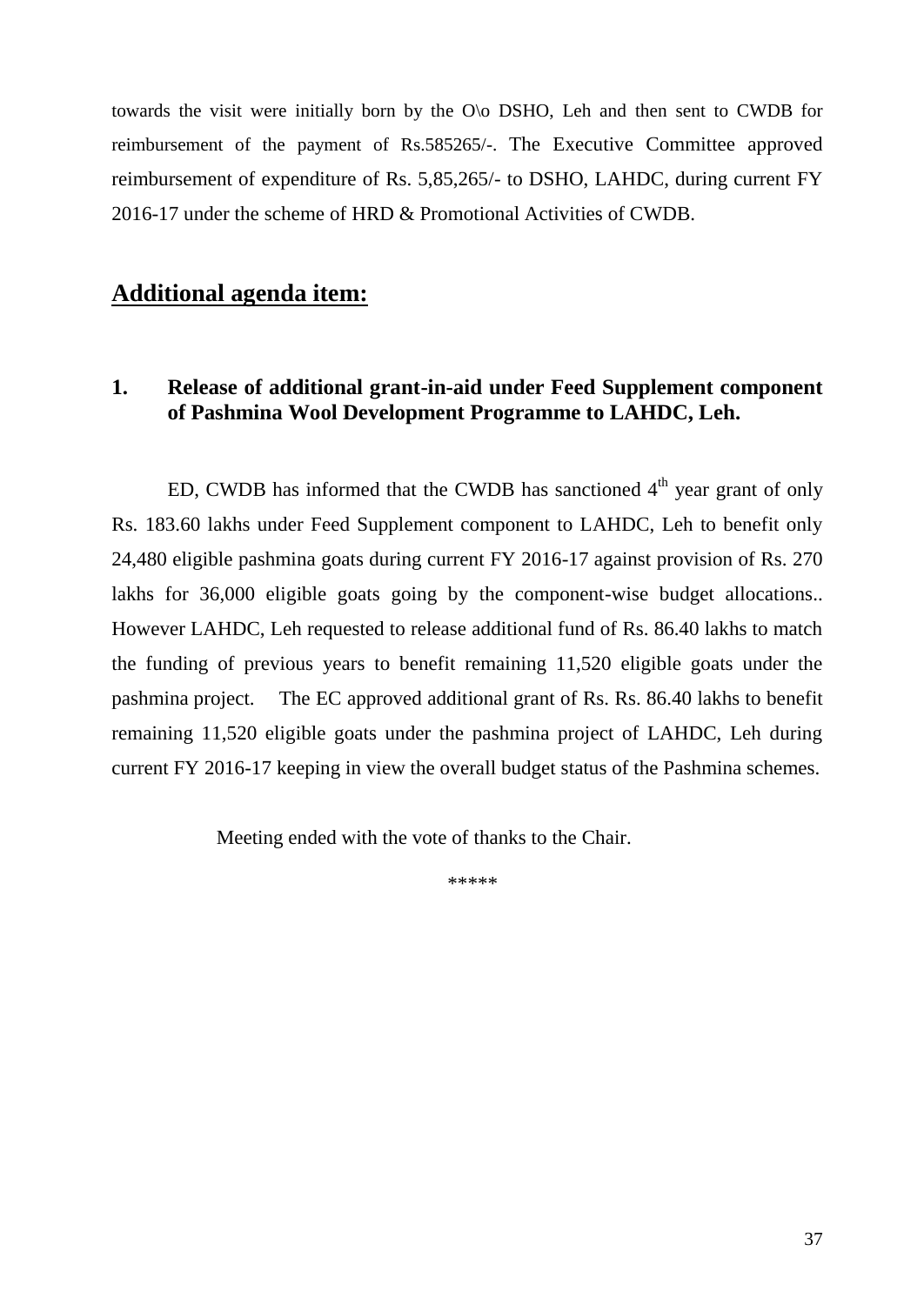**Annexure- V**

केन्द्रीय ऊन विकास बोर्ड entral Wool Development Books



**Central Wool Development Board** (Ministry of Textiles, Govt. of India) Jodhpur



**Office Address Central Wool Development Board (Ministry of Textiles, Government of India) JODHPUR (Rajasthan) 342 003 Phone- (0291) 2433967, 2616328 Fax- (0291) 2439017 Web: [www.woolboard.nic.in](http://www.woolboard.nic.in/)  E Mail: [woolindiajodhpur@dataone.in](mailto:woolindiajodhpur@dataone.in)**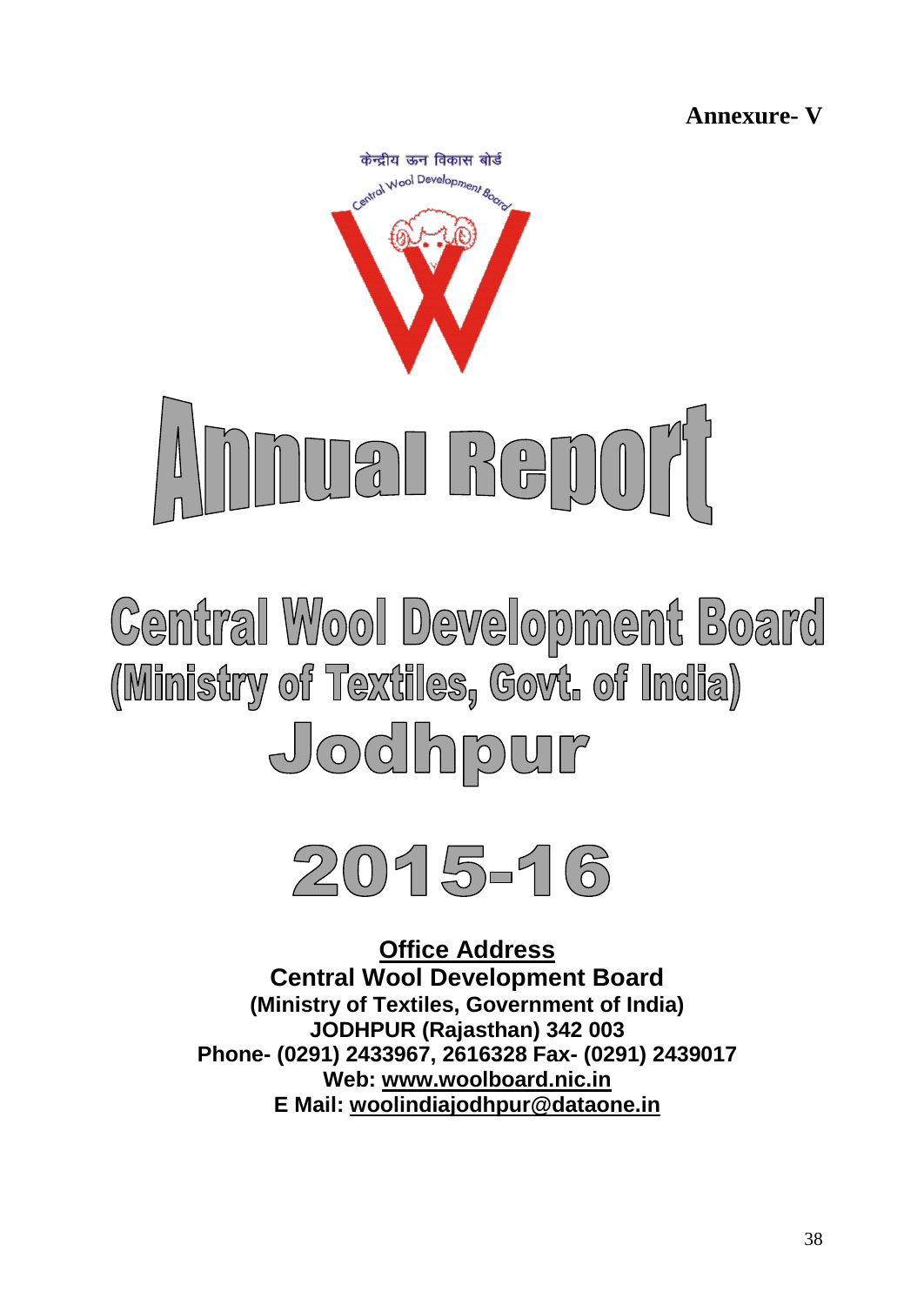# **C O N T E N T S**

| <b>S1. No.</b> | Chapter                                                                                          | Page |
|----------------|--------------------------------------------------------------------------------------------------|------|
| $\mathbf{1}$   | <b>INTRODUCTION &amp; BUDGET ALLOCATION &amp;</b><br><b>EXPENDITURE</b>                          |      |
| $\overline{2}$ | <b>CONSTITUTION OF THE BOARD</b>                                                                 |      |
| 3              | <b>ACTIVITIES AND BUDGET ALLOCATION &amp;</b><br><b>EXPENDITURE DURING 2015-16</b>               |      |
| $\overline{4}$ | ANNEXURES (i) LIST OF BOARD MEMBERS                                                              |      |
| 5              | ANNEXURES (ii) LIST OF EXECUTIVE COMMITTEE<br><b>MEMBERS</b>                                     |      |
| 6              | ANNEXURES (iii) STATEMENT OF PHYSICAL &<br>FINANCIAL TARGETS & ACHIEVMENTS DURING<br>$2015 - 16$ |      |
| $\overline{7}$ | AUDIT OF ACCOUNTS OF THE BOARD FOR THE<br><b>YEAR 2015-16</b>                                    |      |
| 8              | ANNEXURE- (iv) AUDIT REPORT, INCOME &<br><b>EXPENDITURE &amp; BALANCE SHEET FOR 2015-16</b>      |      |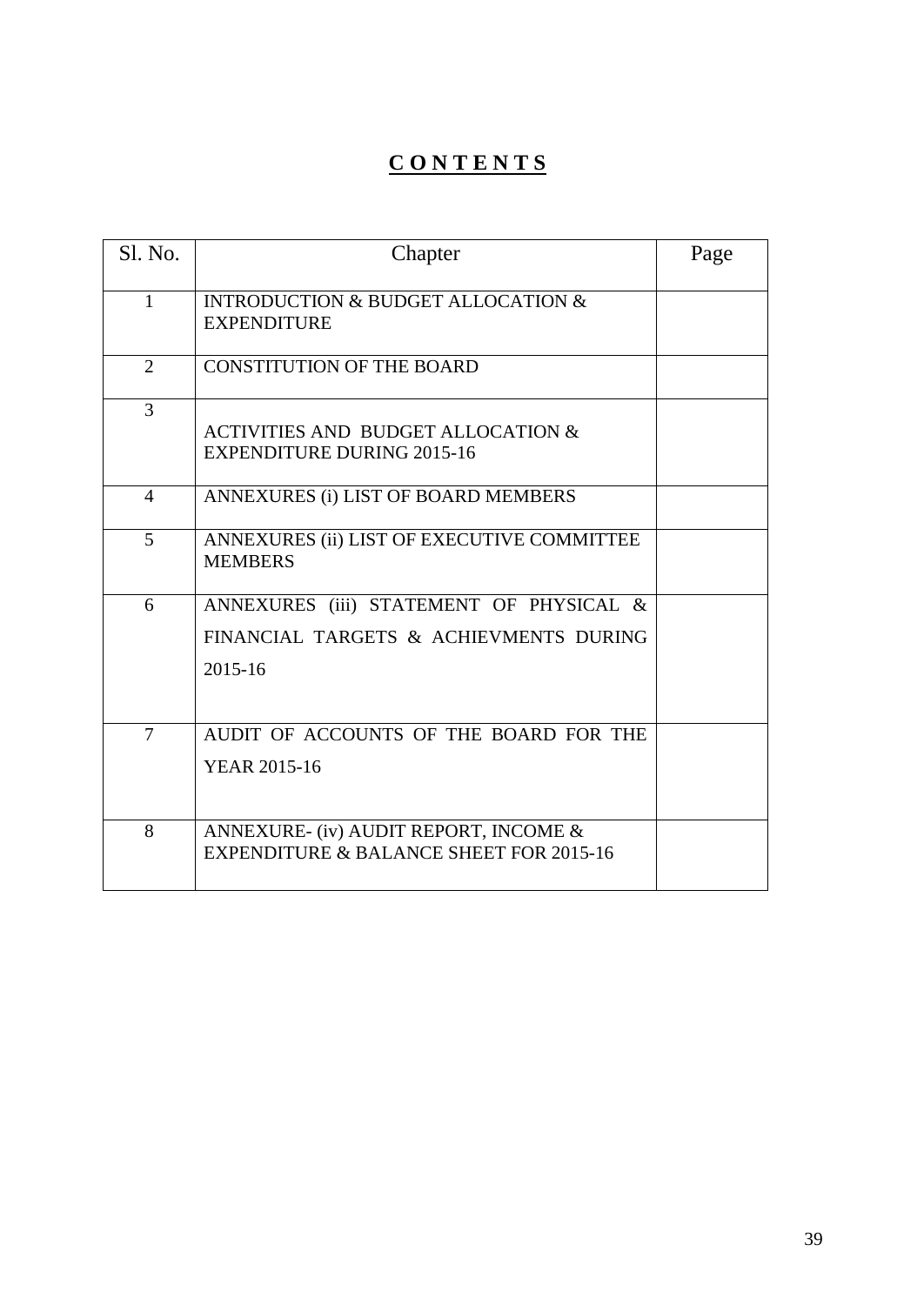### **Introduction :**

 The Central Wool Development Board (CWDB) was constituted in July, 1987 with it"s headquarter at Jodhpur, Rajasthan. The Board has started functioning since 1989 and has been registered as Society under the Society Registration Act 1958. It works under the overall guidance of Governing Body. The Board also functions as an Advisory Body to the Ministry of Textiles on the matters relating to growth and development of Wool Sector.

#### **Budget Allocation /Expenditure**

The Government of India, Ministry of Textiles had allocated total financial out lay under Plan Grant-in-aid Rs. 17.66 Crore and Non-Plan Grant-in-aid Rs. 2.50 Crore. Out of Allocations, MOT total released of Rs. 19.41 Crore [Plan fund Rs.17.535 (16.516+1.02) Crore and Non-Plan fund Rs. 1.875 Crore] for the Financial Year 2015-16.

The Board has utilized Rs 15.66 Crore and surrenders Rs. 1.845 Crore under implementations of Plan Scheme and utilized Rs 1.875 Crore under Non Plan head. The details are as under: -

#### **i) Grant-in-aid: -**

The Ministry of Textiles made available grant-in-aid to Central Wool Development Board during the year 2015-16 for enabling it to exercise the powers and discharge its functions under the Resolution. The details of the grant-in-aid by the Ministry of Textiles to Central Wool Development Board for the year 2015-16 are as follows: -

|                                     |                 |             | (Rs. in crore) |
|-------------------------------------|-----------------|-------------|----------------|
| <b>Particulars</b>                  | <b>Non Plan</b> | <b>Plan</b> | <b>Total</b>   |
| (A) Opening Balance                 | 0.00            | 1.02        | 1.02           |
| (B) Grants received during the year | 1.875           | 16.516      | 18.391         |
| $(C)$ Expenditure during the year   | 1.875           | 15.66       | 17.535         |
| (D) Surrender during the year       | 0.00            | 1.845       | 1.845          |
| (E) Closing Balance $[A+B - C+D]$   | 0.00            | 0.03        | 0.03           |
| Total: $\rightarrow$ {C+D+E}        | 1.875           | 17.53       | 19.41          |

#### **ii) Expenditure for 2015-16 : -**

Out of Approved Plan outlay of Rs. 17.66 Crore by Ministry of Textiles, a sum of Rs 17.535 was released and 15.66 Crore was utilized by the Central Wool Development Board against the Annual Plan 2015-16 on implementation of Plan Schemes. Whereas out of Rs. 1.875 Crore allocated for Non-plan expenditure, the CWDB has utilized Rs 1.875 Crore. The details are as under:

|                                  |                 | (Rs. in Crore) |              |  |
|----------------------------------|-----------------|----------------|--------------|--|
| <b>Particulars</b>               | <b>Non Plan</b> | Plan           | <b>Total</b> |  |
|                                  |                 |                |              |  |
| Development of Wool Sector –     |                 | 15.66          | 15.66        |  |
| Establishment and Administrative | 1.875           |                | 1.875        |  |
| Expenditure of Central Wool Dev. |                 |                |              |  |
| Board                            |                 |                |              |  |
| Total: $\rightarrow$             | 1.875           | 15.66          | 17.535       |  |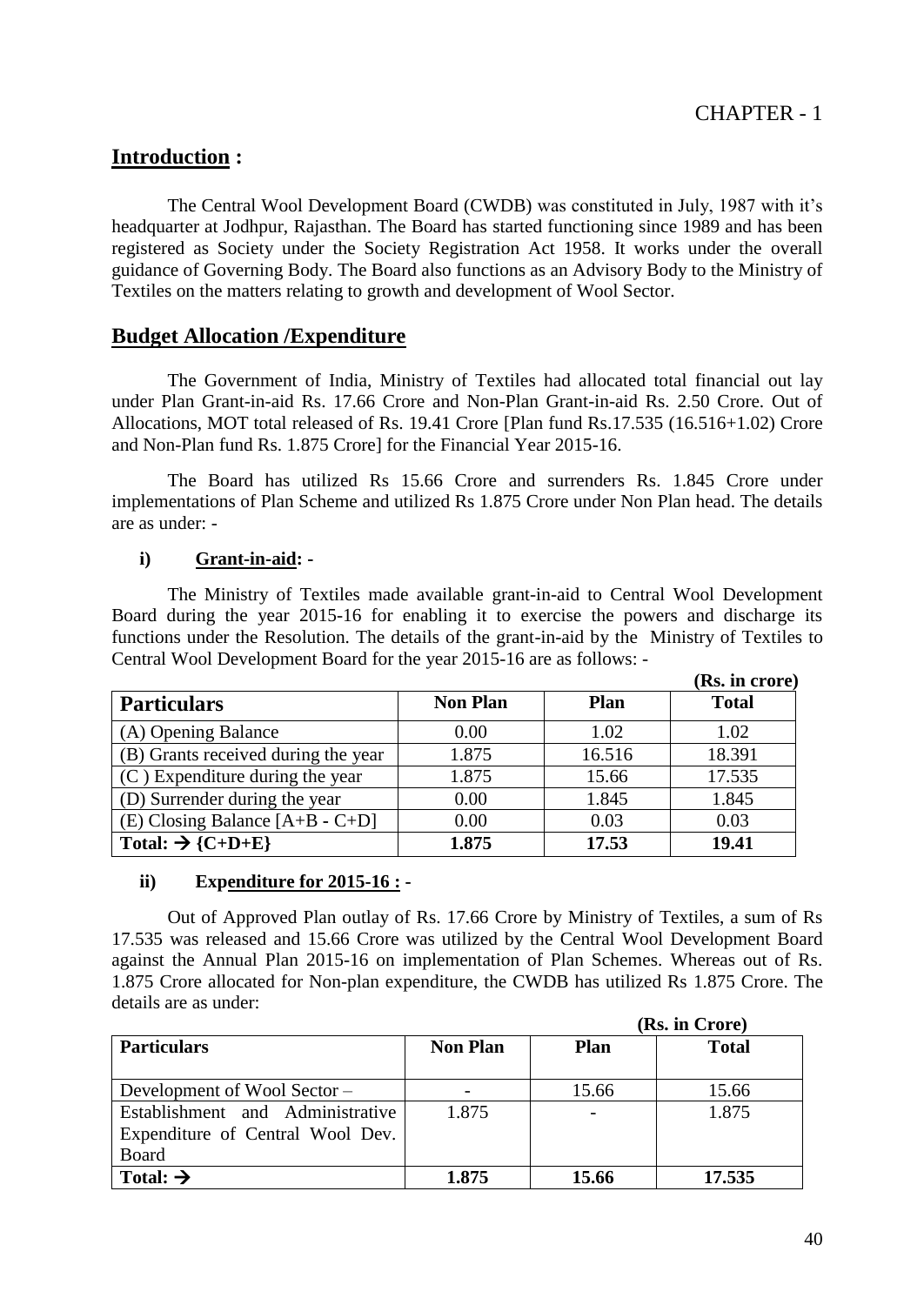#### **Constitution of the Board : -**

Under Resolution of F.No.8/4/85-WT dated  $7<sup>th</sup>$  July 1987, Government of India, Ministry of Textiles had set up Central Wool Development Board. The Government of India vide its Gazette Notification No. 2/7/2008-W&WT dated 25<sup>th</sup> November, 2014 have reconstituted the Board for further period of two years from  $22<sup>nd</sup>$  November, 2014 or until further orders and Shri Jaswant Singh Bishnoi appointed as Chairman of the Board. The Joint Secretary (Wool), Ministry of Textiles is Vice-Chairman of the Board. A list of reconstituted Governing Body members is enclosed at **Annexure- (i)** 

In pursuance of Office of the Financial Advisor and Chief Accounts Officer, Western Railway, Churchgate, Mumbai Order No. AHQ SO Officer No. 38/2015 dated 27-11-2015; Shri Giriraj Kumar Meena has taken over the charge of the post of the Executive Director, CWDB on 01<sup>st</sup> December, 2015 on deputation.

#### **i) Board Meeting: -**

The 34<sup>th</sup> Governing Body meeting of the Central Wool Development Board was held on 21<sup>st</sup> August, 2015 at Jodhpur under the Chairmanship of Shri Jaswant Singh Bishnoi, Chairman, CWDB.

#### **ii) Executive Committee: -**

The  $46<sup>th</sup>$  &  $47<sup>th</sup>$  Executive Committee meetings of the Central Wool Development Board were held on  $20^{th}$  January,  $2016$  and  $13^{th}$  Feb.,  $2016$  at Avikanagar and Thane, respectively under chairpersonship of Mrs. Geeta Narayan, Joint Secretary (Wool), MOT and Vice Chairperson, CWDB.

As per the provision of Memorandum of Association and Rules & Regulations of CWDB, the Board has re-constituted the Executive Committee of the Board in its 34<sup>th</sup> Governing Body meeting to administer the affairs of the Board, in accordance with the Rules and Regulations and Bye Laws of the Board for furtherance of its objectives. A list of the members of the Executive Committee is enclosed at **Annexure (ii).**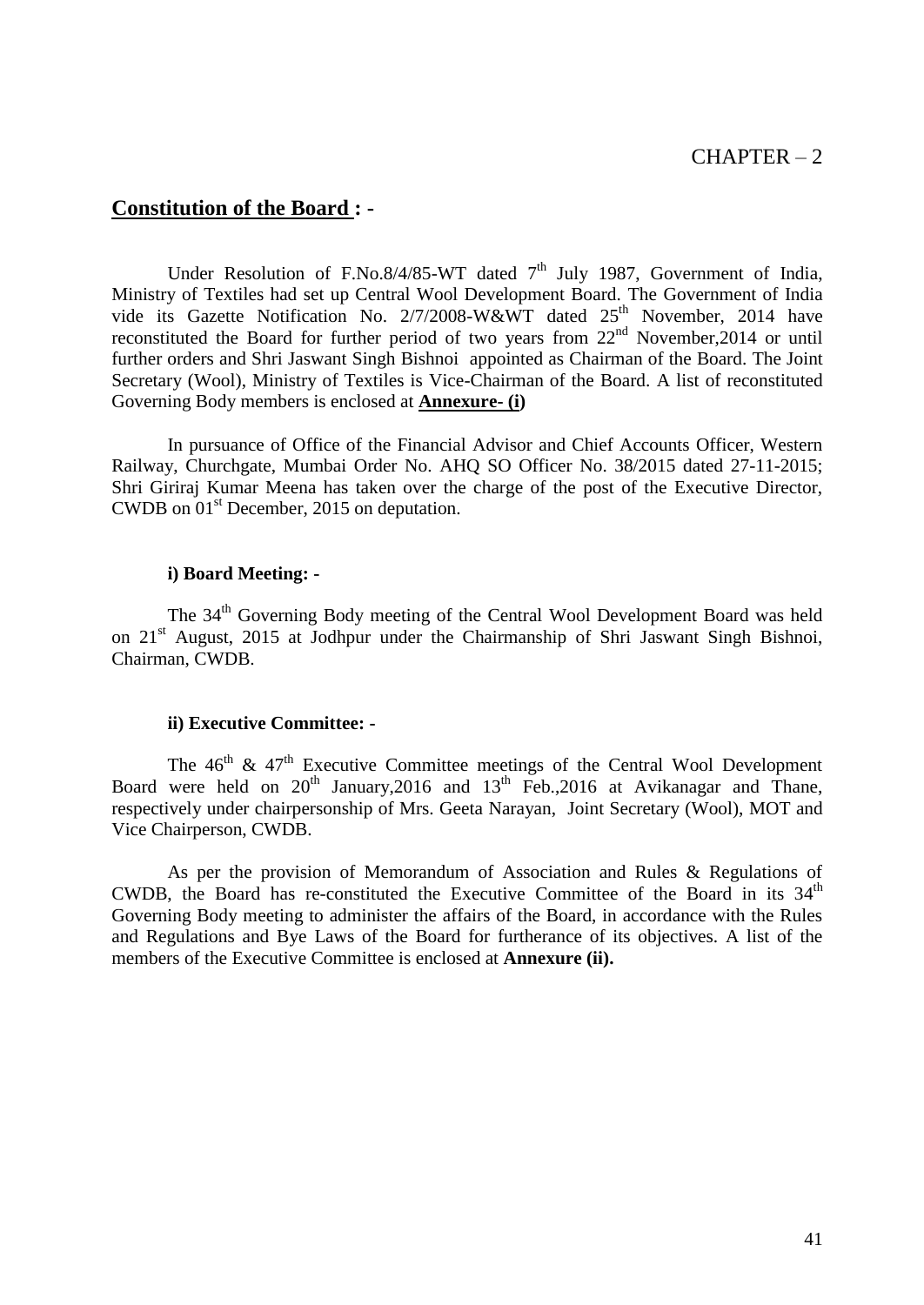#### **Activities, Budget Allocation and Expenditure during 2015-16**

The Ministry of Textiles has approved financial allocation of Rs. 1753 lakhs to the Central Wool Development Board (CWDB) during the financial year 2015-16 to implement various Plan Schemes/Programmes. Out of this allocated Plan fund, the MOT has released Rs. 1651 lakhs and the Board has utilized grant of Rs. 1566 lakhs under its different schemes/programmes for the holistic growth and development of wool sector. On the Non-Plan side, the Board has utilized Rs. 187.5 lakhs for establishment and other administrative expenditure in 2015-16. A statement showing physical and financial targets and achievements under its various schemes of the CWDB for the Annual Plan 2015-16 up to  $31<sup>st</sup>$  March, 2016 is enclosed as **Annexure: iii.** 

Detail of physical and financial targets and achievements under various schemes of the Central Wool Development Board during financial year 2015-16, is as under:

#### **1**. **Integrated Wool Improvement and Development Programme (IWIDP)**

Under IWIDP, the Board implemented different schemes for improving quantity and quality of wool produced from sheep, Angora rabbit, Pashmina goat and is providing training to wool growers, weavers, resource persons along with associated promotional and marketing activities. Following schemes are implemented under this programme:

#### (I) **Sheep & Wool Improvement Scheme: (SWIS)**

The Board is implementing various projects under this scheme in all major wool producing States having components of "Health Care" for treatment, vaccination and medication to sheep, 'Breed Improvement' for genetic improvement of sheep and through strengthening/establishment of Sheep Breeding Farms for raising male lambs, distribution of stud Rams, Conducting Training Programmes for wool growers in latest techniques of sheep rearing activities, provide "Feed Supplement" to eligible sheep (weak, pregnant/ breedable ewes) and "Creation of Revolving Fund" for marketing of raw wool and to revitalize the state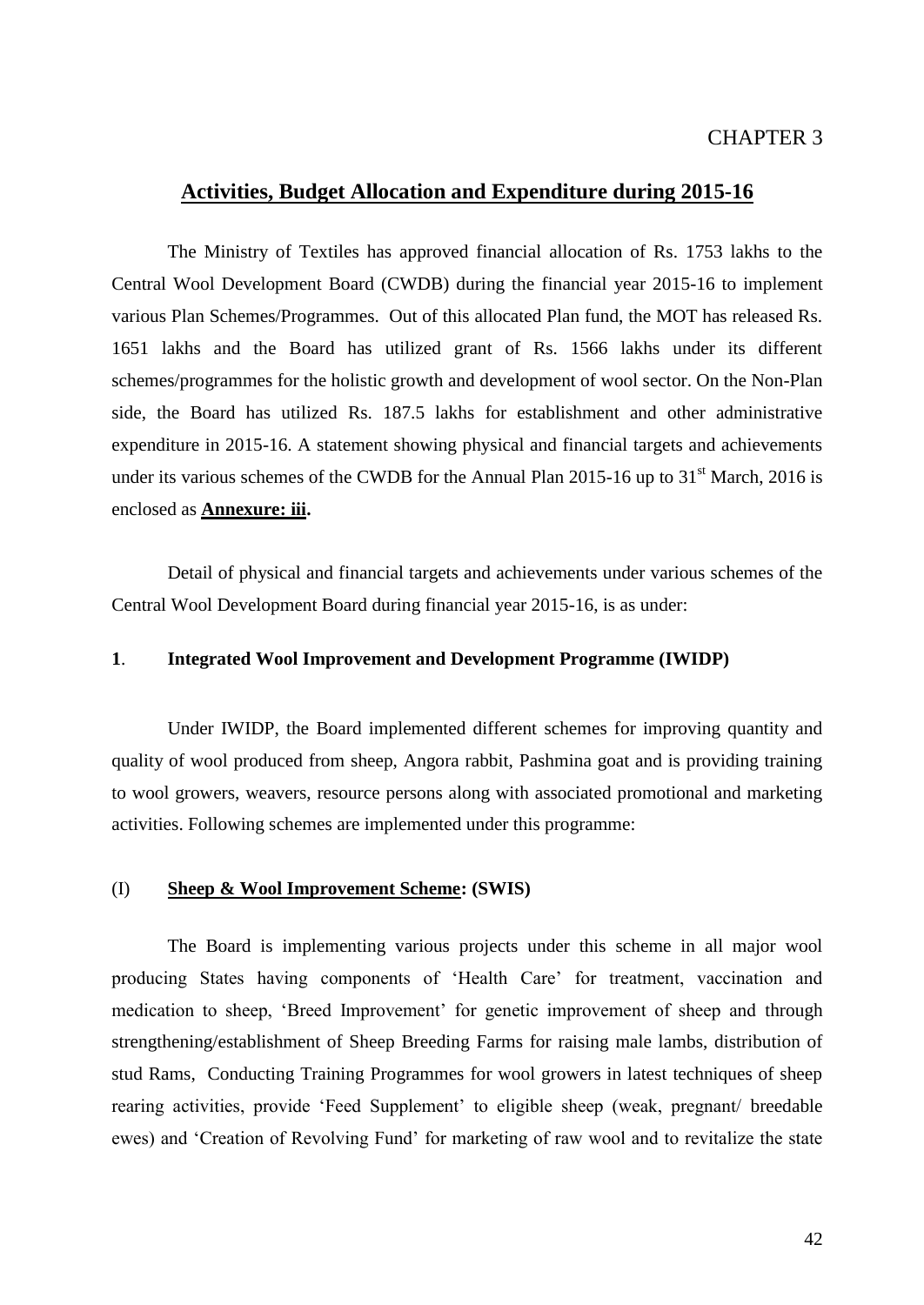wool marketing federations/ corporations and optimum utilization of infrastructure available with them for this purpose.

For the Annual Plan 2015-16, the Board had made provision to benefit 42**.**15 lakh sheep under different ongoing projects in all major wool producing States with financial provision of Rs. 455 lakhs. During the year, the Board had utilized entire fund of Rs. 455 lakhs and covered 40.00 lakhs sheep from the States of Jammu & Kashmir, Himachal Pradesh, Uttarakhand, Uttar Pradesh, Gujarat, Karnataka, Maharashtra and Talengana.

#### **(II) Angora Wool Development Scheme**

The Board has implemented Angora Wool Development scheme in hilly areas of country to support Angora rearing activity among farmers by distribution of Angora rabbit among rearers as foundation stock along with necessary training, feed & nutrition support, supply of medicine, cages etc. The scheme has two activities: (i) Establishment of Mini Angora rabbit Farm (ii) Angora Rabbit Germplasm-cum-Processing and Training Center.

For the Annual Plan 2015-16, the Board had fixed target to benefit 300 Angora rabbit under ongoing project with financial allocation of Rs. 12.53 lakhs. Against this target, the Board had utilized entire fund of Rs. 12.53 lakhs and covered 300 angora rabbits from Manipur State.

#### **(III). Human Resource Development & Promotional activities:**

The Board had identified some areas for undertaking various training programmes in collaboration with various reputed Organizations/ Institutions/ Departments on: Farm management for sheep; Angora & Pashmina rearing, sheep shearing by machines, testing  $\&$ report writing and quality control/ assurance, wool grading & marketing, processing of wool and woolens products, latest weaving and designing techniques to weavers. The following activities are part of HRD & Promotional Activities:

- Organizing fairs and exhibitions of woollen products, seminar/workshops
- R&D projects, Survey/Study, Consultancy and Publicity work.
- Short term Training programme for farmers/ breeders/ weavers.
- Strengthening wool testing laboratories.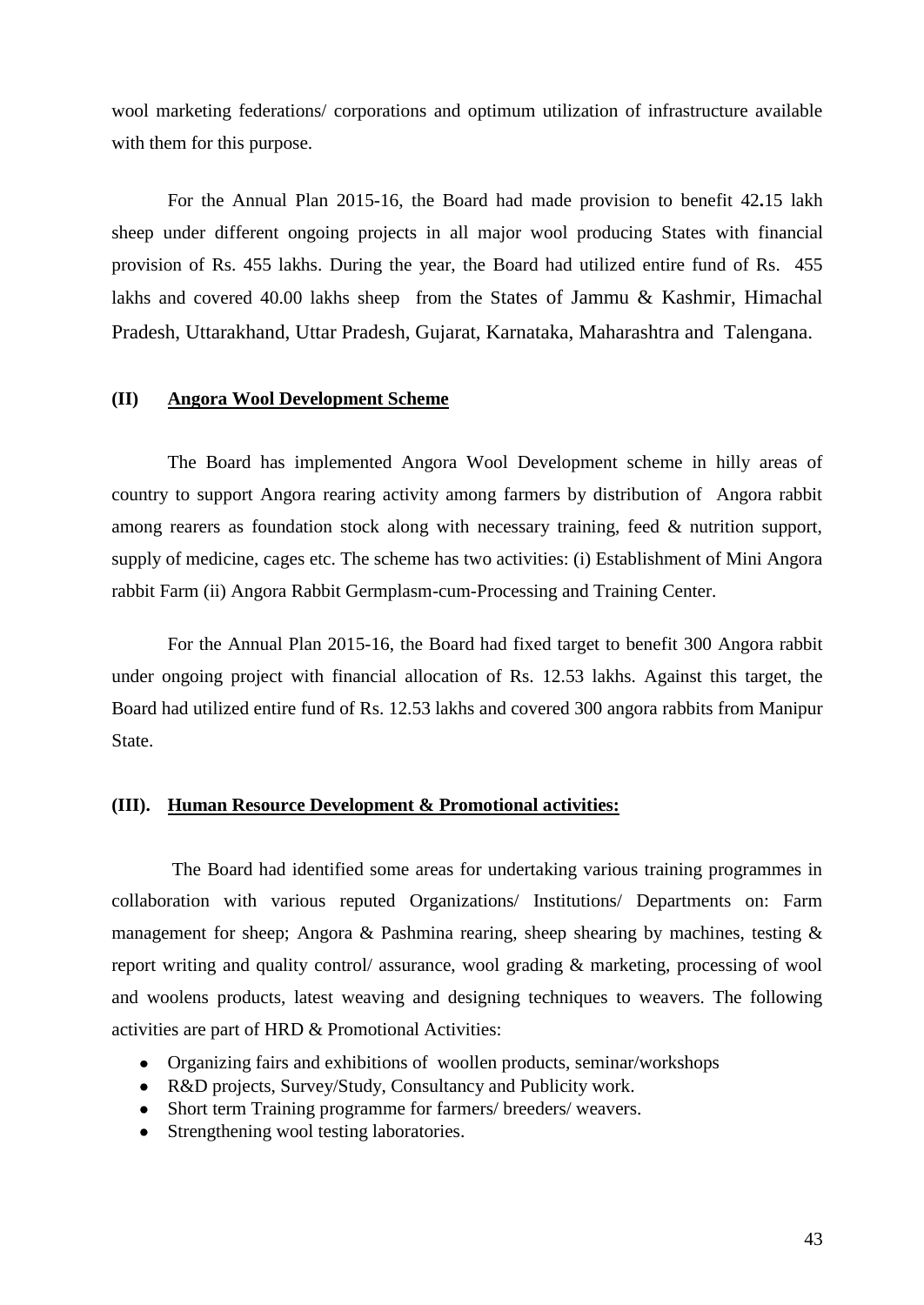- Running Weaving & Designing Training Centre (WDTC) at Kullu : The Board is running a WDTC in H.P. State to generates skill in the unemployed youth and upgradation of skill to the existing weavers by providing training in handloom weaving by conducting 4 months course on regular basis of 30 trainees per batch. The Board is running the training centre at Kullu which is famous area for manufacturing of woollen shawls and woollen handloom products in traditional design and lot of people are attached with this profession especially women.
- Operating Wool Testing Laboratory: Board is running a wool testing laboratory at Bikaner (Rajasthan) to provide testing facilities for raw wool, woollen yarn and end product at the subsidized rates. Wool fiber has lot of variation by nature causing variation in the end product and required testing at every stage right from the selection of raw material to the finished product. Biggest wool Mandi is situated at Bikaner ad it is major centre for manufacturing of woollen carpet yearn in country and this Laboratory is providing necessary help to woollen industry and wool traders/users.

During the Annual Plan 2015-16, the Board has utilized entire allocated fund of Rs. 143.47 lakh and undertaken different activities like: imparted training to 200 resource persons/farmers, organized one Woollen Expo, sanctioned one R&D project to IIT; Delhi for 'Dissemination of the low cost sheep-hair shearing device', two 'short-term training courses on Woollen Products Manufacturing and Designing" for skill development of rural artisans/weavers, two training programme for shepherds under "Knowledge and skill development of farmers in sheep and wool production", one training programme on "Hands-on-training on Oestrus Synchro-nization and Artificial Insemination in Sheep", one "Sheep & Wool Mela" in favour of Central Sheep & Wool Research Institute (CSWRI) to help the wool growers in awareness of different sheep husbandry management technology and different Govt. Schemes.

#### **2. Quality Processing of Wool and Woollen Scheme**

The Board is implementing Quality Processing of Wool scheme for improving quality of raw wool, finishing of woolen products and value addition to wool and woolens products. Setting up Common Facility Centres (CFC) under this scheme attracts the spinners to modernize their obsolete and small yarn-manufacturing units. The project beneficiaries are State Wool Board/ Corporation/ Non-Governmental Organization/ Registered Societies/ Private Entrepreneurs etc. engaged in processing of wool and woolens. Under this scheme, the agency has to bear the cost of land & building by their own resources. The CWDB provides grant under Non-Recurring Expenses for purchase of machineries & plants only required for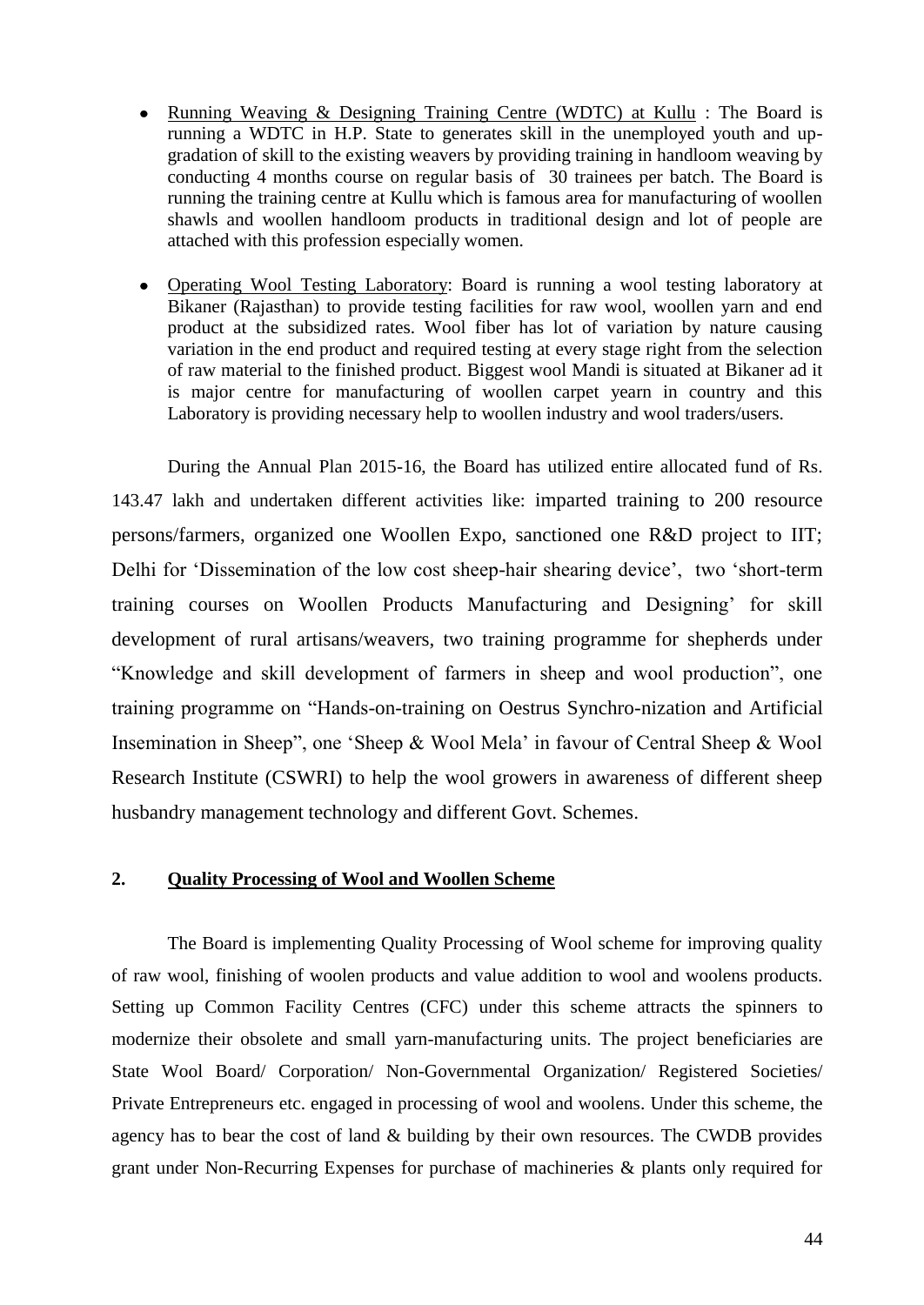setting up the Common Facility Centre (CFC) and Recurring Expenditure is being borne by the agency/association out of its own resources.

For the Annual Plan 2015-16, the Board had fixed target to release next installments under ongoing Common Facility Center projects for providing 42 Sheep Shearing Machine with total financial provision of Rs. 17 lakhs. Against this provision, financial assistance provided to State Govt. of H.P. and Central Sheep & Wool Research Institute to procure Sheep Shearing machines under Quality Processing of Wool scheme for popularizing machine sheep shearing to get better staple length fibre and to reduce sheep shearing cost.

#### **3. Social Security Scheme for Sheep Breeders**

The CWDB is implementing this scheme to benefit sheep breeders by providing life insurance coverage to them and their sheep flock by two plans (i) Sheep Insurance Scheme & (ii) Sheep Breeders Insurance Scheme:

For Annual Plan 2015-16, the Board had made target to cover 10,000 sheep breeders' with total financial allocation of Rs. 25 lakhs. The Board had benefited 9,545 sheep breeders by utilizing unspent fund available with the Life Insurance Corp. Of India (LIC) under Sheep Breeders Insurance scheme during 2015-16.

#### **4. Pashmina Wool Development Scheme (PWDS):**

Ladakh region of J. & K State produces the finest Pashmina wool in the world and due to excellent fiber properties, it falls under specialty fiber. The demand for Indian Pashmina wool as well as its products are very high in the international market. Pashmina goat rearing is the only source of income for the nomads living in the far flung area of Ladhak region of J. & K. State.

 Keeping in view the potential of the Pashmina wool production in country and its demand in the international market, CWDB has taken up this scheme on large scale during XII Plan to increase Pashmina Production, to increase income from Pashmina wool to the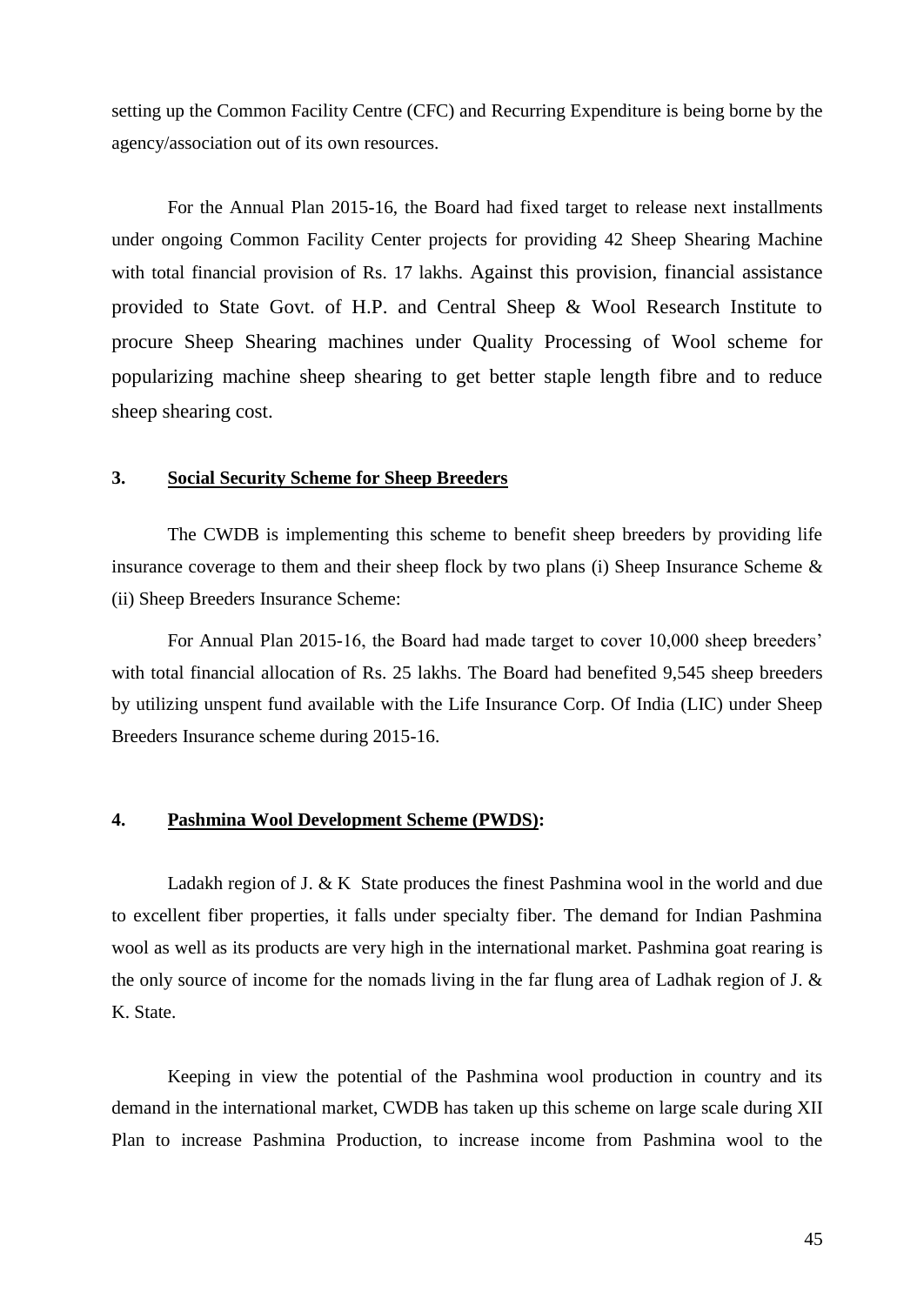Pashmina rearers and to sustain their interest in this activity as a reliable means of livelihood with following components:

- Distribution of high quality Pashmina bucks for breed improvement.
- Assistance for foundation stock to expand in non traditional area
- Training programmes\ Breeders orientation\ Health camps
- Feed supplement to eligible Pashmina goats
- Assistance for creating Pashmina goat pens to protect animals/ flocks  $\bullet$
- Assistance for providing portable tents, gumboots, torch, goggles to nomads  $\bullet$
- Health Coverage (Medicines, vaccination, treatment & medical kit)  $\bullet$
- Strengthening of existing Pashmina Fodder Banks & Breeding Farms  $\bullet$
- $\bullet$ Establishment of Pasture Farms on migratory routes.
- Distribution of improved Pashmina Combs
- R&D Project for Expansion of Pashmina Goat Rearing area in non-traditional areas  $\bullet$ (Kargil district)
- Up-gradation of existing Pashmina Dehairing Plant at Leh.

During Annual Plan 2015-16, the Board had fixed target to benefit 2 lakhs pashmina goats, 800 Pashmina families and feed supplement to 40000 pashmina goats under ongoing project with financial outlay of Rs. 1113 lakhs. Accordingly, the Board has implemented projects under this scheme in favour of Ladakh Autonomous Hill Development Council, Leh and Kargil districts of Ladakh region to benefit 800 pashmina wool growers (Nomads) families by covering 2 lakh Pashmina goats through above various components and benefited 40,000 eligible pashmina goats under Feed Supplement component. The Board has also implemented one R&D project in favour of Sher-e-Kashmir University of Agriculture Science & Technology of Kashmir, Srinagar for Expansion of Pashmina Goat Rearing activity in nontraditional area of Kargil district. Out of Total Rs. 1113 Lakh where, the Board has utilized allocated fund of Rs. 937.62 lakhs and surrendered the fund Rs. 172 Lakh to the MOT under this scheme during 2015-16.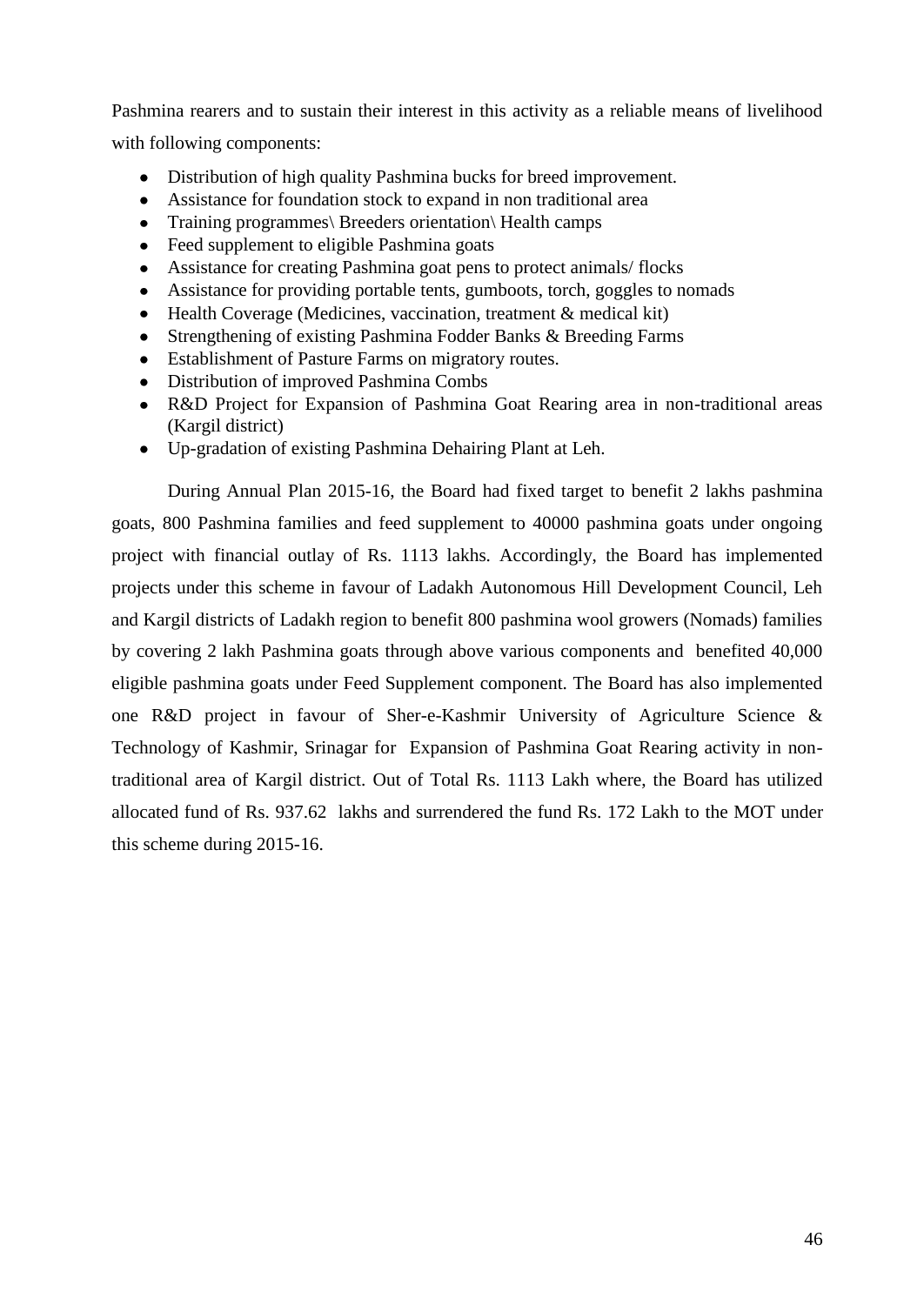### *List of the members of the Governing Body of the Central Wool Development Board*

| 1.  | Shri Jaswant Singh Bishnoi, Plot No. 147, Sector 7 Ext., Jodhpur Chairman                                         |               |
|-----|-------------------------------------------------------------------------------------------------------------------|---------------|
| 2.  | Joint Secretary (Wool) Ministry of Textiles,<br>Govt. of Indai, Udyog Bhawan, NEW DELHI                           | Vice Chairman |
| 3.  | Joint Secretary, Deptt. of Animal Husbandry,<br>Ministry of Agriculture, Krishi Bhawan, NEW DELHI                 | Member        |
| 4.  | Textile Commissioner, Office of the Textile Commissioner<br>Ministry of Textiles, Govt. of India, MUMBAI. 400 020 | Member        |
| 5.  | Deputy Secretary/Director (Finance), Ministry of Textiles,<br>Govt. of India, Udyog Bhawan, NEW DELHI             | Member        |
| 6.  | Director (Industry & VSE), NITI Aayog (Planning Commission), Member<br>Govt. of India, Yojana Bhawana, NEW DELHI  |               |
| 7.  | Director, Indian Institute of Carpet Technology,<br>BHADOHI, U.P. 221 401                                         | Member        |
| 8.  | Director, Animal Husbandry Deptt., Govt. of Rajasthan<br>Gandhi Nagar, Tonk Road, JAIPUR (Rajasthan)              | Member        |
| 9.  | Director, Animal Husbandry Deptt., Govt. of Tamilnadu,<br>Chennai. Tamilnadu                                      | Member        |
| 10. | Director, Animal Husbandry Deptt., Govt. of A.P.,<br>HYDERABAD, Andhra Pradesh                                    | Member        |
| 11. | Additional Secretary, Animal Husbandry Deptt.,<br>Govt. of Uttarakhand, DEHRADUN, Uttarakhand.                    | Member        |
| 12. | Managing Director, Gujarat Sheep & Wool Development<br>Corp. Ltd., Udyog Bhawan, Sector-11, GANDHI NAGAR          | Member        |
| 13. | Managing Director, J. & K. State Sheep & Sheep Product<br>Development Board, Bari Brahmana, JAMMU, 181 133        | Member        |
| 14. | Director, U.P. Livestock Development Board, (A.H. Deptt.)<br>Govt. of U.P., Lucknow. (Uttar Pradesh)              | Member        |
| 15. | General Manager, H.P. State Cooperative Wool Procurement<br>& Marketing Federation Ltd., Kasumpti, Shimla, (H.P.) | Member        |
| 16. | Director, Wool Research Association, Akbar Camp Road,<br>Sandoz Baug, Kolshet Road, THANE (Mumbia)                | Member        |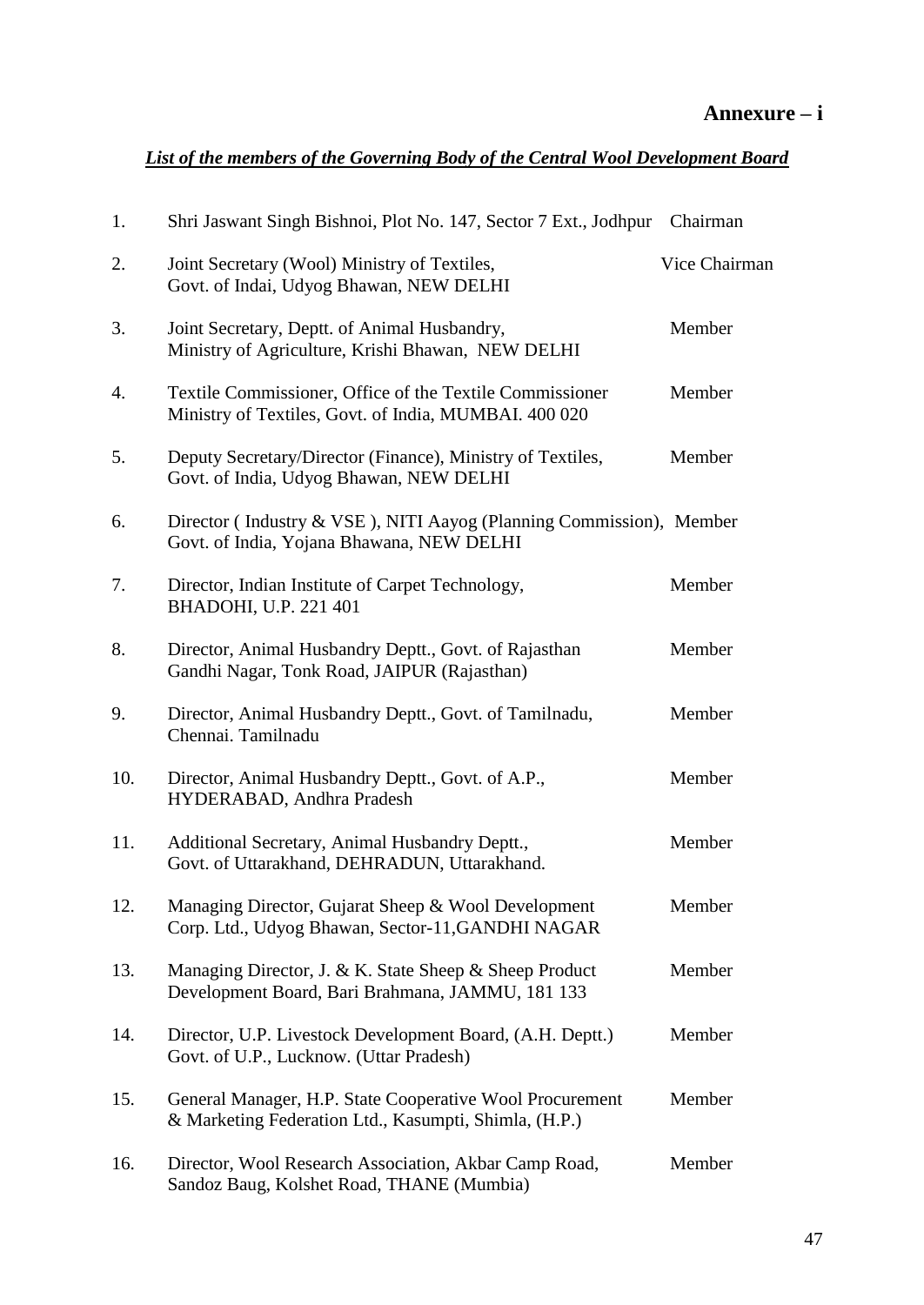| 17. | Director, Central Sheep & Wool Research Institute,<br>Avikanagar, Teh. Malpura, Via.: JAIPUR (Rajasthan)      | Member                  |
|-----|---------------------------------------------------------------------------------------------------------------|-------------------------|
| 18. | Executive Director, Wool & Woollen Export Promotion<br>Council, Barakhamba Road, NEW DELHI 110 001            | Member                  |
| 19. | Executive Director, Carpet Export Promotion Council,<br>Opp. Army Hospital Research & Referral, NEW DELHI-057 | Member                  |
| 20. | Secretary General, Indian Woollen Mills Federation,<br>Churchgate Chamber, 5th New Marine Lines, MUMBAI-20    | Member                  |
| 21. | Executive Director, Central Wool Development Board,<br>Jodhpur.                                               | <b>Member Secretary</b> |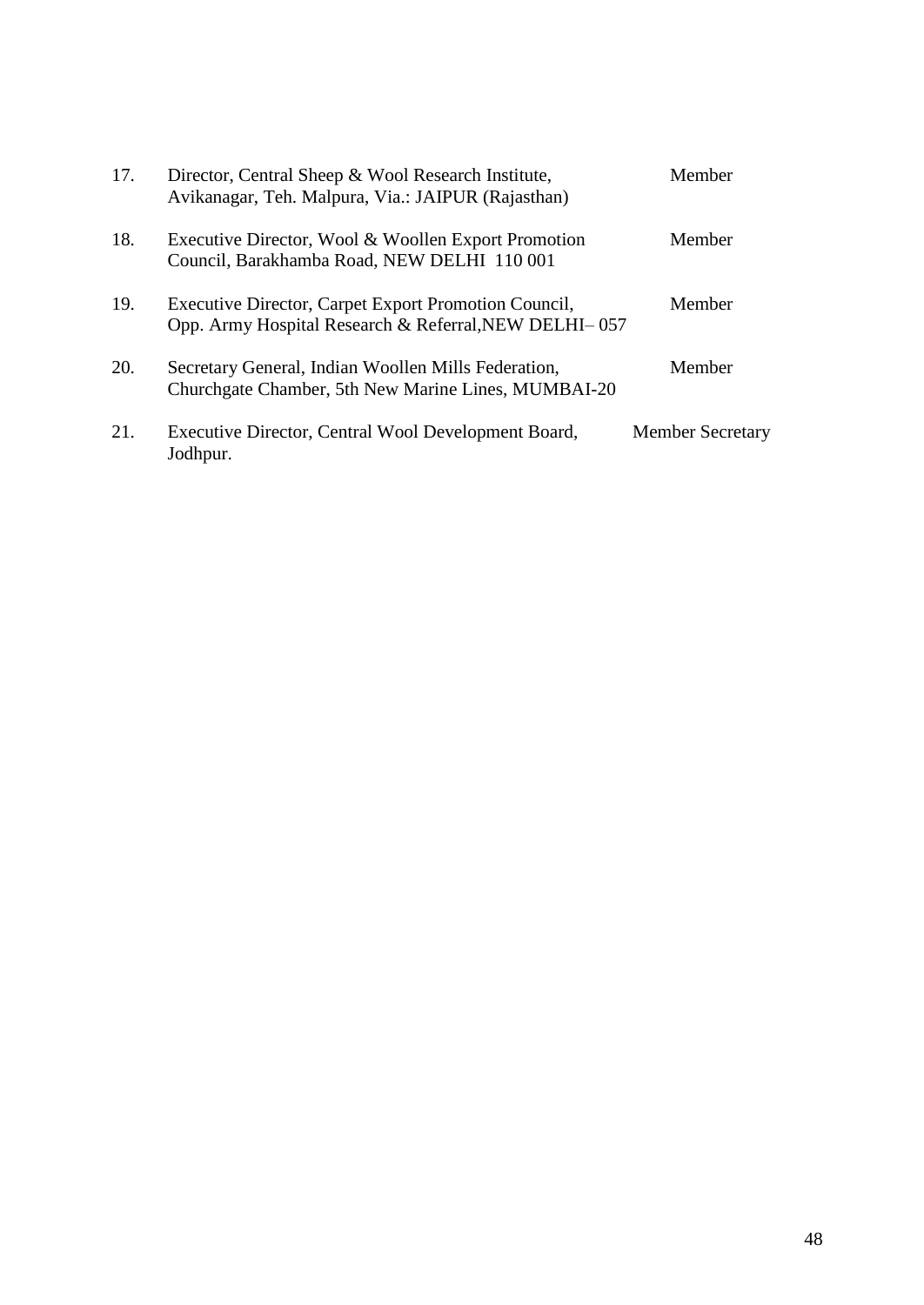#### **Annexure – ii**

#### **List of members of Executive Committee of the CWDB**

- i). The Joint Secretary (Wool), Ministry of Textiles, Govt. of India, New Delhi as Chairperson of the Executive Committee.
- ii) The Textile Commissioner, Post Bag No. 11500, New C.G.O. Building, 48, New Marine Lines, MUMBAI.
- iii) The Dy. Secretary/ Director (Finance), Ministry of Textiles, Govt. of India, Udyog Bhawan, New Delhi.
- iv) The Director, National Institution for Transforming India (NITI Aayog), Govt. of India, Yojana Bhawan, New Delhi.
- v) The Director, Animal Husbandry Deptt., Govt. of Rajasthan, Tonk Road, JAIPUR.
- vi) The Director, Central Sheep & Wool Research Institute (ICAR), Avikanagar, Teh.: Malpura, Distt.: Tonk, Via.: JAIPUR, Rajasthan.
- vii) The Director, Wool Research Association, Akbar Camp Road, Sandoz Baug, Kolshet Road, THANE. (Mumbai)
- viii) The Secretary General, Indian Woollen Mills Federation (IWMF), Mumbai.
- ix) The Executive Director, Central Wool Development Board, Jodhpur as Member Secretary of the Executive Committee.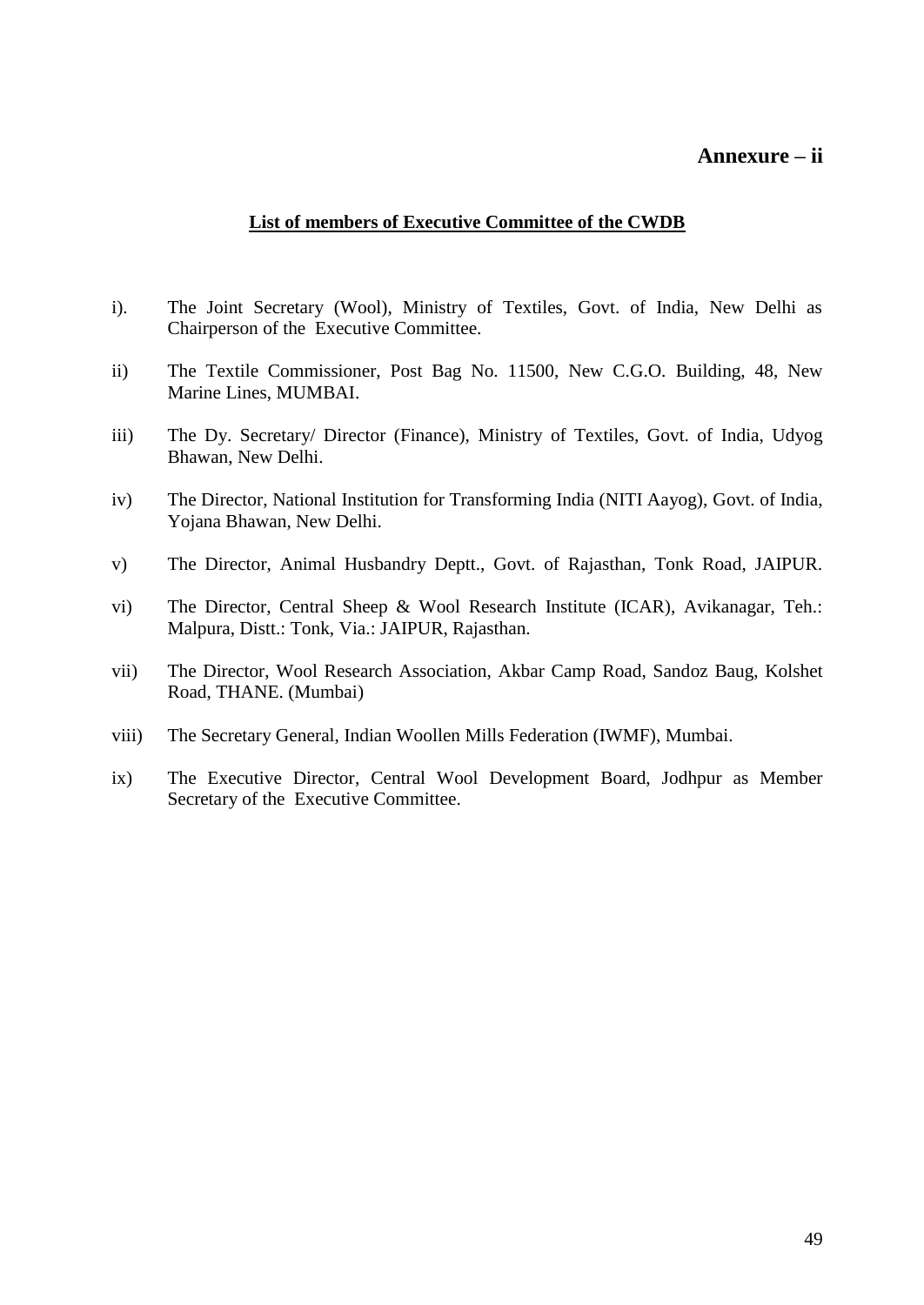**Annexure – iii**

# **Central Wool Development Board, Jodhpur Physical & financial targets & achievements during Annual Plan 2015-16**

|               | (Rs. in lakhs)                                                                                                |                                                                                                                         |           |                                                                                                         |                  |
|---------------|---------------------------------------------------------------------------------------------------------------|-------------------------------------------------------------------------------------------------------------------------|-----------|---------------------------------------------------------------------------------------------------------|------------------|
| SN            | Name of scheme                                                                                                | <b>Target</b>                                                                                                           |           | <b>Achievement</b><br>(upto $31st March, 2016$ )                                                        |                  |
|               |                                                                                                               | Physical                                                                                                                | Financial | Physical                                                                                                | Financial        |
| $\mathbf I$   | <b>Integrated Wool Improvement &amp;</b><br><b>Development Programme (IWIDP)</b>                              |                                                                                                                         |           |                                                                                                         |                  |
| $\mathbf{A}$  | Wool<br>$\&$<br>Sheep<br>Improvement Scheme<br>(SWIS)                                                         | 42.15 lakh sheep under<br>ongoing projects                                                                              | 455.00    | Covered 40 lakh<br>sheep                                                                                | 455.00           |
| B             | Wool<br>Angora<br>Development Scheme                                                                          | 300<br>Angora<br>rabbits<br>under ongoing projects                                                                      | 12.53     | 300 Angora rabbits                                                                                      | 12.53            |
| $\mathcal{C}$ | Resource<br>Human<br>Development<br>$\&$<br><b>Promotional Activities</b>                                     | Training to<br>200 persons, operating<br>WDTC.<br><b>WTC</b><br>$\&$<br><b>Woollen Expos</b>                            | 143.47    | Trained<br>200<br>persons, operating<br>WDTC, WTC &<br>Woollen Expo                                     | 143.47           |
|               | <b>I Total IWIDP</b><br>(A to C)                                                                              |                                                                                                                         | 611.00    |                                                                                                         | 611.00           |
| $\mathbf{I}$  | <b>Quality</b><br><b>Processing</b><br><b>of</b><br><b>Wool Scheme</b>                                        | To<br>release<br>next<br>installments<br>for<br>procuring 42<br>sheep<br>shearing<br>machines<br>(ongoing CFC projects) | 17.00     | Released next<br>installments for<br>procurement of<br>sheep shearing<br>machines                       | 17.00            |
| III           | <b>Social</b><br><b>Security</b><br>(Sheep<br><b>Scheme</b><br><b>Breeders</b><br><b>Insurance</b><br>Scheme) | 10,000 new<br>To cover<br>shepherds<br>under Sheep<br><b>Breeders</b><br>insurance<br>scheme                            | 25.00     | Covered 9,545<br>sheep breeders by<br>utilizing unspent<br>funds lying with<br>LIC under scheme         | $\boldsymbol{0}$ |
| IV            | Pashmina<br><b>Wool</b><br><b>Development</b><br><b>Scheme (PWDS)</b>                                         | 2 lakh Pashmina goats<br>800<br>families<br>$\&$<br>(ongoing projects) Feed<br>Supplement to 40,000<br>pashmina goats   | 1113.00   | 2<br>lakh<br>Covered<br>800<br>$\&$<br>goats<br>families,<br>Feed<br>Supplement<br>to<br>$40,000$ goats | 937.62           |
|               | <b>Total</b><br>(I to IV)                                                                                     |                                                                                                                         | 1766.00   |                                                                                                         | 1565.62          |